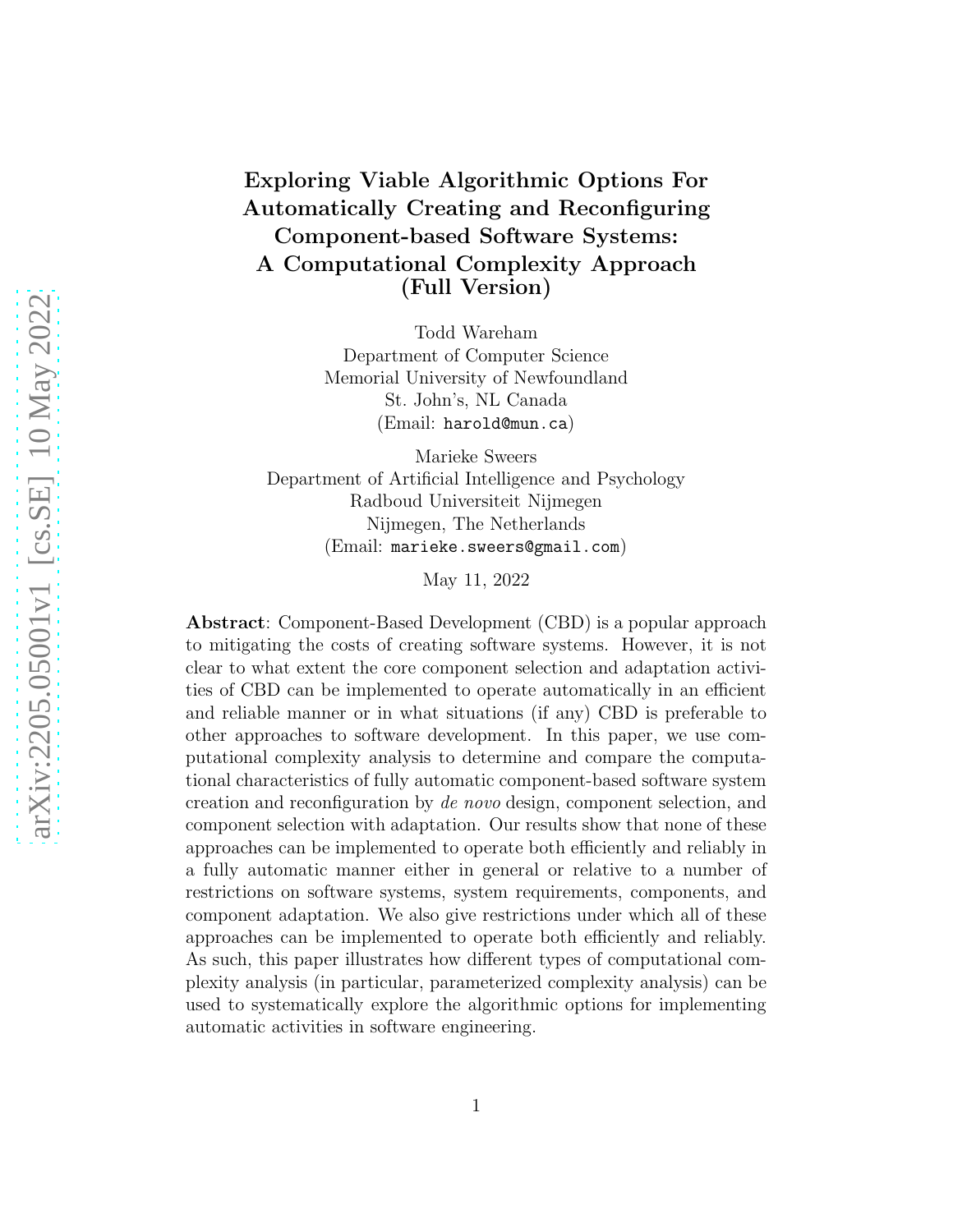## <span id="page-1-0"></span>1 Introduction

Since its proposal by McIlroy in 1968 [\[1\]](#page-21-0), Component-Based Development (CBD) has been a popular approach to mitigating the monetary and time costs of creating and maintaining software systems [\[2,](#page-21-1) [3,](#page-21-2) [4,](#page-21-3) [5,](#page-21-4) [6\]](#page-21-5). In CBD, previously-developed software modules called components are connected together (possibly with some adaptation of the component code and architecture) to generate new software systems from given requirements. In this process, components, software systems, and the manners in which components can be used to create these system are specified using standardized models of components, component-based architectures, and component composition. Over the last 20 years, a number of technologies have been implemented to assist human programmers in creating component-based systems, e.g., CORBA, CCM, EJB, COM+, and much effort has been put into automating the key CBD activities of component selection and adaptation [\[3,](#page-21-2) [7,](#page-21-6) [6\]](#page-21-5).

There are two ongoing issues of great importance in the CBD community: (1) the desire to (in the case of ubiquitous and autonomic computing systems [\[8,](#page-22-0) [9\]](#page-22-1), fully) automate core CBD activities such as component selection and adaptation [\[2,](#page-21-1) [7\]](#page-21-6) and (2) the circumstances (if any) in which the cost of developing software systems by selecting and adapting components is less than that of designing systems from scratch, i.e., *de novo* [\[10,](#page-22-2) [11\]](#page-22-3). The second issue is of particular importance because "[e]conomic considerations, and cost/benefit analyses in general, must be at the center of any discussion of software reuse" [\[11,](#page-22-3) page 557]. In addition to these general issues, there are also computational conjectures about specific CBD activities based on empirical observations that need to verified, e.g., whether increases in the computational effort required to adapt components is due to increases in the size of the code being modified and/or the number of code modifications increases [\[11,](#page-22-3) Page 537].

To address all of these issues and questions, it would be most useful to know the range of possible methods for implementing efficient and reliable automated CBD as well as the circumstances (if any) in which these methods outperform other approaches to software development. This is best done using computational complexity analysis [\[12,](#page-22-4) [13\]](#page-22-5). Such analyses determine whether or not there is an efficient algorithm for a given problem, i.e., whether that problem is tractable or intractable. So-called classical complexity analysis [\[12\]](#page-22-4) establishes whether a problem can be solved efficiently in general, i.e., for all inputs. If this is not the case, parameterized complexity analysis [\[13\]](#page-22-5) establishes relative to which sets of input and output restrictions the problem can and cannot be solved efficiently. Parameterized analyses thus allow the systematic exploration of viable algorithmic options for solving an intractable problem [\[14\]](#page-22-6), cf. the piecemeal situation-by-situation manner in which algorithms for a problem are typically derived. In order to have the greatest possible applicability, both of these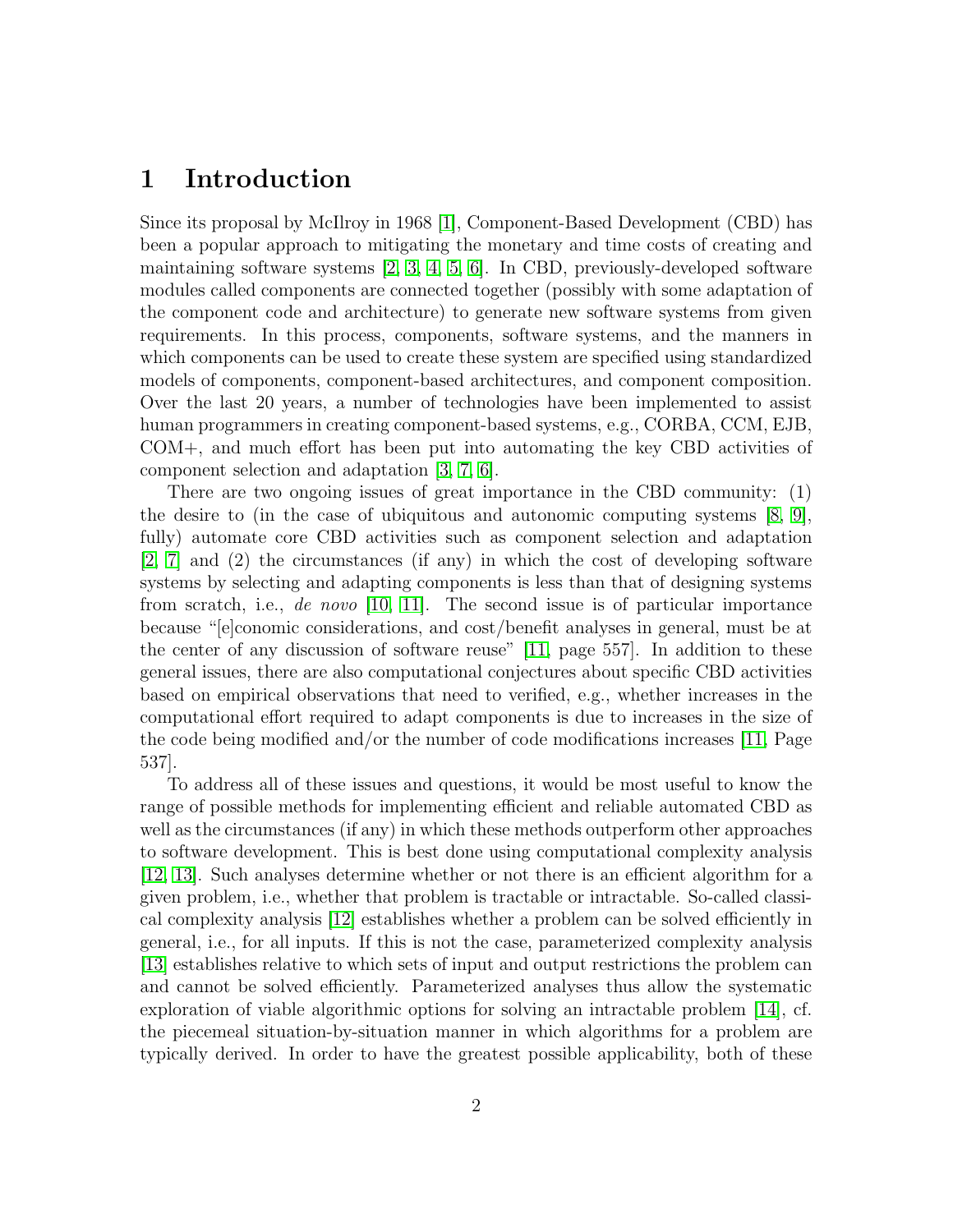types of analyses are typically performed relative to simplified versions of problems that are special cases of the actual problems of interest. This is because, as an efficient algorithm for the general case can also efficiently solve special cases of that general case, intractability results for special cases also imply intractability for all more general cases (see Section [5](#page-15-0) for details).

In this paper, we address the issues above by completing and extending initial work reported (without almost all proofs of results) in [\[15\]](#page-22-7) (subsequently reprinted as [\[16\]](#page-22-8)). We first use computational complexity analysis to show that neither creating nor reconfiguring software systems either by *de novo* design, component selection, or component selection with adaptation are tractable in general by either deterministic or probabilistic algorithms. We then use parameterized complexity analysis to give restrictions under which all of these activities are tractable and prove that surprisingly few restrictions on either the structure of software systems, system requirements, and components or the allowable degree of adaptation render these activities tractable. Taken together, these sets of results give the first objective comparison of the effort involved in both creating and reconfiguring software systems by *de novo* design, component selection, and component selection with adaptation. Our intent is to derive results that have the greatest possible applicability to component-based software system development. Hence, by the logic in the previous paragraph, our results are derived relative to simple models of software systems, system requirements, components, and adaptation (namely, purely reactive two-level systems that satisfy specified functional requirements and whose whitebox procedure-components are adapted by changes to their code) which are special cases of a broad range of more realistic models.

## <span id="page-2-1"></span>1.1 Previous Work

A number of problems in software engineering are known to be undecidable, i.e., do not have any algorithm that works correctly for all inputs. This is a consequence of Rice's Theorem  $[17, Section 9.3.3].$  $[17, Section 9.3.3].$  $[17, Section 9.3.3].$ <sup>1</sup> One such result is that there is no algorithm which, given a software system and a set of requirements, can correctly decide whether or not that system satisfies those requirements. That being said, it is also known that Rice's Theorem only applies to the most general statements of such problems [\[17,](#page-22-9) Section 9.3.4], and that special cases of these problems (such as those examined in this paper) may still have correct and even efficient algorithms.

Computational complexity analyses have been done previously for component selection [\[18,](#page-22-10) [19\]](#page-22-11) and component selection with adaptation [\[20\]](#page-23-0), with [\[20,](#page-23-0) [19\]](#page-22-11) having the additional requirement that that number of components in the resulting software sys-

<span id="page-2-0"></span><sup>&</sup>lt;sup>1</sup>We thank an anonymous reviewer of an earlier version of this paper for pointing this out.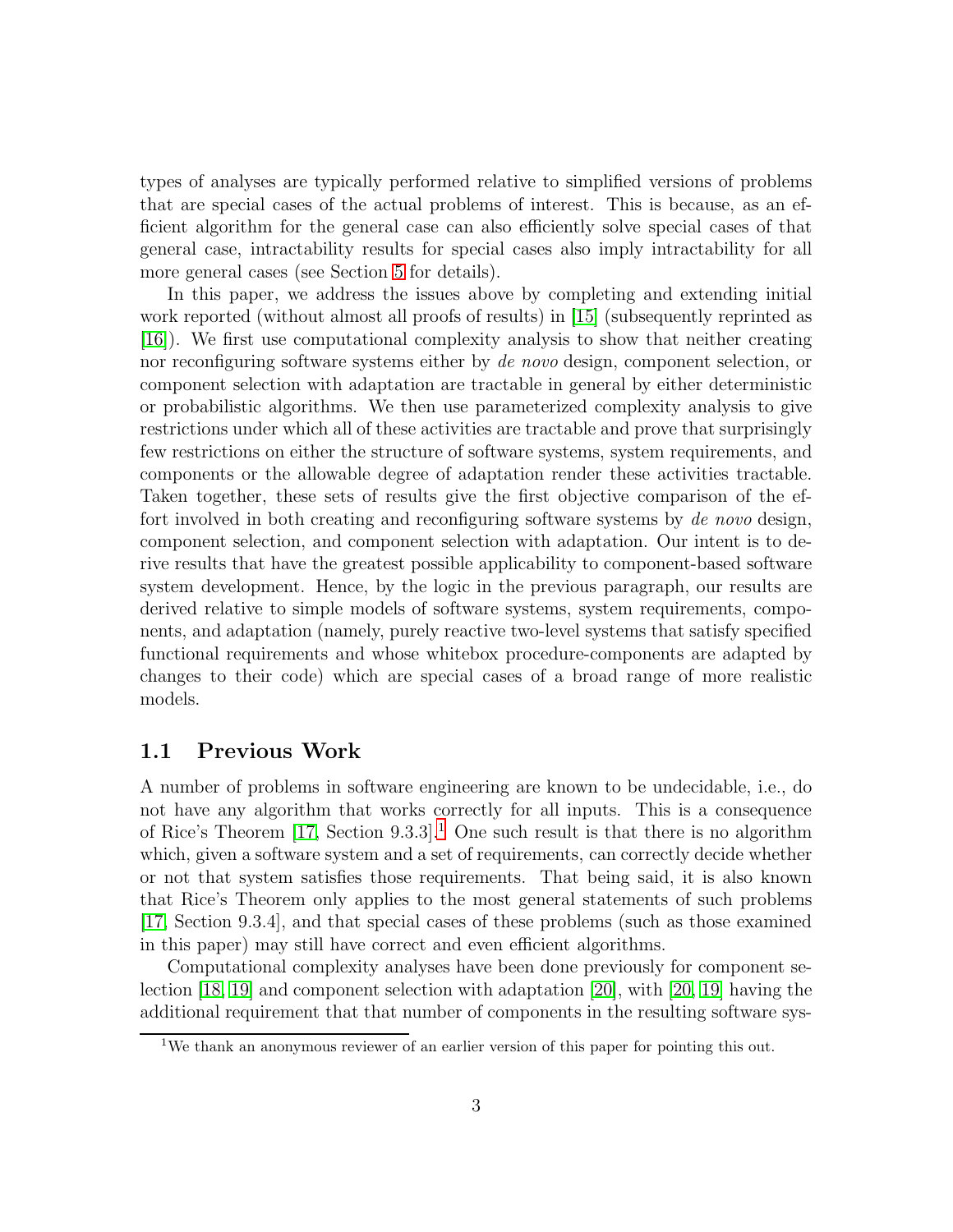tem be minimized. Given the intractability of all of these problems, subsequent work has focused on efficient approximation algorithms for component selection. Though it has been shown that efficient algorithms that produce software systems whose number of components is within a constant multiplicative factor of optimal are not possible in general [\[21\]](#page-23-1), efficient approximation algorithms are known for a number of special cases [\[22,](#page-23-2) [23,](#page-23-3) [21\]](#page-23-1).

All of these analyses use atomic blackbox formalizations of system requirements, components, and (in the case of [\[20\]](#page-23-0)) component adaptation. While this is consistent with component selection as typically employed in both academia and industry [\[24,](#page-23-4) [25,](#page-23-5) [26\]](#page-23-6), none of these formalizations include specifications of the internal structure of software systems, system requirements, and components (and hence component adaptation as well) that are detailed enough to allow investigation of restrictions on these aspects that could make component selection or component selection with adaptation tractable. Moreover, all work to date has focused on component selection and adaptation in the context of system creation and has not considered subsequent modification to a system over that system's lifetime.

Various metrics measuring the relative costs and hence benefits of developing software systems by *de novo* design, component selection, and component selection with adaption have been proposed (see  $|11|$ , Section 3 and references). Problems associated with subjectively estimating certain cost-variables within these metrics, e.g., adapting components and developing reusable components, led Mili et al in 1995 to conclude that " $\dots$  we will guesstimate  $\dots$  [the] relative effectiveness [of various software engineering methods] but we will not, *and cannot*, go any further [\[11,](#page-22-3) page 540] (emphasis added). The situation has not improved significantly in the last 20 years, as both Frakes and Kang in 2005 [\[2,](#page-21-1) Section 4] and Vale et al in 2016 [\[6,](#page-21-5) Page 143] concluded that the lack of metrics related to CBD was still a notable gap in CBD research. This has been mitigated by the several hundred studies and experiments done over the last several decades to validate proposed CBD methods and evaluate their effectiveness in various situations [\[6,](#page-21-5) Section 3.5]. However, to our knowledge, there has been no objective mathematically-based assessment to date of the relative computational effort required to create let alone reconfigure software systems by *de novo* design, component selection, and component selection with adaptation.

## 1.2 Organization of Paper

Our paper is organized as follows. In Section [2,](#page-4-0) we present our models of software system requirements, component-based architectures, components, component composition, and component adaptation and formalize the problems of *de novo* and component-based software system creation and reconfiguration relative to these models. Section [3](#page-12-0) demonstrates the intractability of all of these problems in general and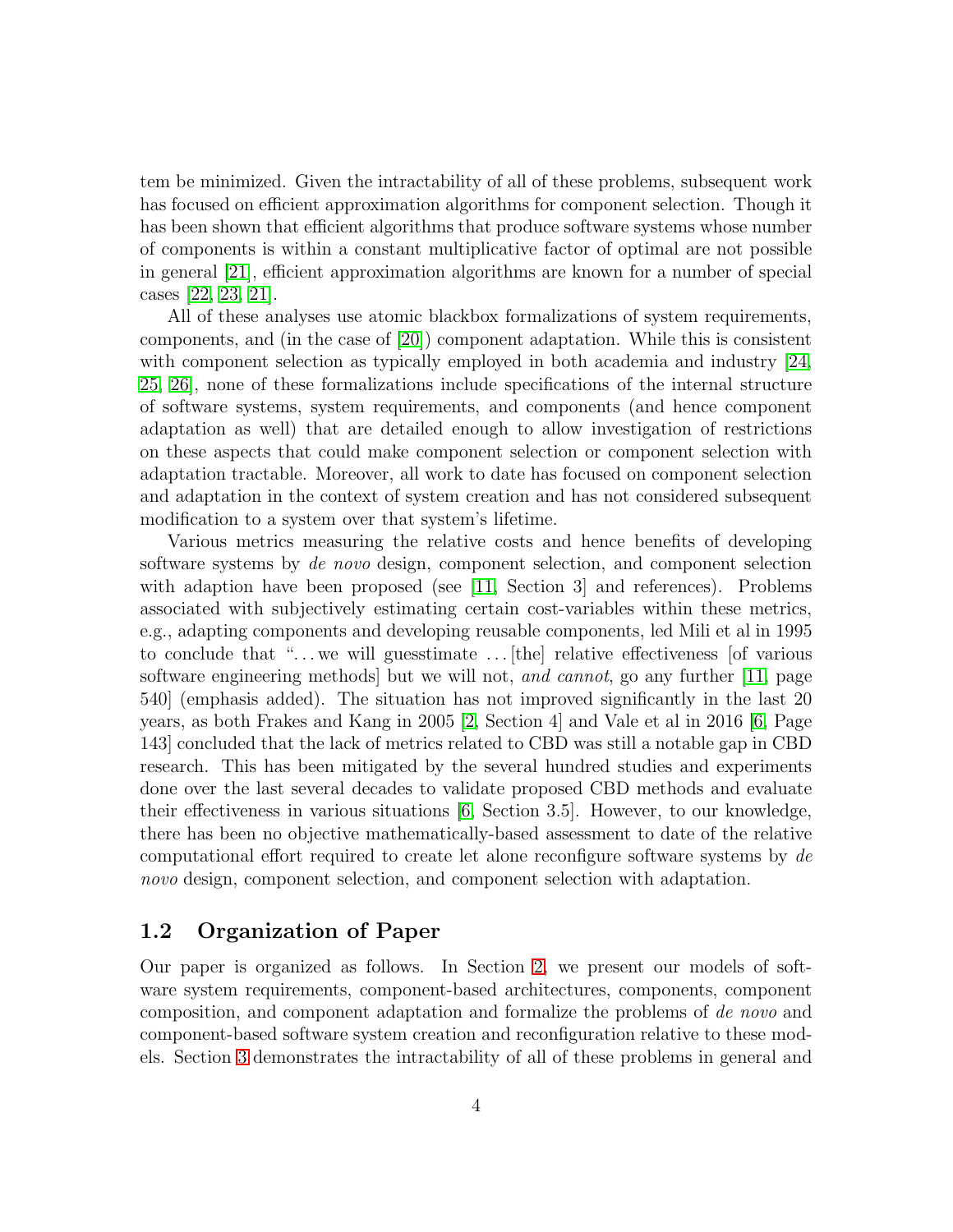Section [4](#page-13-0) establishes several basic sets of restrictions under which our problems are and are not tractable. In order to focus in the main text on the implications of our results for CBD, proofs of all results are given in an appendix. The generality and implications of our results are discussed in Sections [5](#page-15-0) and [6,](#page-17-0) respectively. Finally, our conclusions and directions for future work are given in Section [7.](#page-20-0)

# <span id="page-4-0"></span>2 Formalizing Component-based Software System Creation and Reconfiguration

## <span id="page-4-2"></span>2.1 Issues addressed in our formalizations

One of our goals in this paper is to assess whether or not component-based development has advantages over other types of software development relative to different activities in the software life cycle. This assessment can be stated most simply along two dimensions:

- 1. *Software design mode*: creating software using selected components versus creating software by adapting selected components versus creating software *de novo* that is organized in a specified component-like fashion.
- 2. *Software lifecycle activity*: Creating the initial version of a software system relative to a set of requirements versus reconfiguring an existing system to accommodate one or more changes to the requirements.[2](#page-4-1)

The possibilities implicit in these dimensions result in the following six informal computational problems:

### SOFTWARE CREATION

*Input*: Software requirements R, software-structure specification X. *Output*: A software system S whose structure is consistent with X and whose operation satisfies R.

Software Creation from Components *Input*: Software requirements R, a set of software-component libraries  $\mathcal{L} = \{L_1, L_2,$  $\ldots, L_{|C|}\}.$ 

<span id="page-4-1"></span><sup>&</sup>lt;sup>2</sup>Note that these creation and reconfiguration activities are invoked in implementing the selfconfiguration and self-healing properties of autonomic systems [\[9\]](#page-22-1) as well as the automatic synthesis of appropriate applications for selected tasks in ubiquitous computing [\[8\]](#page-22-0).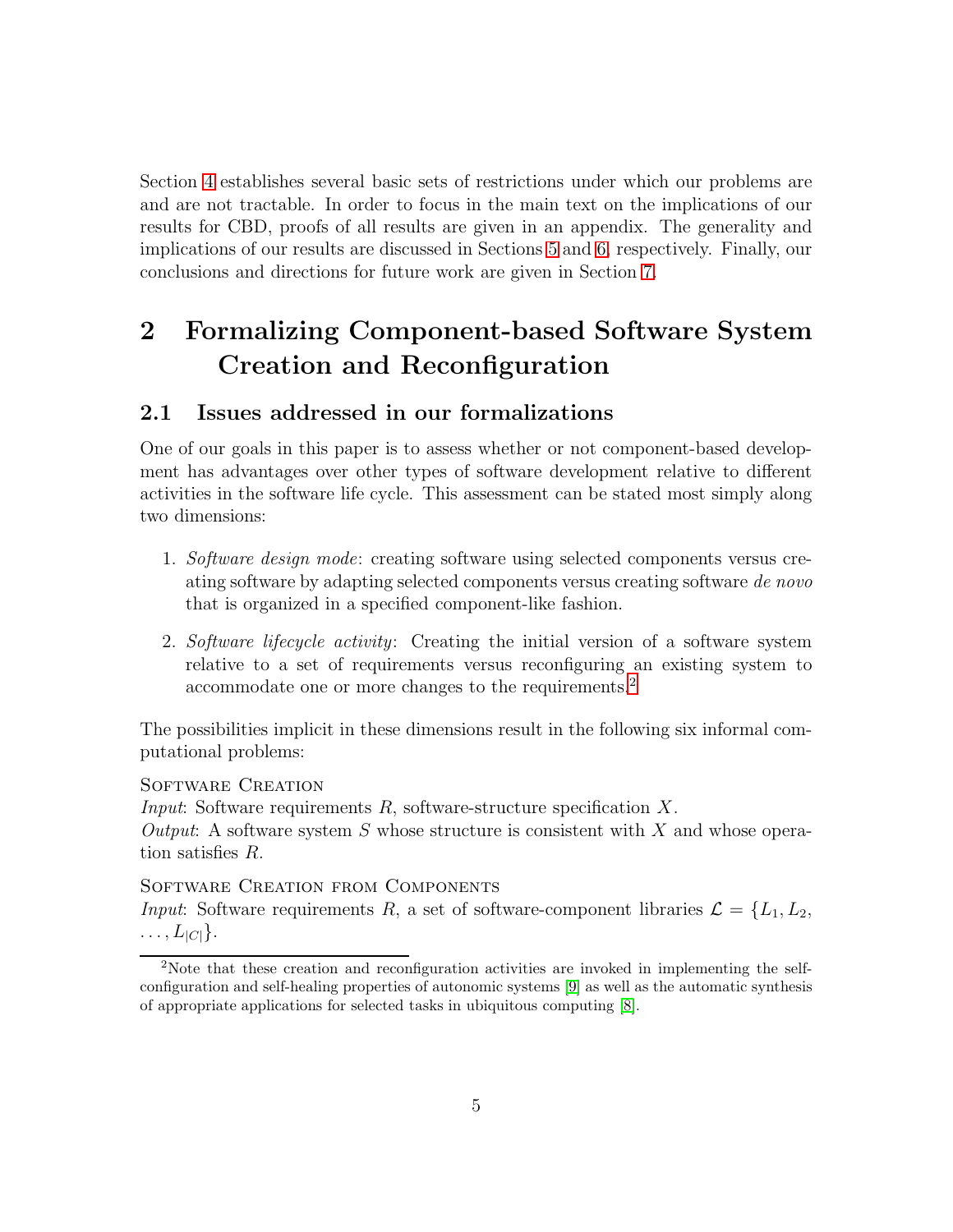*Output*: A software system S whose structure consists of components drawn from the libraries in  $\mathcal L$  and whose operation satisfies  $R$ .

Software Creation from Adapted Components

*Input*: Software requirements R, a set of software-component libraries  $\mathcal{L} = \{L_1, L_2,$  $\ldots, L_{|C|}$ .

*Output*: A software system S whose structure consists of components derived from components drawn from the libraries in  $\mathcal L$  and whose operation satisfies  $R$ .

### SOFTWARE RECONFIGURATION

*Input*: A software system S whose structure is consistent with specification X and whose operation satisfies requirements R, new software requirements  $R_{new}$ .

Output: A software system  $S'$  derived from  $S$  whose structure is consistent with  $X$ and whose operation satisfies  $R \cup R_{new}$ .

### Software Reconfiguration from Components

*Input*: A software system S whose structure consists of components from a set of software-component libraries  $\mathcal{L} = \{L_1, L_2, \ldots, L_{|C|}\}\$  and whose operation satisfies requirements  $R$ , new software requirements  $R_{new}$ .

 $Output: A software system S' derived from S whose structure consists of components$ drawn from the libraries in  $\mathcal L$  and whose operation satisfies  $R \cup R_{new}$ .

### Software Reconfiguration from Adapted Components

*Input*: A software system S whose structure consists of components from a set of software-component libraries  $\mathcal{L} = \{L_1, L_2, \ldots, L_{|C|}\}\$  and whose operation satisfies requirements R, new software requirements  $R_{new}$ .

 $Output: A software system S' derived from S whose structure consists of components$ derived from components drawn from the libraries in  $\mathcal L$  and whose operation satisfies  $R \cup R_{new}.$ 

We want to be able to assess the effects of as many characteristics of the software system specifications, requirements, and structure as possible on the computational difficulty of the creation and reconfiguration processes. This requires that explicit and detailed representations of these entities be included in our problems. This is very different from the more abstract atomic blackbox perspective adopted by previous computational complexity analyses of CBD when defining their problems (see Section [1.1\)](#page-2-1). However, as we will see later in this paper, this will allow our complexity analyses (in particular, our parameterized complexity analyses) to build on and extend the results derived in those previous complexity analyses.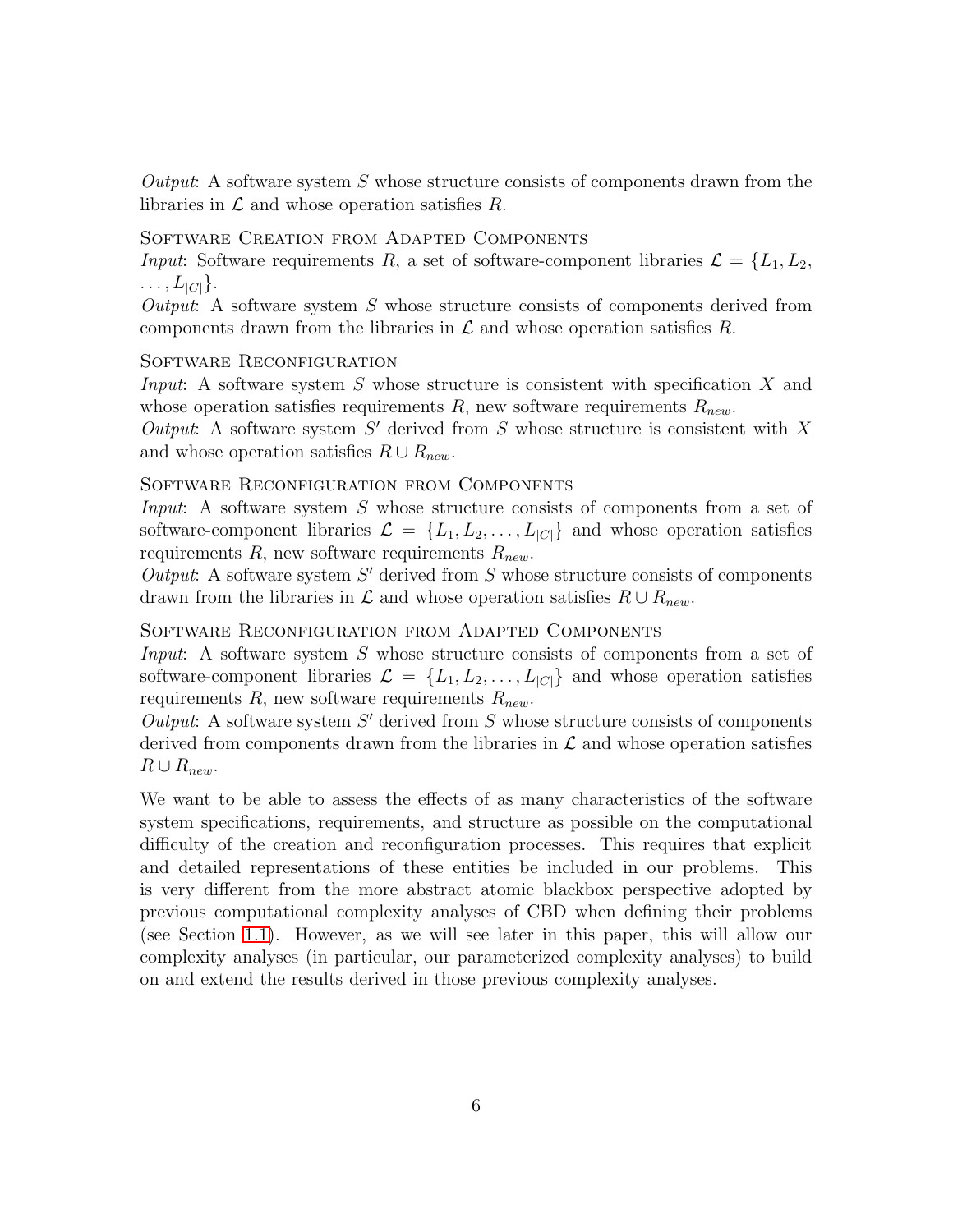## <span id="page-6-1"></span>2.2 Formalizations of problem entities

To assess the general computational difficulty of and (if necessary) explore algorithmic options under restrictions for efficiently solving the problems sketched in Section [2.1,](#page-4-2) we need formalizations of all of the entities comprising these problems. There is a vast existing literature on various models of software system requirements, componentbased architectures, components, component composition, component libraries, and component adaptation [\[3,](#page-21-2) [4,](#page-21-3) [7\]](#page-21-6). We want to avoid introducing spurious computational difficulty due to powerful formalisms, as this would complicate the interpretation of our results; we also want our results to have the greatest possible applicability in the sense described in Sections [1](#page-1-0) and [5.](#page-15-0) Hence, we shall choose the following basic formalizations:[3](#page-6-0)

- *Software system requirements*: The requirements will be a set  $R = \{r_1, r_2, \ldots r_{|R|}\}$ of situation-action pairs where each pair  $r_j = (s_j, a_j)$  consists of a situation  $s_j$  defined by a particular set of truth-values  $s_j = \langle v(i_1), v(i_2), \dots v(i_{|I|}) \rangle$ ,  $v(i_k) \in \{True, False\},$  relative to each of the Boolean variables  $i_k$  in set  $I = \{i_1, i_2, \ldots, i_{|I|}\}\$ and an action  $a_j$  from set  $A = \{a_1, a_2, \ldots, a_{|A|}\}\$ . As such, these are functional requirements describing wanted system behaviors.
- *Component-based architecture model*: We will here consider a two-level software system architecture consisting of a top-level multiple IF-THEN-ELSE statement block (a selector) whose branches are in turn lower-level IF-THEN-ELSE statement blocks (procedures) whose branches execute actions from A. Each selector and procedure IF-THEN condition is a Boolean formula that is either a variable from I e.g.,  $i_j$ , or its negation, e.g.,  $\neg i_j$ . Each selector and procedure with one or more situation-variable conditions terminates in a final ELSE statement. In addition, the selector may consist of single special statement IF  $*$  THEN which evaluates to  $True$  in all cases (the default selector) and a procedure may consist of a single executed action; such selectors and procedures have no associated conditions.
- *Component, component composition, and component library models*: Two-level software systems of the form above consist of two types of components, selectors and procedures. The code for each component is available, i.e., they are whitebox components, and the behavior of a component is specified by its code. Components are composed into software systems using only simple procedure calls that do not either have input parameters or return values at procedure termination, These components are stored in libraries  $L_{sel}$  and  $L_{prc}$ , respectively.

<span id="page-6-0"></span><sup>3</sup>These formalizations are based on those developed in [\[27\]](#page-23-7) and [\[28\]](#page-23-8) (see also [\[29\]](#page-23-9)) to analyze the computational complexity of the adaptive toolbox theory of human decision-making [\[30\]](#page-24-0).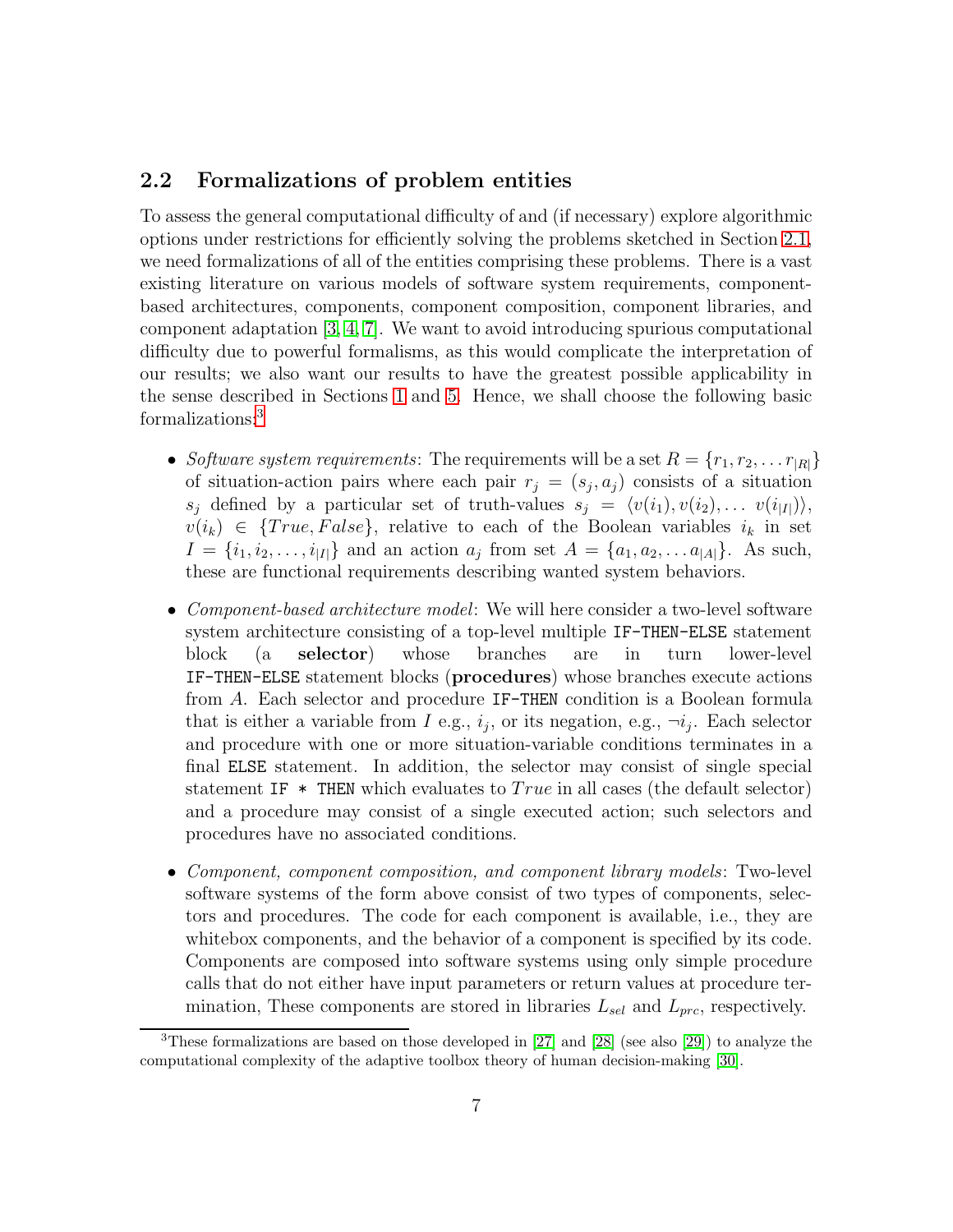- *Software structure specification*: The basic characteristics of two-level software systems of the form above are the situation-variable and action sets on which they are based  $(I \text{ and } A)$ , the maximum number of conditions allowed in the selector  $(|sel|)$  and the maximum number of conditions allowed in any procedure  $(|prc|)$ . Note that the maximum possible size of such a system (described in terms of the number of lines of code in the system) is captured by the expression  $(|sel| + 1)(|prc| + 2).$
- *Software system adaptation*: We will here consider two types of adaptation: (1) changes to the system code: changing the condition in or action executed by any IF-THEN-ELSE statement (component adaptation) and (2) changes to the system component-set: using a different selector-component from  $L_{sel}$  or changing any used procedure-component to another from  $L_{prc}$  (system adaptation). Note in the case of a selector-component change of type (2), both the original and new selector must have the same number of IF-THEN statements and the procedures called by the original selector are mapped to the corresponding positions in the new selector. As such, these adaptations are invasive and at the code level (though, in a limited sense, adaptations of type (2) can be seen as operating at the architecture level).

Examples of the first four of these entities are given in Fig. [1.](#page-8-0) The above allows us to formalize various actions and properties in the problems given in Section [2.1](#page-4-2) as follows:

- A software system S is consistent with a software structure-specification  $X =$  $\langle I, A, |sel|, |prc| \rangle$  if it has the two-level structure described above where IF-THEN conditions are members of  $I$ , all procedure-executed actions are drawn from  $A$ , the number of conditions in the selector is at most  $|sel|$ , and the number of conditions in each procedure is at most |prc|. Note that the default selector has  $|sel| = 0$  (e.g., selector **s4** in Fig. [1\(](#page-8-0)c)) and a procedure consisting of a single action has  $|prc| = 0$  (e.g., procedure  $p4$  in Fig. [1\(](#page-8-0)b)). For example, both software-systems in Fig. [1\(](#page-8-0)d) are consistent with  $X = (I = \{i_1, i_2, i_3, i_4, i_5\}, A =$  ${a_1, a_2, a_3}, |sel| = 2, |prc| = 3).$
- A software system S is constructed from components drawn from  $\mathcal{L} = \{L_{sel}, L_{prc}\}$ if the selector-component is from  $L_{sel}$  and each procedure-component is from  $L_{prc}$ . Note that a member of  $L_{prc}$  may appear zero, one, or more times in S. For example, both software systems in Fig. [1\(](#page-8-0)d) are constructed using components drawn from  $\mathcal{L} = \{L_{sel} = \{\texttt{s1}, \texttt{s2}\}, L_{prc} = \{\texttt{p1}, \texttt{p2}, \texttt{p3}, \texttt{p4}\}\}.$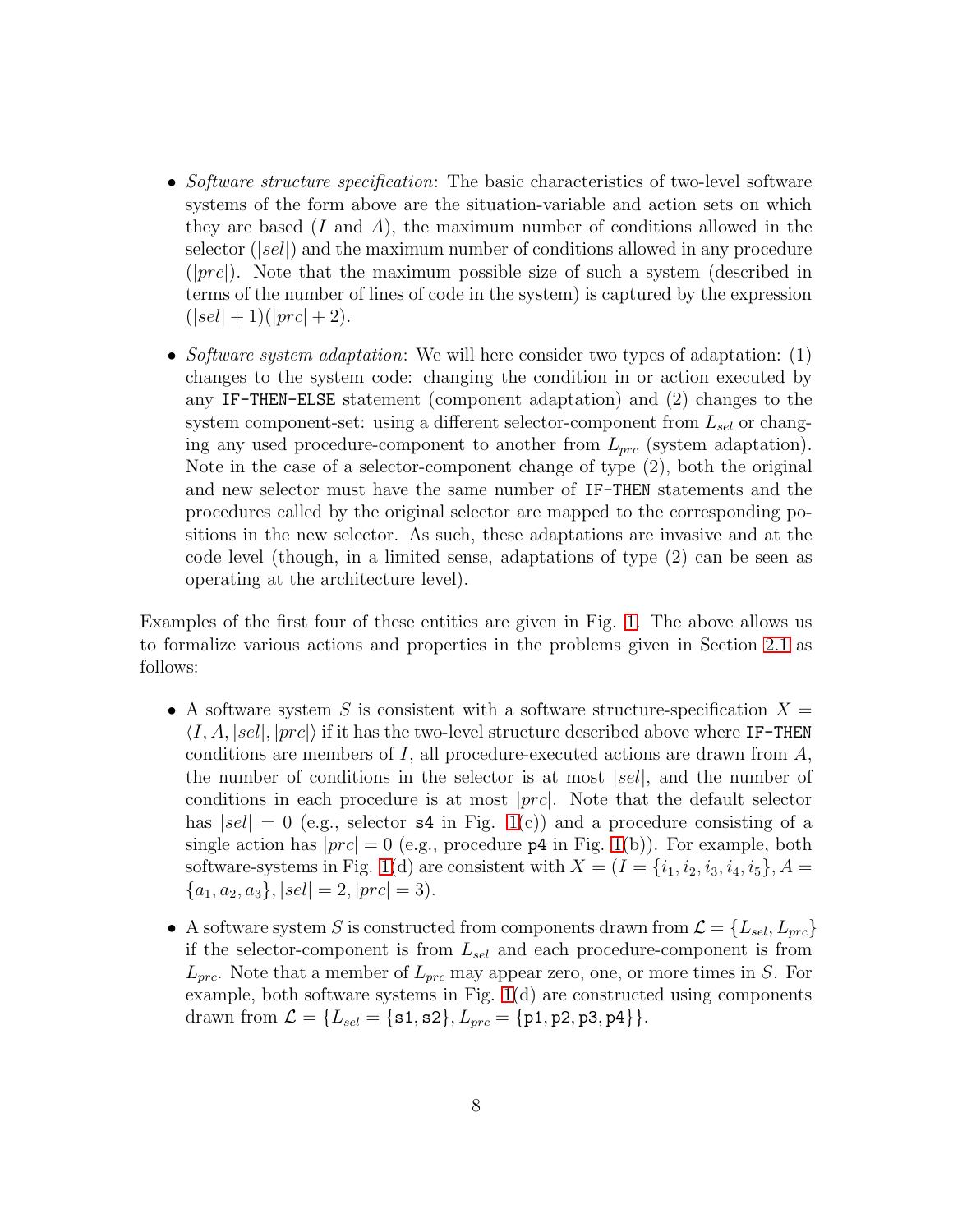| req.  | $\imath_1$ | $\imath_2$ | $i_3$ | i <sub>4</sub> | $i_{5}$ | action |
|-------|------------|------------|-------|----------------|---------|--------|
| $r_1$ | Τ          | Т          | T     | Τ              | Τ       | $a_2$  |
| $r_2$ | Τ          | F          | F     | F              |         | $a_1$  |
| $r_3$ | F          | F          | F     | F              | F       | $a_2$  |
| $r_4$ | F          | F          | F     | F              | F       | $a_2$  |
| $r_5$ | Τ          | т          |       | F              |         | $a_3$  |

(a)

| procedure p1:               | procedure p2                |
|-----------------------------|-----------------------------|
| if $i_4$ then $a_2$         | if $\neg i_2$ then $a_1$    |
| elsif $\neg i_3$ then $a_1$ | elsif $\neg i_4$ then $a_2$ |
| elsif $i_5$ then $a_3$      | els $a_3$                   |
| else $a_1$                  |                             |
| procedure p3:               | procedure p4:               |
| if $i_4$ then $a_2$         | a <sub>2</sub>              |
| else $a_2$                  |                             |

#### (b)

selector s1: selector s2: if  $i_1$  then ??? if  $*$  then ??? elsif  $i_5$  then ??? else ???

(c)

system S1: system S2: if  $i_1$  then call p1 if \* then call p2 elsif  $i_5$  then call  $p3$ else call p4

(d)

<span id="page-8-0"></span>Figure 1: Example Requirements, Procedures, Selectors, and Software Systems. (a) Software requirements  $R = \{r_1, r_2, r_3, r_4, r_5\}$  defined on situation-variables  $I =$  ${i_1, i_2, i_3, i_4, i_5}$  and action-set  $A = {a_1, a_2, a_3}$ . (b) Four procedures. (c) Two selectors as they would appear in a selector-component library with blank procedure calls, where  $s2$  is the default selector. (d) Two software systems created by instantiating the procedure-calls in the selectors from part (c) with procedures from part (b).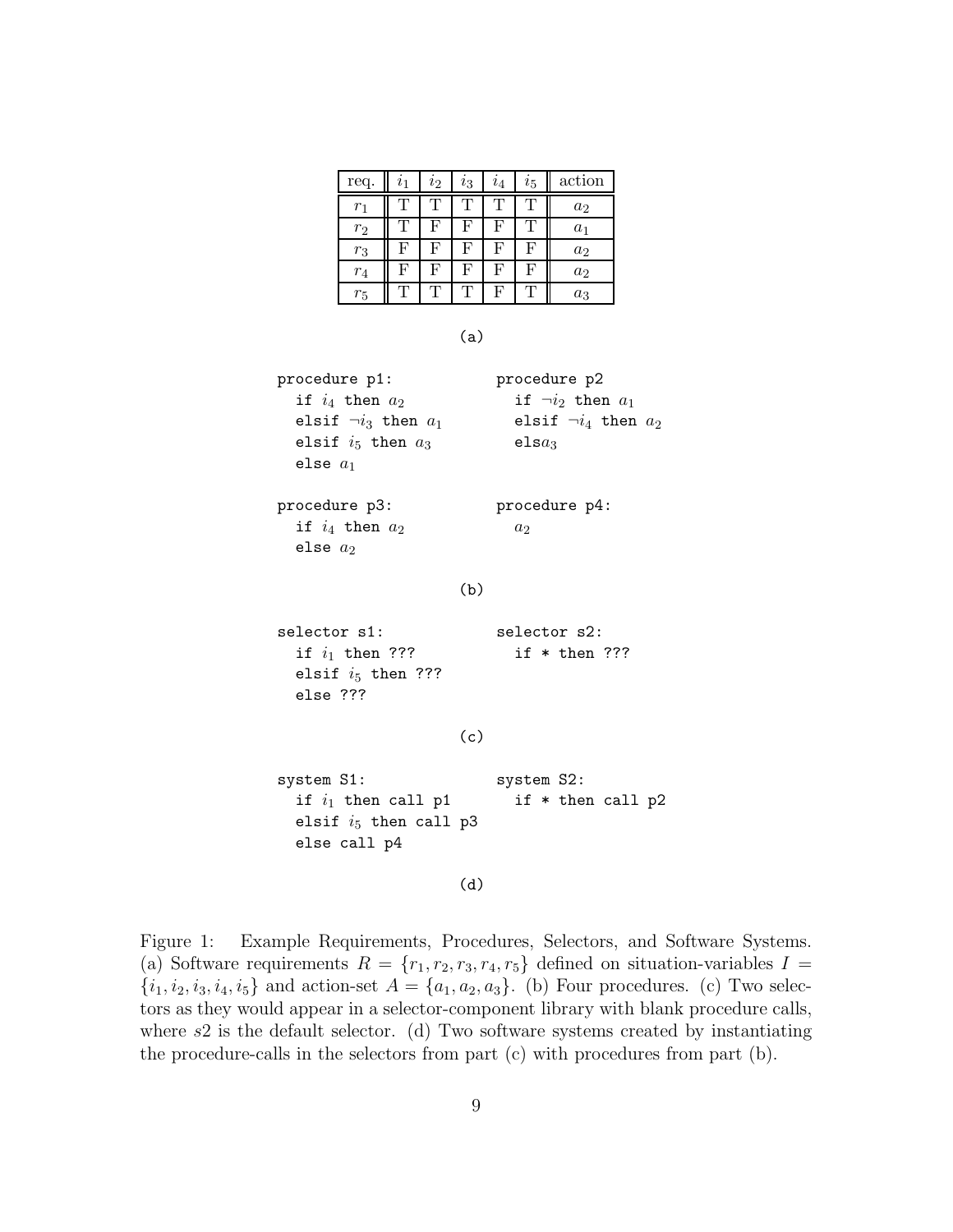- A software system S is derived from software system S' relative to  $\mathcal{L} = \{L_{sel}, L_{prc}\}$ if there is a sequence of component and system adaptations relative to  $\mathcal L$  that transforms  $S$  into  $S'$ .
- The operation of a software system S satisfies requirements R if for each situationaction pair  $(s, a)$  in R, the execution of S relative to the truth-settings in s results in the execution of a. For example, software system  $S1$  in Fig. [1\(](#page-8-0)d) satisfies the requirements in Fig.  $1(a)$  but software system S2 does not (because it produces different outputs  $(a_3, a_1, a_1, a_2$  respectively) for requirements  $r_1$ ,  $r_3$ ,  $r_4$ , and  $r_5$ ).

One's initial reaction on contemplating the above is that it is all way too simple the radically restricted types of components and component composition considered here can produce only the most basic memoryless reactive software systems, whose computational power is far less than that required in many real-world software systems. However, by the logic described previously in Section [1](#page-1-0) and discussed at greater length in Section [5,](#page-15-0) it is precisely the use of such simplified models in the problems we analyze that will allow many of our derived results to apply to a broad range of more realistic models of component-based software system development.

## <span id="page-9-0"></span>2.3 Formalizations of computational problems

We can now formalize the problems sketched in Section [2.1](#page-4-2) as follows:

SOFTWARE CREATION (SCre-Spec)

*Input*: Software requirements R based on sets I and A, a software-structure specification  $X = \langle I, A, |sel|, |prc|\rangle.$ 

*Output*: A software system S whose structure is consistent with X and whose operation satisfies R, if such an S exists, and special symbol  $\perp$  otherwise.

Software Creation from Components (SCre-Comp)

*Input*: Software requirements R based on sets I and A, a set of software-component libraries  $\mathcal{L} = \{L_{sel}, L_{mc}\}\$ , a positive integer  $d \geq 0$ .

*Output*: A software system S whose structure consists of components based on at most d types of components drawn from the libraries in  $\mathcal L$  and whose operation satisfies  $R$ , if such an S exists, and special symbol  $\perp$  otherwise.

Software Creation from Adapted Components (SCre-CompA) *Input*: Software requirements R based on sets I and A, a set of software-component libraries  $\mathcal{L} = \{L_{sel}, L_{prc}\}\$ , positive integers  $d, c_c \geq 0$ .

*Output*: A software system S whose structure consists of components derived by at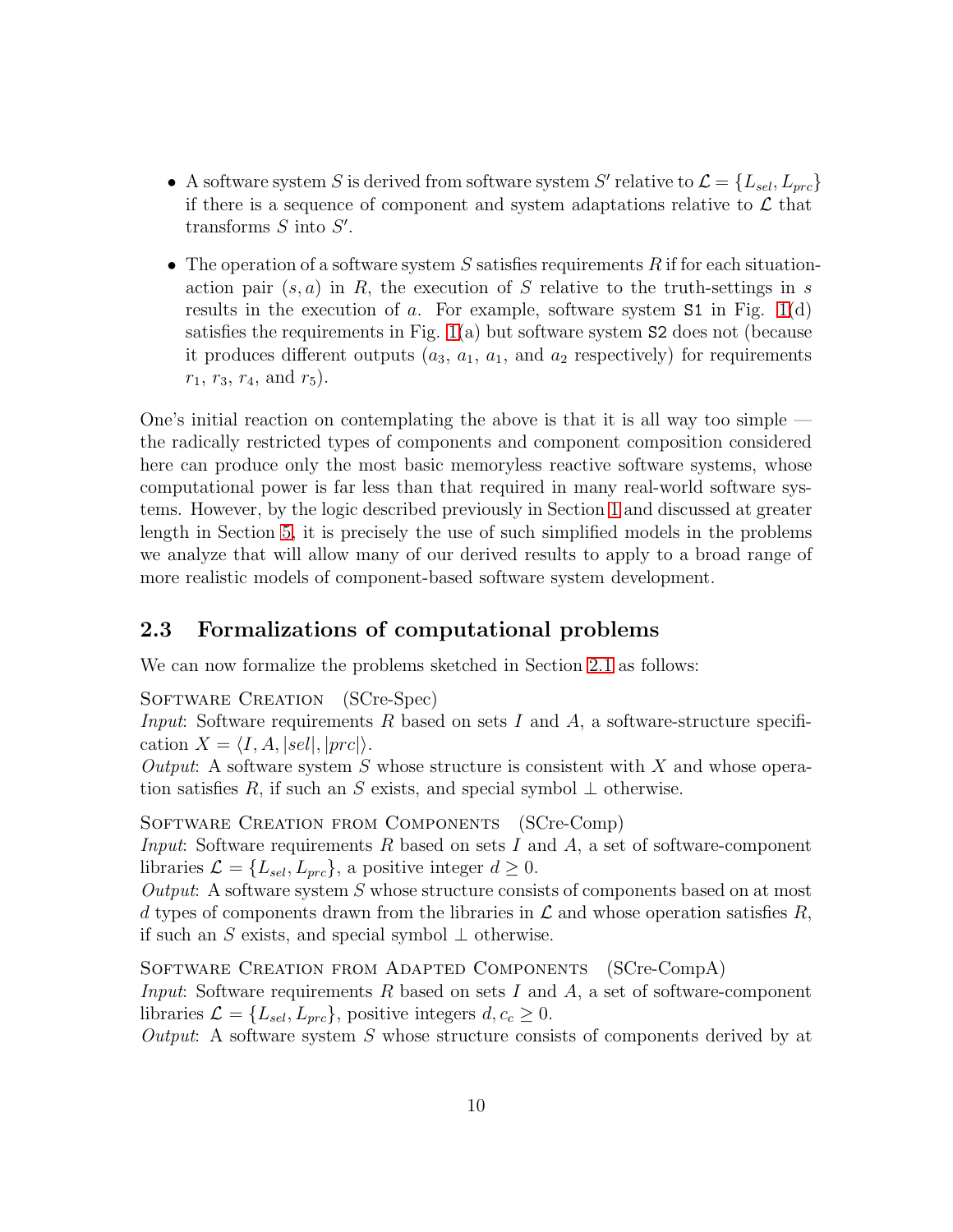most  $c_c$  changes to at most d types of components drawn from the libraries in  $\mathcal L$  and whose operation satisfies R, if such an S exists, and special symbol  $\perp$  otherwise.

#### SOFTWARE RECONFIGURATION (SRec-Spec)

*Input*: A software system S whose operation satisfies requirements R and whose structure is consistent with specification  $X = \langle I, A, |sel|, |prc|\rangle$ , a set  $R_{new}$  of new situation-action pairs based on I and A, a positive integer  $c_c \geq 0$ .

Output: A software system  $S'$  derived by at most  $c_c$  code changes to  $S$  whose structure is consistent with X and whose operation satisfies  $R \cup R_{new}$ , if such an S' exists, and special symbol ⊥ otherwise.

#### Software Reconfiguration from Components (SRec-Comp)

*Input*: A software system S whose structure consists of components from a set of software-component libraries  $\mathcal{L} = \{L_{sel}, L_{prc}\}\$  and whose operation satisfies requirements R, a set  $R_{new}$  of new situation-action pairs based on I and A, positive integers  $c_l, d \geq 0.$ 

*Output*: A software system  $S'$  derived from  $S$  by at most  $c_l$  component changes relative to the libraries in  $\mathcal L$  whose structure consists of at most d types of components and whose operation satisfies  $R \cup R_{new}$ , if such an S' exists, and special symbol  $\perp$ otherwise.

Software Reconfiguration from Adapted Components (SRec-CompA) *Input*: A software system S whose structure consists of components from a set of software-component libraries  $\mathcal{L} = \{L_{sel}, L_{prc}\}\$  and whose operation satisfies requirements R, a set  $R_{new}$  of new situation-action pairs based on I and A, positive integers  $c_l, c_c, d \geq 0.$ 

*Output*: A software system  $S'$  derived from  $S$  by at most  $c_l$  component changes relative to the libraries in  $\mathcal L$  and  $c_c$  code changes whose structure consists of at most d types of components and whose operation satisfies  $R \cup R_{new}$ , if such an S' exists, and special symbol ⊥ otherwise.

We have included parameter  $d$  in all component-based problems to allow control over and hence investigation of the computational effects of restricting the number of component retrievals from given libraries. In the case of problems SCre-Spec and SRec-Spec where d is not explicitly included,  $d \leq |sel| + 2$  (as the number of types of components in software systems created in these problems is bounded by the number of available procedure-call slots in the selector). The inclusion of parameters  $c_c$  and  $c_l$  in the reconfiguration problems is justified analogously.

It is important to note the following three ways in which these problems abstract away from practical aspects of CBD:

1. the costs of searching for and accessing any component used to build a software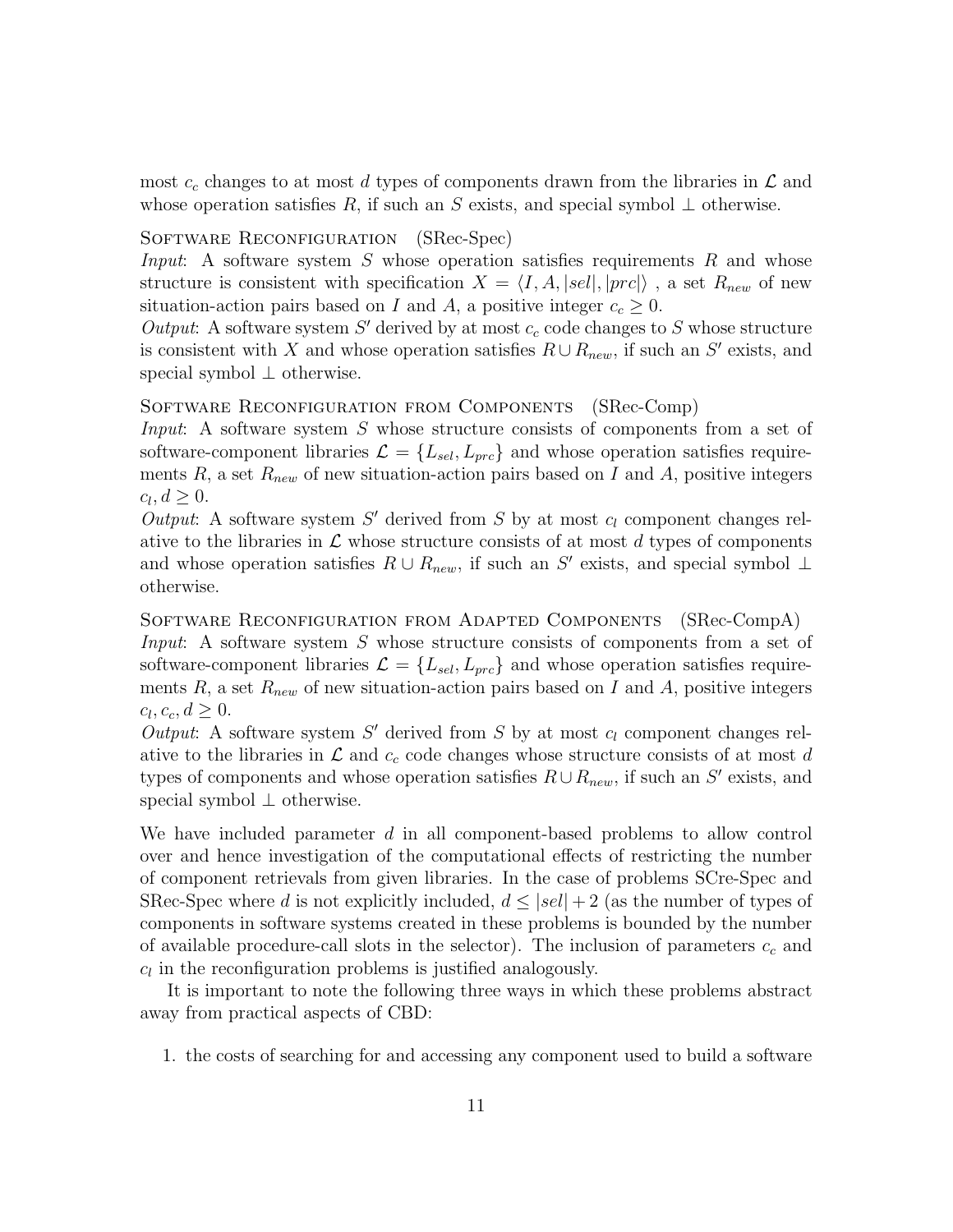<span id="page-11-0"></span>Table 1: Parameters for Component-based Software System Creation and Reconfiguration Problems. All values in the fourth and fifth columns of the table are given for the first and second solutions (namely, software systems s1 and s2) to the creation problem posed at the end of Section [2.2](#page-6-1) relative to the requirements in part (a) of Fig. [1.](#page-8-0)

|                |                                           |               | Values         |                |
|----------------|-------------------------------------------|---------------|----------------|----------------|
| Parameter      | Description                               | Applicability | S1             | S <sub>2</sub> |
| Ι              | $#$ situation-variables                   | All           | 5              | 5              |
| $\bm{A}$       | $#$ possible actions                      | All           | 3              | 3              |
| sel            | $Max \# selector-conditions$              | All           | $\mathfrak{D}$ | $\overline{0}$ |
| prc            | $\text{Max} \#$ procedure-conditions      | All           | 3              | $\overline{2}$ |
| S              | Max size of software system               | All           | 15             | $\overline{4}$ |
|                | $(=( sel  + 1)( prc  + 2))$               |               |                |                |
| $\overline{d}$ | $\text{Max} \# \text{component-types}$    | All           | $\overline{4}$ | $\overline{2}$ |
|                | in software system                        |               |                |                |
| $ L_{sel} $    | $#$ selector-components                   | $^*$ -CompA,  | $\overline{2}$ | $\overline{2}$ |
|                | in selector-library                       | $-$ Comp      |                |                |
| $ L_{prc} $    | $#$ procedure-components                  | $*$ -CompA,   | $\overline{4}$ | 4              |
|                | in procedure-library                      | $*$ -Comp     |                |                |
| $R_{new}$      | $#$ new requirements                      | $SRec-*$      | N/A            | N/A            |
| $c_c$          | $\text{Max} \# \text{ code changes}$      | $*$ -CompA,   | N/A            | N/A            |
|                | allowed                                   | SRec-Spec     |                |                |
| $c_l$          | $\text{Max} \# \text{ component changes}$ | SRec-CompA,   | N/A            | N/A            |
|                | allowed                                   | SRec-Comp     |                |                |

system is constant (as all components are in  $L_{sel}$  and  $L_{prc}$ );

- 2. determining whether a set of components can be integrated together into a running system (verification [\[11,](#page-22-3) page 552]) is trivial (as any selector from  $L_{sel}$ with  $k$  procedure-slots is compatible with any selection of  $k$  procedures from  $L_{prc}$ ); and
- 3. determining whether a software system satisfies all of a given set of requirements (validation [\[11,](#page-22-3) page 552]) can be done in low-order polynomial time (as each requirement in  $R$  can be run checked against a two-level system  $S$  in time proportional to the number of lines of code in the system, i.e.,  $(|sel| + 1)(|prc| +$ 2), to see if the requested action is produced).

This is not to say that search, access, verification, and validation are unimportant;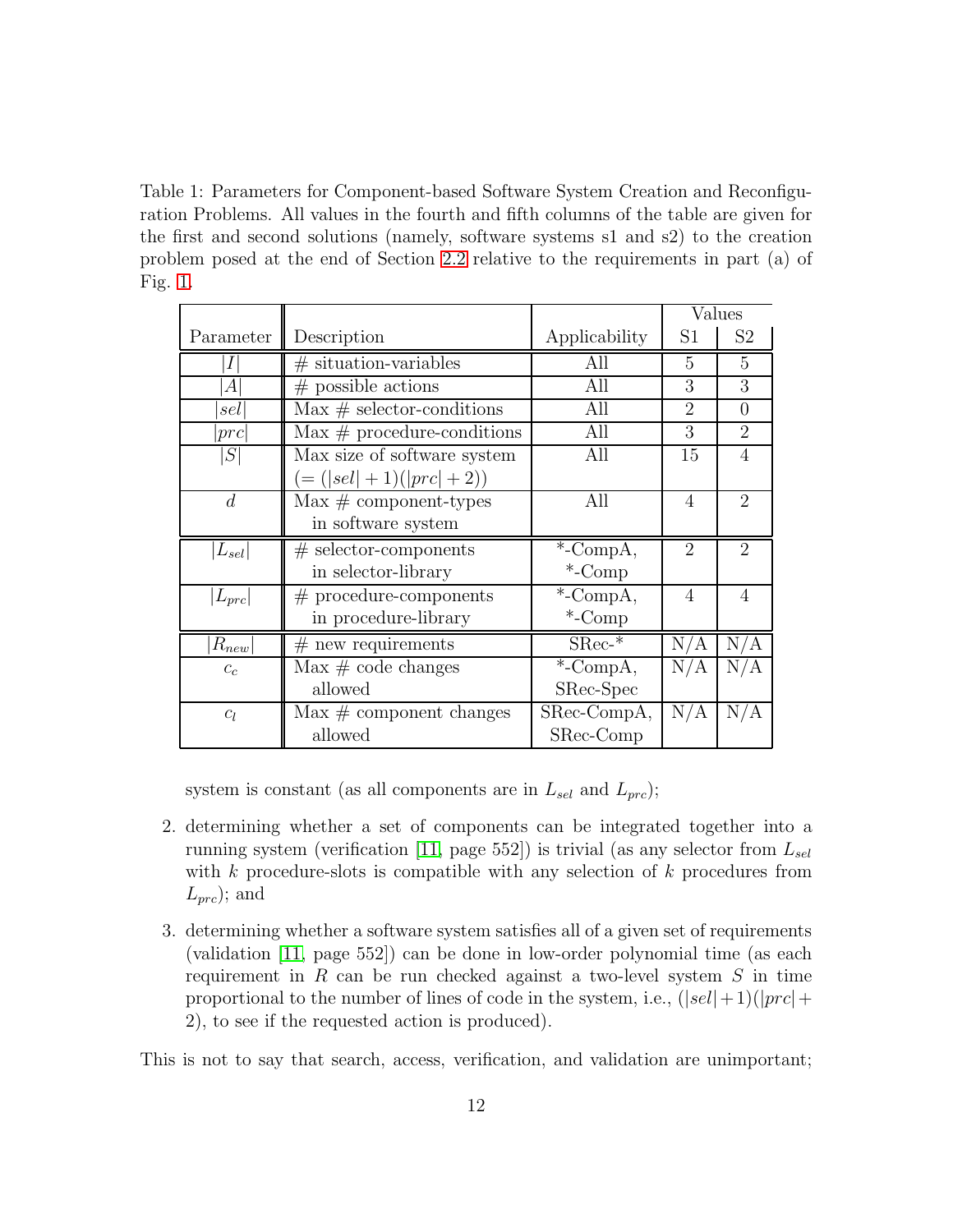indeed, all four of these activities are very difficult for all but the simplest software systems and the subject of vigorous ongoing research [\[3,](#page-21-2) [4,](#page-21-3) [11,](#page-22-3) [6\]](#page-21-5). Rather, we choose to abstract away from them so that our analyses can focus on the computational difficulties associated with the core activities in CBD, namely, the selection and adaptation of components.

# <span id="page-12-0"></span>3 Component-based Software System Creation and Reconfiguration are Intractable

Let us revisit the first of the questions raised in the Introduction — namely, are there efficient algorithms for component-based software system creation and reconfiguration that are reliable, i.e., these algorithms operate correctly for all inputs? Following general practice in Computer Science [\[12\]](#page-22-4), we shall say that an algorithm is efficient if that algorithm solves its associated problem in polynomial time  $-$  that is, the algorithm runs in time that is upper-bounded by  $c_1n^{c_2}$  where n is the input size and  $c_1$  and  $c_2$  are constants. A problem which has a polynomial-time algorithm is *(polynomial-time) tractable*. Such algorithms are preferable to those whose runtimes are bounded by superpolynomial functions, e.g.,  $n^{\log n}$ ,  $2^n$ ,  $2^{2^n}$ . This is so because polynomial functions increase in value much slower than non-polynomial functions as  $n$  gets large, which allows polynomial-time algorithms to solve much larger inputs in practical amounts of time than superpolynomial-time algorithms.

Desirable as polynomial-time algorithms are, they do not exist for any of our problems.[4](#page-12-1)

Result A: SCre-Spec, SCre-Comp, SCre-CompA, SRec-Spec, SRec-Comp, and SRec-CompA are not polynomial-time tractable.

This shows that even the basic versions of component-based creation and reconfiguration considered here are not solvable in polynomial time in general. A frequentlyadopted response to this intractability is to relax reliability and consider probabilistic polynomial-time algorithms which generate solutions that are of acceptable quality a very high proportion of the time, e.g., genetic or simulated annealing algorithms  $[32, 33, 34]$  $[32, 33, 34]$  $[32, 33, 34]$ . Unfortunately, this is not a viable option either.<sup>[5](#page-12-2)</sup>

Result B: SCre-Spec, SCre-Comp, SCre-CompA, SRec-Spec, SRec-Comp, and SRec-

<span id="page-12-1"></span><sup>&</sup>lt;sup>4</sup>All polynomial-time intractability results in this section hold relative to the  $P \neq NP$  conjecture, which is widely believed to be true [\[31,](#page-24-4) [12\]](#page-22-4).

<span id="page-12-2"></span><sup>&</sup>lt;sup>5</sup>This result holds relative to both the  $P \neq NP$  conjecture mentioned in Footnote 2 and the  $P = BPP$  conjecture, the latter of which is also widely believed to be true [\[35,](#page-24-5) [36\]](#page-24-6).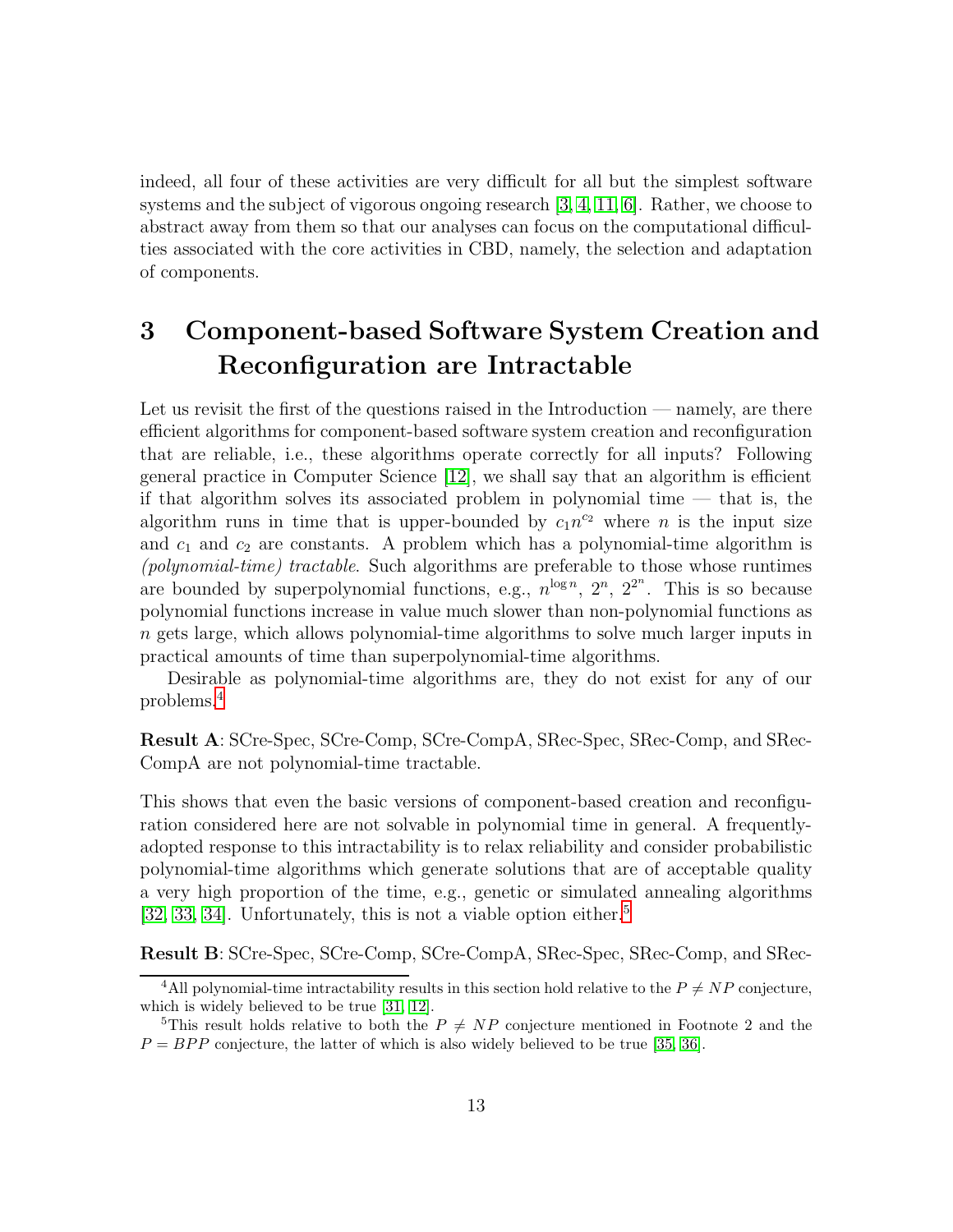CompA are not polynomial-time tractable by probabilistic algorithms which operate correctly with probability  $\geq 2/3$ .

In the next section, we will consider what may be a more useful approach — namely, algorithms that are reliable and run in what is effectively polynomial time on restricted inputs encountered in practice.

# <span id="page-13-0"></span>4 What Makes Component-based Software System Creation and Reconfiguration Tractable?

To answer the question of what restrictions make component-based software system creation and reconfiguration tractable, we first need to define what it means to solve a problem efficiently under restrictions. Let such restrictions be phrased in terms of the values of aspects of our problem input or output; call each such aspect a *parameter*. An overview of the parameters that we consider here is given in Table [1.](#page-11-0) These parameters can be divided into three groups:

- 1. Restrictions on software system, system requirement, and component structure  $(|I|, |A|, |sel|, |prc|, |S|, d);$
- 2. Restrictions on component library structure  $(|L_{sel}|, |L_{prc}|)$ ; and
- 3. restrictions on component adaptation  $(|R_{new}|, c_c, c_l)$ .

Note that parameters  $|S|$  and  $c_c$  relative to problem SCre-CompA are of use in addressing the conjectures mentioned previously in Section [1](#page-1-0) about the effects of the extent and number of code modifications on the cost of adapting components.

The most popular conception of efficient solvability under restrictions phrased in terms of parameters is fixed-parameter tractability [\[13\]](#page-22-5). A problem Π is *fixedparameter (fp-) tractable relative to a set of parameters*  $K = \{k_1, k_2, \ldots, k_m\}$ , i.e.,  $\langle K \rangle$ -Π *is fp-tractable*, if there is an algorithm for Π whose running time is upperbounded by  $f(K)n^c$  for some function  $f(n)$  where n is the problem input size and  $c$  is a constant. Note that fixed-parameter tractability generalizes polynomial-time solvability by allowing the leading constant  $c_1$  in the runtime upper-bound of an algorithm to be a function of K rather than a constant. This allow problems to be effectively solvable in polynomial time when the values of the parameters in  $K$ are small and  $f()$  is well-behaved, e.g.,  $1.2^{k_1+k_2}$ , such that the value of  $f(K)$  is a small constant. Hence, if a polynomial-time intractable problem  $\Pi$  is fixed-parameter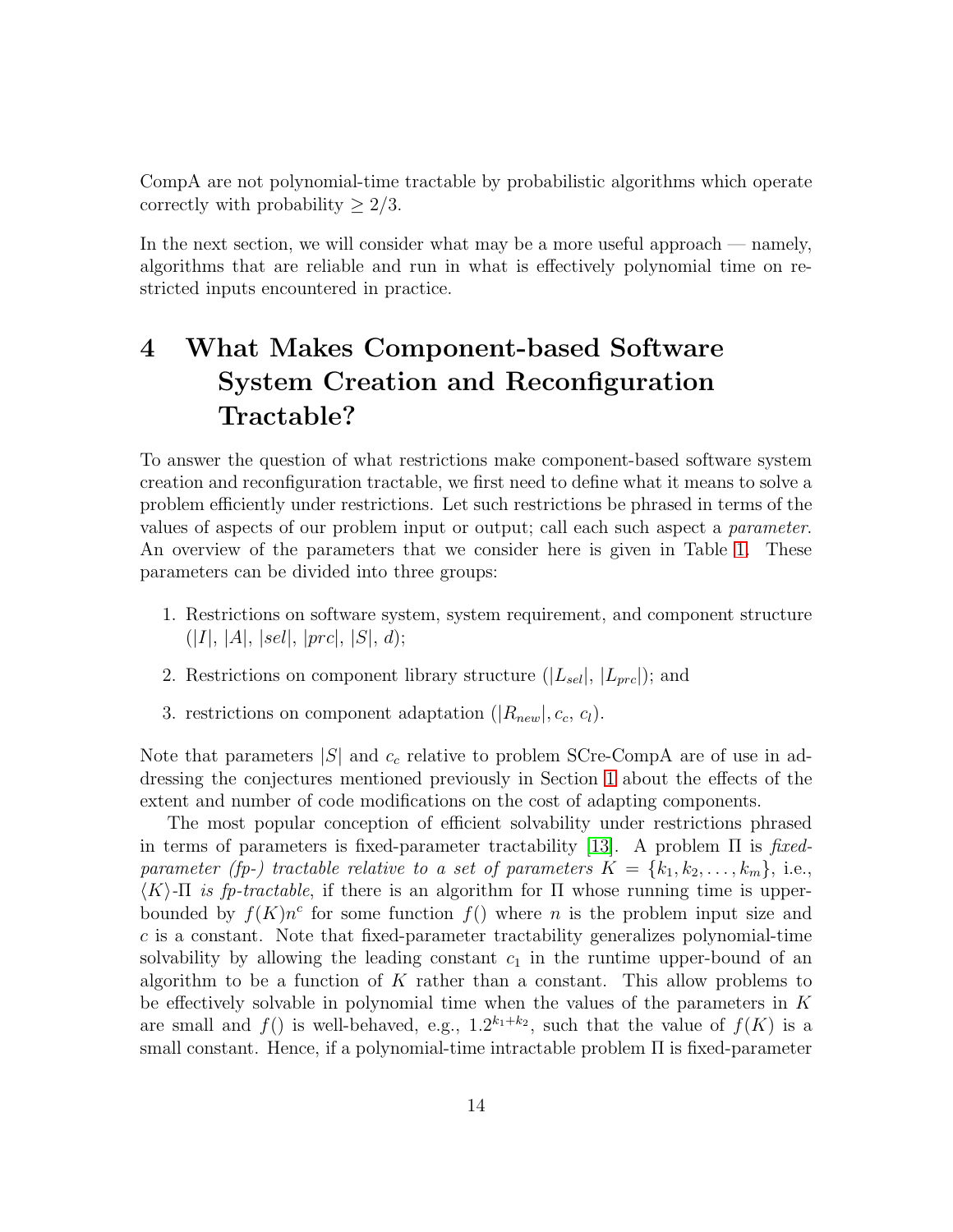tractable for a parameter-set K when the values of the parameters in K are small and  $f()$  is well-behaved then  $\Pi$  can be efficiently solved even for large inputs.

Our questions about efficient solvability of component-based software creation and reconfiguration problems under restrictions may now be rephrased in terms of what sets of parameters do and do not make these problems fp-tractable. We consider first what parameters do not yield fp-tractability.<sup>[6](#page-14-0)</sup>

**Result C:**  $\langle |A|, |sel|, |prc|, |S|\rangle$ -SCre-Spec is fp-intractable.

**Result D:**  $\langle |A|, |prc|, d, |L_{\text{sel}}|\rangle$ -SCre-Comp is fp-intractable.

**Result E:**  $\langle |A|, |sel|, |prc|, |S|, d, |L_{sel}|, |L_{mc}|, c_c \rangle$ -SCre-CompA is fp-intractable.

**Result F**:  $\langle |A|, |sel|, |prc|, |S|, |R_{new}|, c_c \rangle$ -SRec-Spec is fp-intractable.

**Result G:**  $\langle |A|, |prc|, d, |L_{sel}|\rangle$ -SRec-Comp is fp-intractable.

**Result H**:  $\langle |A|, |sel|, |prc|, |S|, d, |L_{sel}, |L_{prc}|, |R_{new}|, c_l, c_c \rangle$ -SRec-CompA is fp-intractable.

These results are more powerful than they first appear, as a problem that is fpintractable relative to a particular parameter-set  $K$  is also fp-intractable relative to any subset of  $K$  [\[14,](#page-22-6) Lemma 2.1.31]. Hence, there are in fact a number of combinations of parameters which cannot be restricted to yield fp-tractability for our problems. Courtesy of Result E, this includes parameters  $|S|$  and  $c_c$  relative to problem SCre-CompA.

That being said, there are restrictions that do make our problems fp-tractable.

**Result I:**  $\langle I \rangle$ -SCre-Spec, -SCre-Comp, -SCre-CompA, -SRec-Spec, -SRec-Comp, and -SRec-CompA are fp-tractable.

**Result J:**  $\langle |sel|, |L_{prc}| \rangle$ -SCre-Comp and -SRec-Comp are fp-tractable.

Again, these results are more powerful than they first appear, as a problem that is fp-tractable relative to a particular parameter-set  $K$  is also fp-tractable relative to any superset of  $K$  [\[14,](#page-22-6) Lemma 2.1.30]. Hence, any set of parameters including  $|I|$  can be restricted to yield fp-tractability for all of our problems and any set of parameters including both  $|sel|$  and  $|L_{prc}|$  can be restricted to yield fp-tractability for SCre-Comp and SRec-Comp.

<span id="page-14-0"></span><sup>&</sup>lt;sup>6</sup>Each fp-intractability results in this section holds relative to the conjecture  $FPT \neq W[1]$ , which is widely believed to be true [\[13\]](#page-22-5).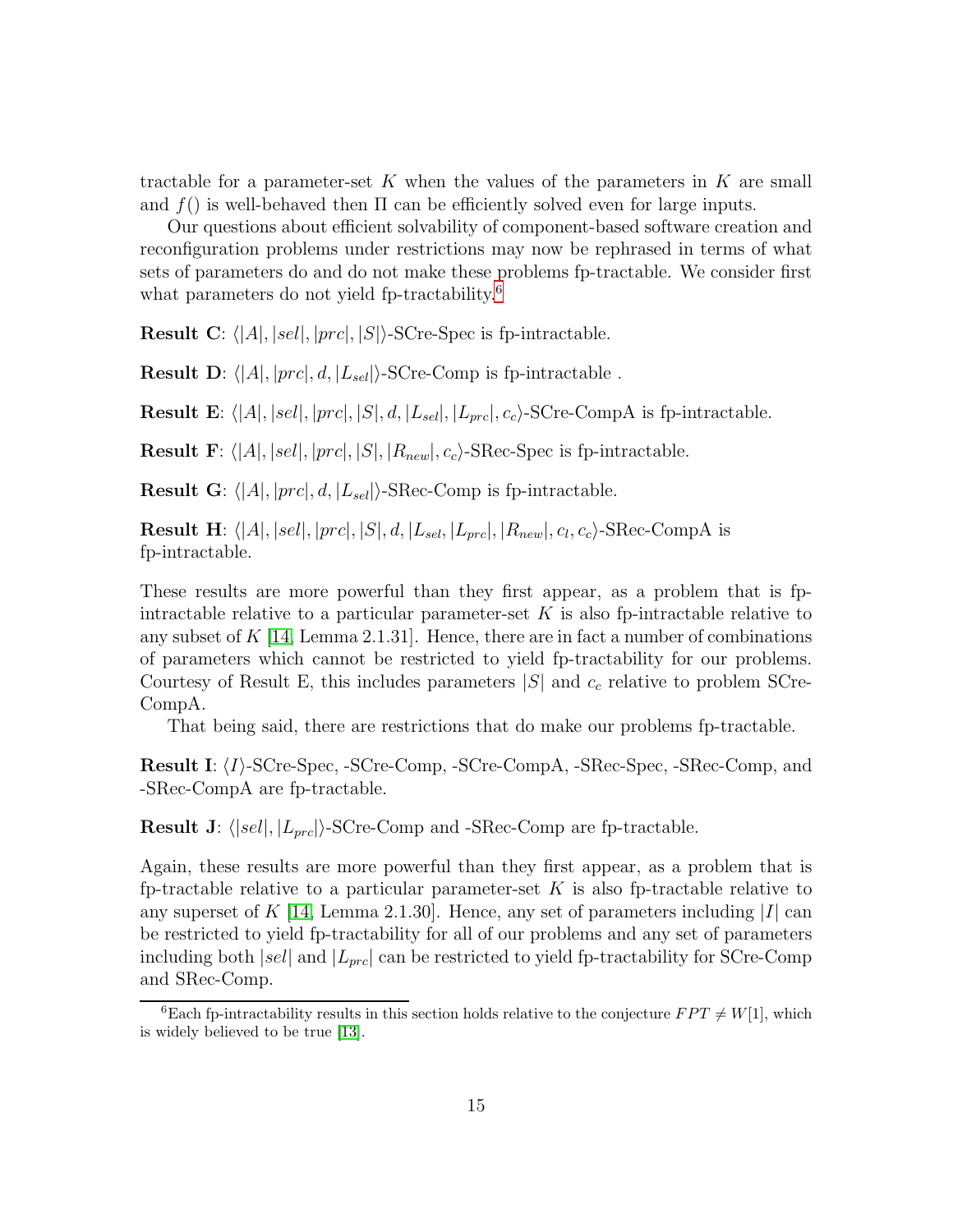A detailed summary of our fixed-parameter intractability and tractability results is given in Table [2.](#page-16-0) Note that our fp-intractability results hold when many of the parameters in these results are restricted to small constant values. Moreover, courtesy of the parameter-set subset/superset relations noted above, Results C, E, F, H, and I completely characterize the parameterized complexity of problems SCre-Spec, SCre-CompA, SRec-Spec, and SRec-CompA relative to the parameters in Table [1.](#page-11-0)

# <span id="page-15-0"></span>5 Generality of Results

All of our intractability results (namely, Results A–H), though defined relative to basic models of software systems, system requirements, components, component libraries, and component adaptation, have a broad applicability. This is so because, as noted in Section 1, the models for which these results hold are special cases of more realistic models, e.g.,

- purely functional software requirements that explicitly list all situations to which software should respond are a special case of more complex requirements based on compact specifications of software behaviour such as finite-state automata, statecharts, or statements in natural language which in addition incorporate other functional and non-functional properties of software systems such as degree of reliability and response time;
- two-level selector / procedure software systems that act as simple functions are a special case of more complex persistent software systems whose components invoke each other in more complex manners;
- components consisting of a single condition-statement block procedure without input parameters or return values and which have no dependencies on other components are a special case of more complex components consisting of arbitrary procedure code and/or data types which have complex dependencies on other components such as data-type sharing or inheritance;
- component composition by calls to procedures without input parameters or return values and which have no dependencies on other components is a special case of more complex types of component composition invoking complex dependencies on other components such as data-type sharing or inheritance;
- component libraries that are simply lists of components are a special case of component libraries that incorporate component behaviour-specifications and / or metadata to aid in selection and adaptation; and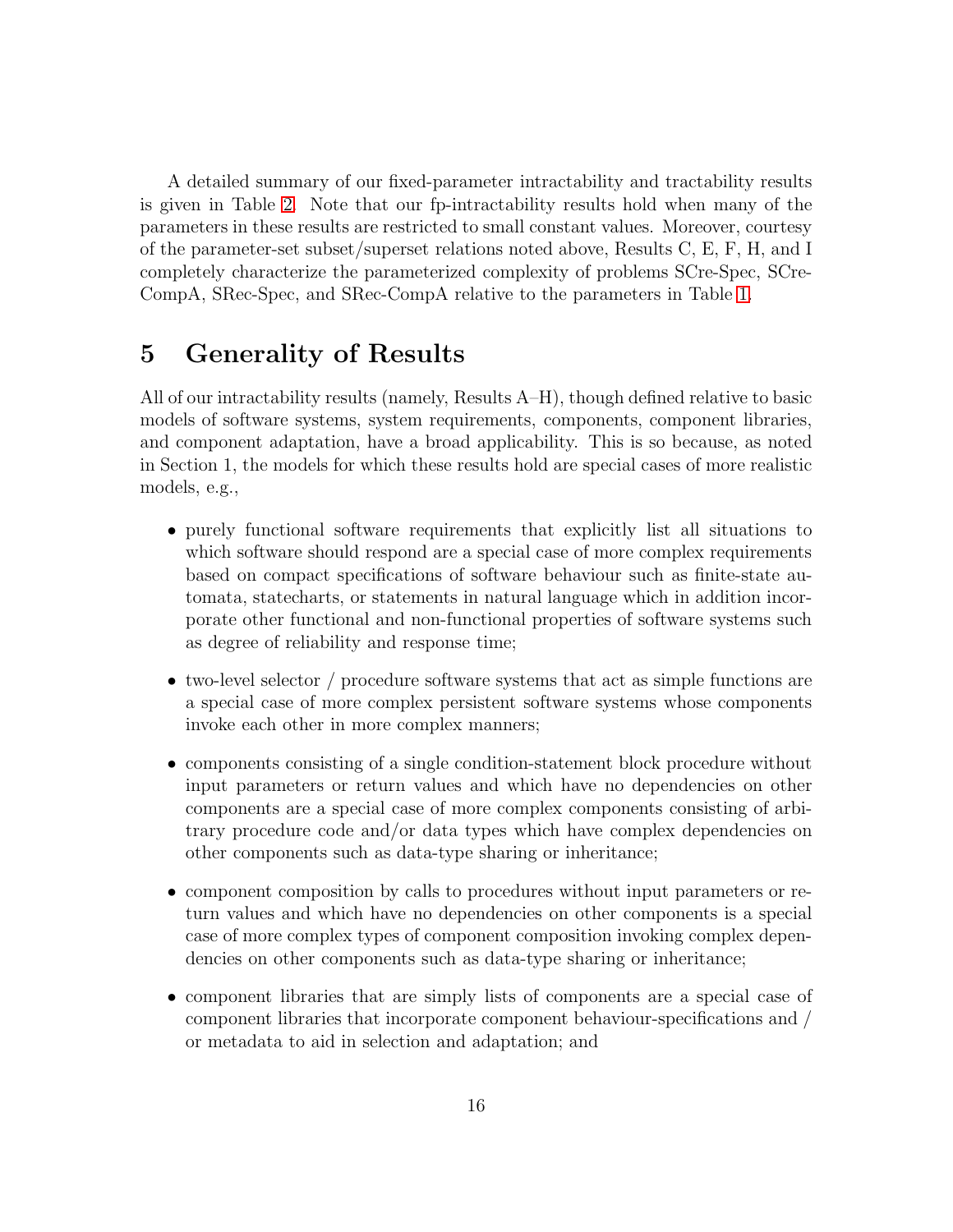<span id="page-16-0"></span>Table 2: A Detailed Summary of Our Fixed-Parameter Complexity Results. Each column in this table is a result for a particular problem which holds relative to the parameter-set consisting of all parameters with a @-symbol in that column. If in addition a result holds when a parameter has a constant value  $c$ , that is indicated by  $c$  replacing  $@.$  Results are grouped by problem, with fp-intractability results first and fp-tractability results (shown in bold) last.

|                    | Creation       |                |                 |            |                           |                 |                |  |
|--------------------|----------------|----------------|-----------------|------------|---------------------------|-----------------|----------------|--|
|                    | Spec           | Comp           |                 |            | $\overline{\text{Comp}}A$ |                 |                |  |
|                    | C              | I              | I)              | T          | J                         | Е               | Ι              |  |
| $\boldsymbol{I}$   |                | $^{\circ}$     |                 | $^{\circ}$ |                           |                 | $\circledcirc$ |  |
| А                  | $\overline{2}$ |                | $\overline{2}$  |            |                           | $\overline{2}$  |                |  |
| sel                | $\overline{0}$ |                |                 |            | $^{\circ}$                | $\theta$        |                |  |
| prc                | @              |                | $\overline{1}$  |            |                           | $\circledcirc$  |                |  |
| S                  | @              |                |                 |            |                           | $@$             |                |  |
| $\boldsymbol{d}$   | $\overline{2}$ |                | $@$             |            |                           | $\overline{2}$  |                |  |
| $L_{\mathit{sel}}$ | Ν<br>Α         | N<br>Α         | 1               |            |                           | 1               |                |  |
| $ L_{prc} $        | Ν<br>Α         | $\rm N$ /<br>Α |                 |            | $^{\copyright}$           | 1               |                |  |
| $ R_{new} $        | Ν<br>А         | Ν<br>Α         | $N_{\ell}$<br>А | N.<br>А    | N,<br>А                   | N,<br>Ά         | Ν<br>Α         |  |
| $c_c$              | Ν<br>Α         | Α              | Ν<br>А          | А          | Ν<br>Α                    | $^{\copyright}$ |                |  |
| $c_l$              | Α              | А              |                 |            | Ν<br>А                    | Ν<br>Α          | А              |  |

|                                 | Reconfiguration  |            |                |            |                 |                  |                 |
|---------------------------------|------------------|------------|----------------|------------|-----------------|------------------|-----------------|
|                                 | Spec             |            | Comp           |            |                 | CompA            |                 |
|                                 | F                | T          | G              | T          | J               | H                |                 |
|                                 |                  | $^{\circ}$ |                | $^{\circ}$ |                 |                  | $^{\copyright}$ |
| А                               | 3                |            | $\overline{2}$ |            |                 | 3                |                 |
| sel                             | $\left( \right)$ |            |                |            | $\circledcirc$  | $\left( \right)$ |                 |
| prc                             | $^\copyright$    |            | 1              |            |                 | @                |                 |
| $\, S \,$                       | $^{\copyright}$  |            |                |            |                 | @                |                 |
| $\boldsymbol{d}$                | $\overline{2}$   |            | $^{\circledR}$ |            |                 | $\overline{2}$   |                 |
| $L_{sel}$                       | Ν<br>Ά           | Ν<br>Α     | $\mathbf{1}$   |            |                 | 1                |                 |
| $L_{prc}$                       | Ν<br>/A          | N,<br>Ά    |                |            | $^{\copyright}$ |                  |                 |
| $R_{\underline{new}}$           |                  |            |                |            |                 | 1                |                 |
| $\ensuremath{\mathnormal{c}}_c$ | $^{\copyright}$  |            | N<br>А         | А          | Α               | @                |                 |
| $c_l$                           |                  |            |                |            |                 |                  |                 |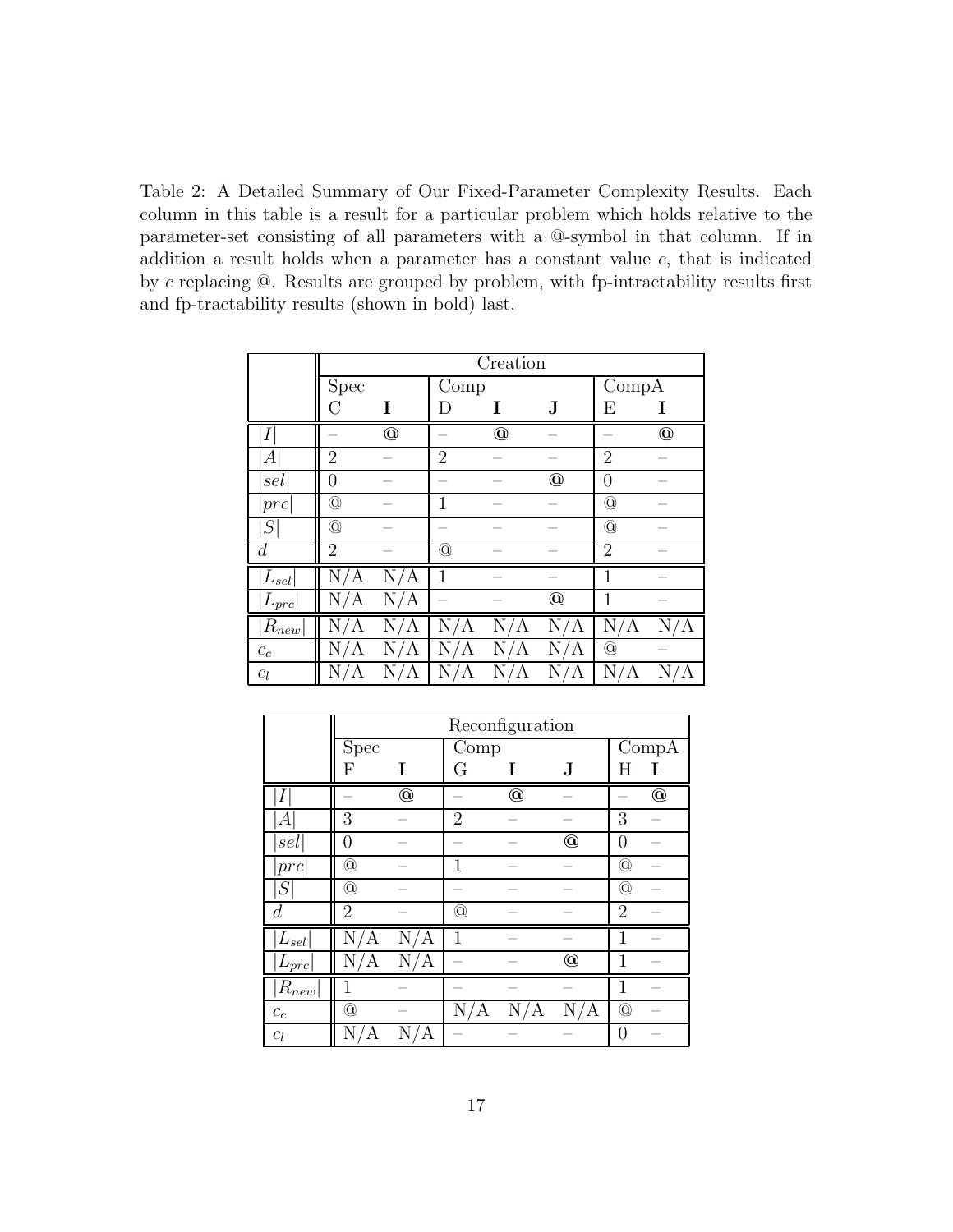• whitebox component adaptation involving single-line single-symbol code changes is a special case of whitebox component adaptation involving more complex types of code change.

More realistic versions of the six component-based software system creation and reconfiguration problems analyzed in this paper can be created by replacing any combination of simple special-case models with the more realistic models above. For example, one could define a version of SCre-Comp in which software requirements are given as natural language statements and components consist of arbitrary internal code composed with each other by complex interfaces such as those allowed in popular component models like CORBA. Courtesy of the special-case relationship, any automated system that solves such a more realistic problem Π′ can also solve the problem Π defined relative to the simple special-case models analyzed here. Depending on the nature of the special-case relationship, this will sometimes involve recoding problem entities, e.g., translating a software requirement  $((i_1 = True, i_2 = False, i_3 = True), a_4)$ in R into a natural language statement "If  $i_1$  is True and  $i_2$  is False and  $i_3$  is True then execute action  $a_4$ ". Intractability results for  $\Pi$  must then also apply to  $\Pi'$  as well as the operation of any automated system solving Π′ . To see this, suppose Π is intractable; if  $\Pi'$  is tractable by algorithm A, then A can be used to solve  $\Pi$  efficiently, which contradicts the intractability of  $\Pi$ . Hence,  $\Pi'$  must also be intractable.

Our various tractability results under restrictions (namely, Results I and J) are much more fragile. This is so because what may seem like innocuous changes to the problems analyzed here can violate assumptions critical to the correct operation of the algorithms underlying these results, which means that algorithms for solving simplified problems may not work for more realistic problems. Hence, our tractability results may only apply to certain more realistic problems, and this needs to be assessed on a case-by-case basis.

# <span id="page-17-0"></span>6 Discussion

We have found that it is very unlikely that creating and reconfiguring software systems by *de novo* design, component selection, and component selection with adaptation are polynomial-time solvable for even the simple component-based software systems considered here by either deterministic (Result A) or probabilistic (Result B) algorithms. This answers the long-standing question of which of *de novo* design, component selection, or component selection with adaptation is best for creating software systems — computationally speaking, all three methods are equally good (or bad) in general. Results A and B also constitute the first proof that *no* currently-used method (including search-based methods based on evolutionary algorithms (see [\[32,](#page-24-1) Section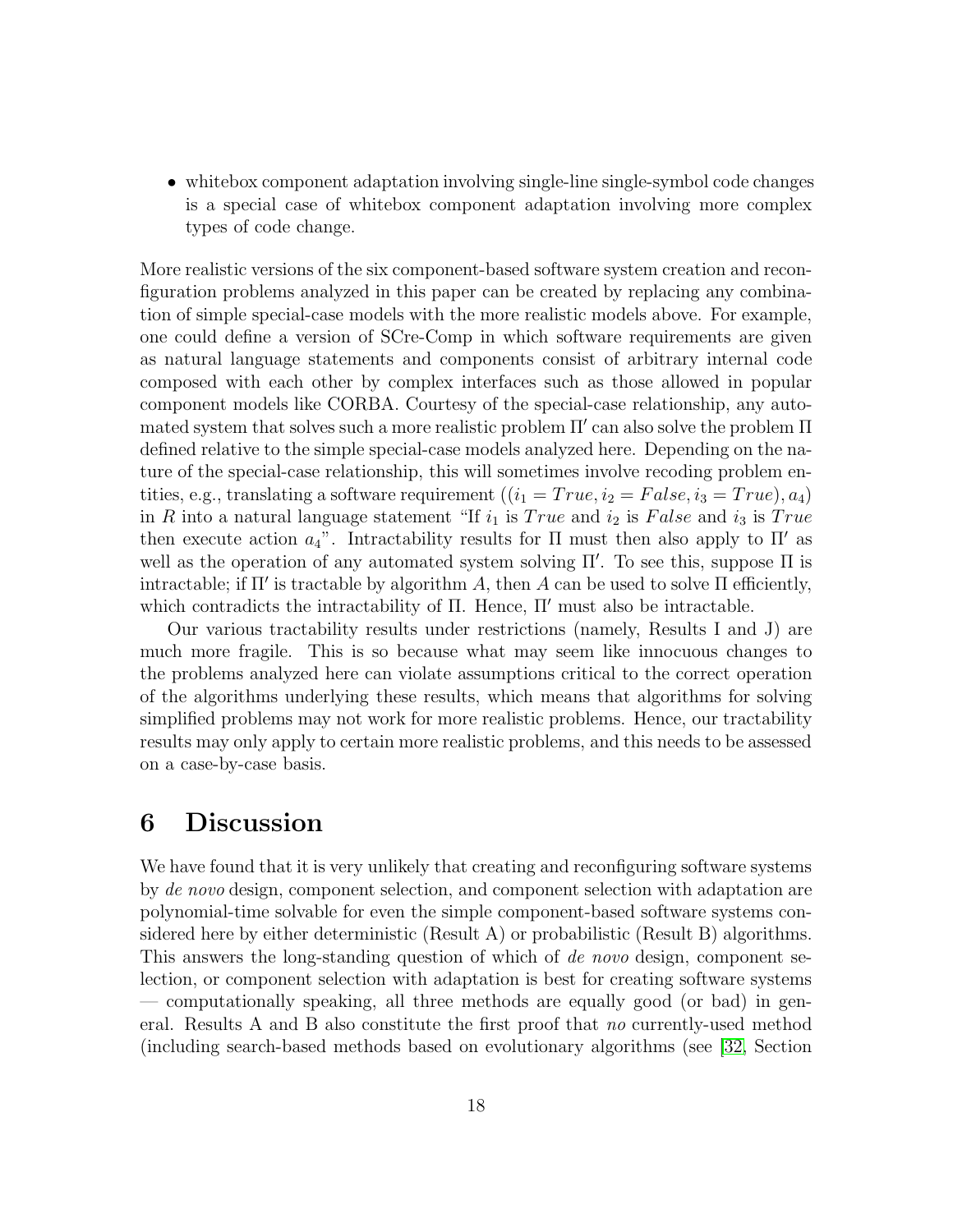5] and references)) can guarantee both efficient and (even high-probability) correct operation for all inputs for these problems

As described in Section [4,](#page-13-0) efficient correctness-guaranteed methods may yet exist for these problems relative to plausible restrictions. It seems reasonable to conjecture that restrictions relative to the parameters listed in Table [1](#page-11-0) should render our problems tractable. We have shown that many of these restrictions (either individually or in combination) do not yield fixed-parameter tractability (Results C–H), even when many of the parameters involved are restricted to very small constants (see Table [2\)](#page-16-0). That being said, we do have some initial fixed-parameter tractability results (Results I and J). Taken together, these sets of results have the following immediate implications:

- Our results fully characterize the fixed-parameter complexity of problems SCre-Spec, SCre-CompA, SRec-Spec, and SRec-CompA relative to the parameters in Table [1.](#page-11-0) It is interesting that the only parameter considered that matters with respect to fixed-parameter tractability is the environment which can be sensed by the software system  $(|I|$  (Result I)).
- Our results partially characterize the fixed-parameter complexities of problems SCre-Comp and SRec-Comp. If fp-tractability holds in at least some of those uncharacterized cases, this would constitute proof that creating and reconfiguring software systems by component selection is tractable in a wider set of circumstances than (and hence may be preferable to) creating and reconfiguring software systems by either *de novo* design or component selection with adaptation.
- Result E establishes that SCre-CompA is not fp-tractable relative to either parameter  $|S|$  (which measures the amount of component code that can be modified) or parameter  $c_c$  (which measures the number of code modifications). This suggests that explanations of good performance by human programmers in component selection by whitebox adaptation which are based on small values of these parameters [\[11,](#page-22-3) Page 537] are incomplete, and that other parameters must also be involved and of small value (if humans are invoking fp-tractable algorithms). This is worth resolving, both for suggesting how human programmers can do CBD more productively as well as characterizing which parameters considered here are and are not of small value with respect to real-world CBD development.
- Results F and H show that SRec-Spec and SRec-CompA are not fixed-parameter tractable even when there is only a single new system requirement, i.e.,  $|R_{new}| =$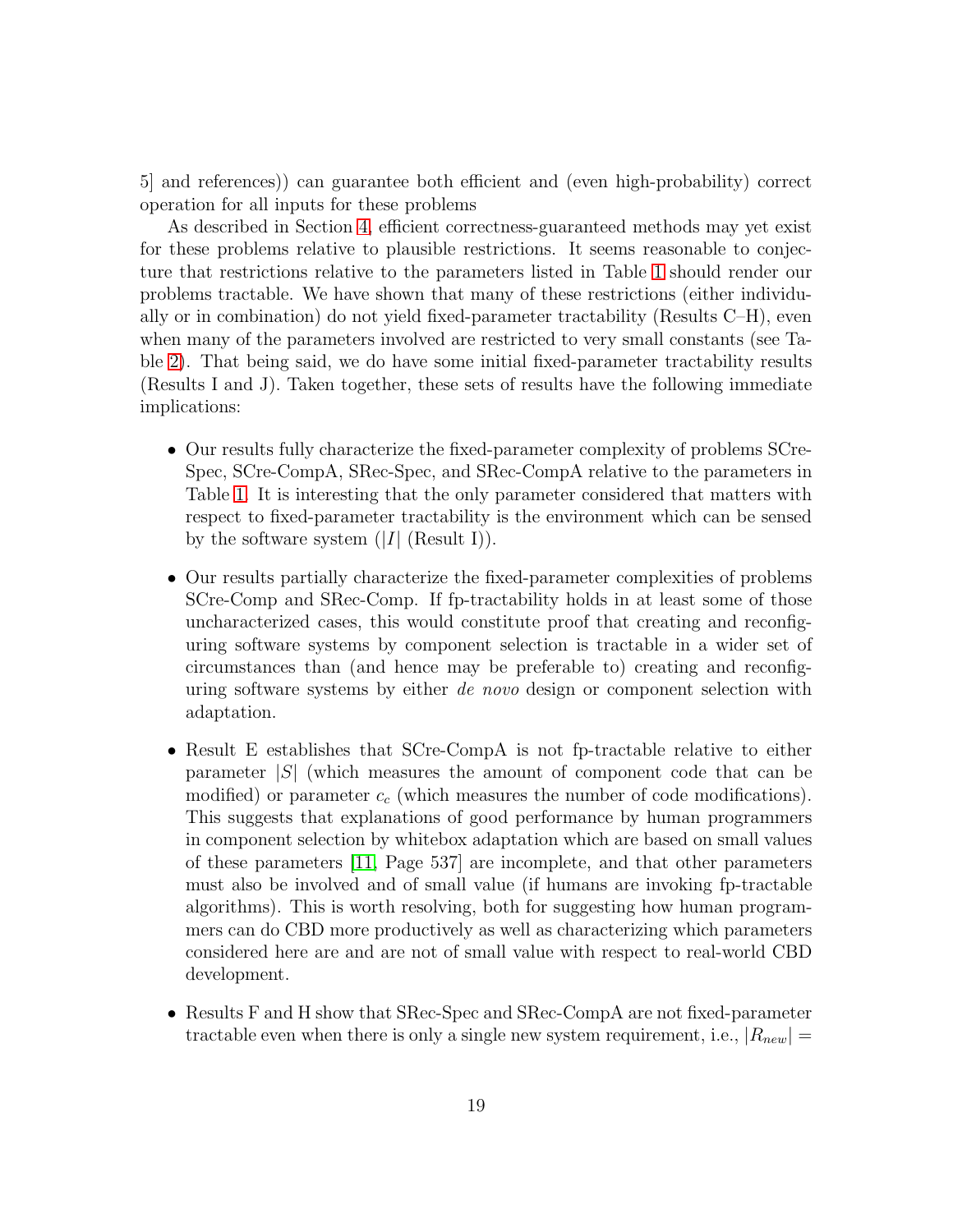1. That it only takes one new requirement to cause intractability for these problems and that this cannot be mitigated by invoking fixed-parameter tractability relative to  $|R_{new}|$  is unsettling. The situation, however, is still open with respect to this parameter for SRec-Comp, and may yet yield another circumstance under which software system reconfiguration by component selection is preferable to software system reconfiguration by either *de novo* design or component selection with adaptation.

Depending on questions of interest, other implications may also be gleaned from our results. In any case, observe that many of these implications are only possibly by virtue of using explicit and detailed formalizations of software systems, system requirements, components, and component adaptation, and hence could not have been inferred from previous complexity analyses establishing the general intractability of software system creation by both component selection [\[18,](#page-22-10) [19\]](#page-22-11) and component selection with adaptation [\[20\]](#page-23-0). This demonstrates that, as promised at the end of Section [2.1,](#page-4-2) our analyses (and in particular, our parameterized analyses) do indeed build on and extend the results derived in those previous analyses.

It is important to note that the brute-force search algorithms underlying all of our tractability results are not immediately usable in real-world software engineering because (1) the problems solved by these algorithms are simplified versions of real-world problems and (2) the running times of these algorithms are (to be blunt, ludicrously) exorbitant. The first difficulty is a consequence of our complexity analysis methodology described in Section [1](#page-1-0) and cannot be avoided. This is not so bad, as algorithms for simplified problems may still be useful guides in developing algorithms for more complex and realistic versions of those problems. The second difficulty is also not as bad as it initially seems because it is well known within the parameterized complexity research community that once fp-tractability is proven relative to a parameter-set, surprisingly effective fp-algorithms can often be subsequently developed [\[37,](#page-24-7) [13\]](#page-22-5). This may involve adding additional parameters to "minimal" parameter-sets that imply the greatest possible number of fp-tractability results. Such algorithms typically have runtimes with greatly diminished non-polynomial terms and polynomial terms that are are additive rather than multiplicative and linear in the input size.

The cautionary note above highlights a more general caveat — namely, that the analyses in this paper are only intended to sketch out relative to which sets of parameters efficient algorithms may and may not exist for our problems of interest and are not intended to be of immediate use in real-world CBD. Indeed, given the successes in applying CBD over the last several decades in various real-world settings, one may even argue that our results are irrelevant — if we have methods that work in practice, who needs theory? We believe such a view is short-sighted at best and dangerous at worst. Not knowing the precise conditions under which existing CBD methods work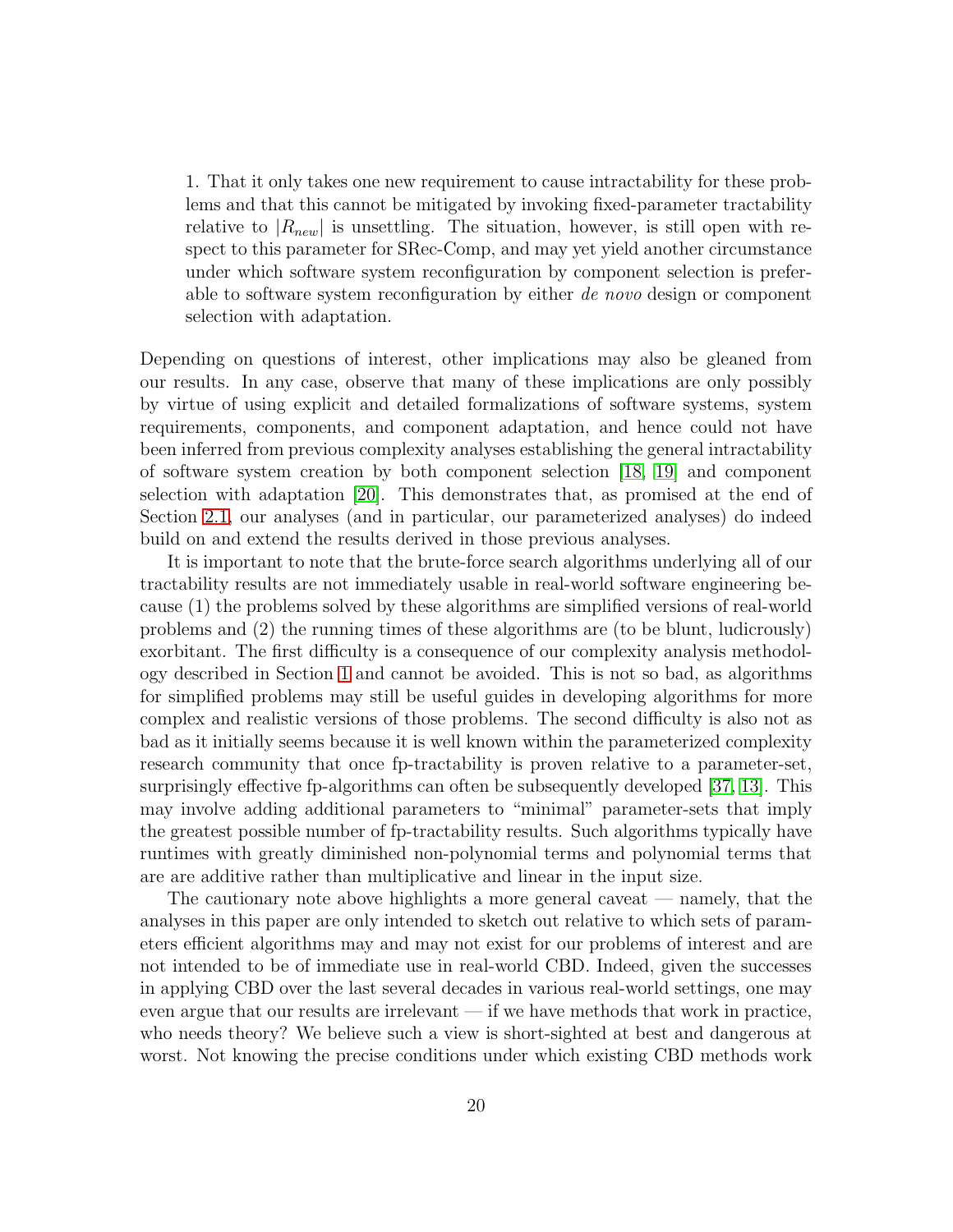well may have serious consequences, e.g., drastically slowed software creation time and/or unreliable software operation, if these conditions are violated. These consequences would be particularly damaging in the case of fully automatic applications like ubiquitous and autonomic computing. Given that reliable software operation is crucial and efficient software creation and reconfiguration is at the very least desirable, the acquisition of such knowledge via a combination of rigorous empirical and theoretical analyses should be a priority. With respect to theoretical analyses, it is our hope that the techniques and results in this paper comprise a useful first step.

# <span id="page-20-0"></span>7 Conclusions

We have presented a formal characterization of the problems of automatic software system creation and reconfiguration by *de novo* design, component selection, and component selection with adaptation. Our complexity analyses reveal that, while all of these approaches are computationally intractable in general relative to both deterministic and probabilistic algorithms, there are restrictions that render each of these approaches tractable. The results of these analyses give the first rigorous computational comparison between the three approaches to software design considered here. In particular, these results establish that all three approaches are equally computationally difficult in general but suggest that software system creation and reconfiguration by component selection may be tractable under more circumstances than software system creation and reconfiguration relative to the other two approaches.

There are several promising directions for future research:

- 1. Complete the fixed-parameter analyses initiated in this paper relative to the parameters considered here.
- 2. Define and analyze CBD-related problems that incorporate aspects of CBD that were abstracted away in the problems considered here, e.g., component search and component-set verification (Section [2.3\)](#page-9-0).
- 3. Define and analyze CBD-related problems that are not special cases of those considered here, e.g., CBD by blackbox component adaptation using adaptors [\[38,](#page-24-8) [7\]](#page-21-6).
- 4. Consider the computational complexity of CBD relative to additional types of tractability, e.g., polynomial-time approximation [\[39\]](#page-24-9) and fixed-parameter approximation  $[40]$ , probabilistic  $[41]$ , and evolutionary  $[42]$  algorithms.

It is our hope that this research will, in time, be of use in both deriving the best possible implementations of fully automatic component-based software system creation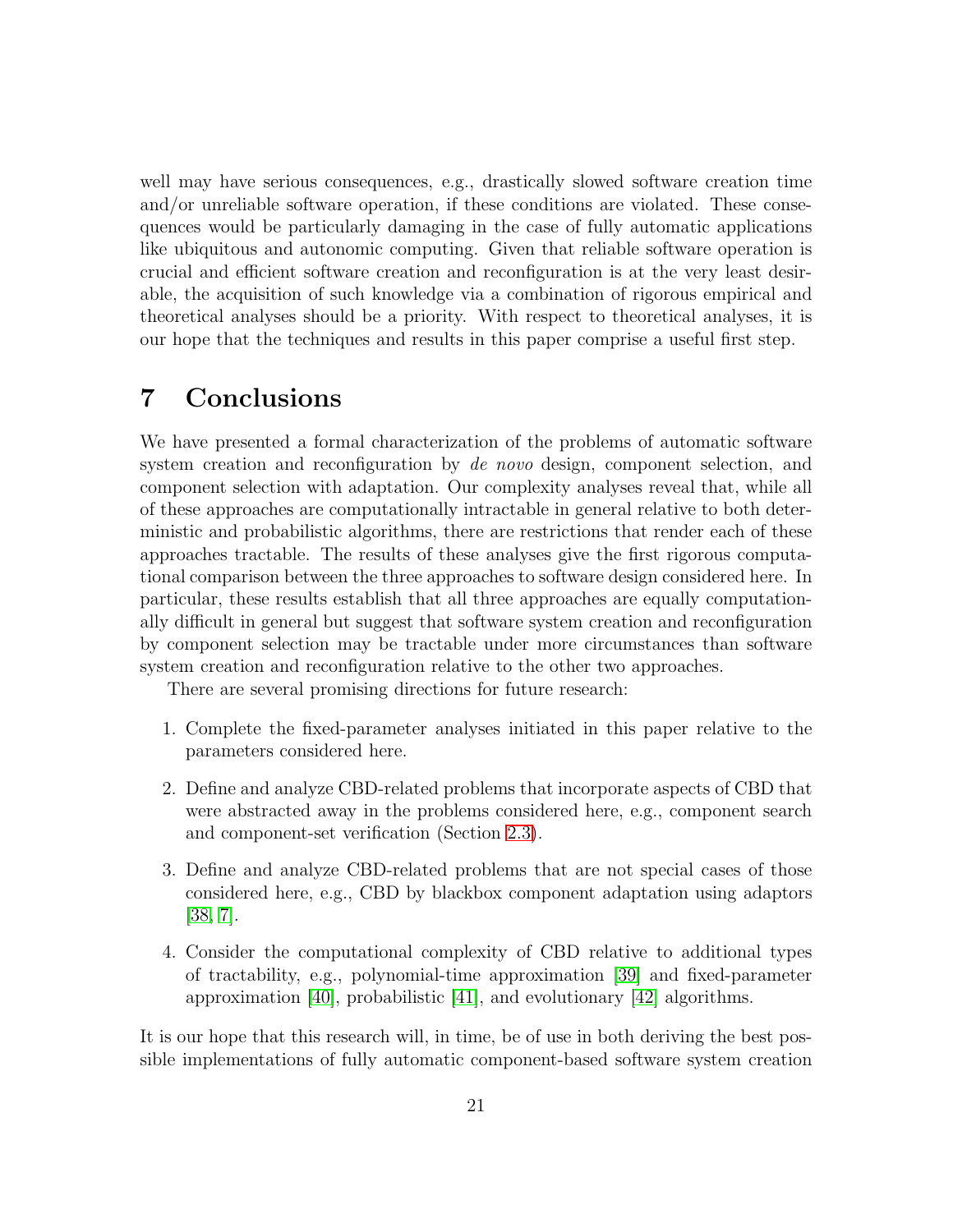and reconfiguration methods for real-world CBD and inspiring additional parameterized complexity analyses of other activities in software engineering, e.g., automatic software system (re)modularization (see [\[43\]](#page-25-2) and references).

# Acknowledgments

The authors extend most grateful thanks to Iris van Rooij and Maria Otworowska, with whom they collaborated on the formalization of the adaptive toolbox theory of human decision-making that underlies the formalizations of component-based software system creation and reconfiguration analyzed here. We also want to thank Antonina Kolokolova and Johan Kwisthout for useful discussions on Rice's Theorem and efficient probabilistic solvability, respectively. Funding for this work was provided by a National Science and Engineering Research Council (NSERC) Discovery Grant to TW (grant  $\#$  228105-2015).

## <span id="page-21-0"></span>References

- [1] D. McIlroy, "Mass produced software components," in *Software Engineering Concepts and Techniques: 1968 NATO Conference on Software Engineering*, J. M. Buxton, P. Naur, and B. Randell, Eds. New York, NY: Petrocelli/Charter, 1968, pp. 88–98.
- <span id="page-21-2"></span><span id="page-21-1"></span>[2] W. B. Frakes and K. Kang, "Software reuse research: Status and future," *IEEE transactions on Software Engineering*, vol. 21, no. 7, pp. 529–536, 2005.
- <span id="page-21-3"></span>[3] D. Gruntz, S. Murer, and C. Szyperski, *Component Software-Beyond Object-Oriented Programming*. Addison-Wesley, 2002.
- [4] G. Heineman and B. Councill, Eds., *Component-Based Software Engineering: Putting the Pieces Together*. Addison-Wesley, 2000.
- <span id="page-21-4"></span>[5] J.-G. Schneider and J. Han, "Components — the past, the present, and the future," in *Workshop on Component-Oriented Programming*, 2004.
- <span id="page-21-5"></span>[6] T. Vale, I. Crnkovic, E. S. de Almeida, P. A. d. M. S. Neto, Y. C. Cavalcanti, and S. R. de Lemos Meira, "Twenty-eight years of component-based software engineering," *Journal of Systems and Software*, vol. 111, pp. 128–148, 2016.
- <span id="page-21-6"></span>[7] S. Kell, "A survey of practical software adaptation techniques." *Journal of UIniversal Computer Science*, vol. 14, no. 13, pp. 2110–2157, 2008.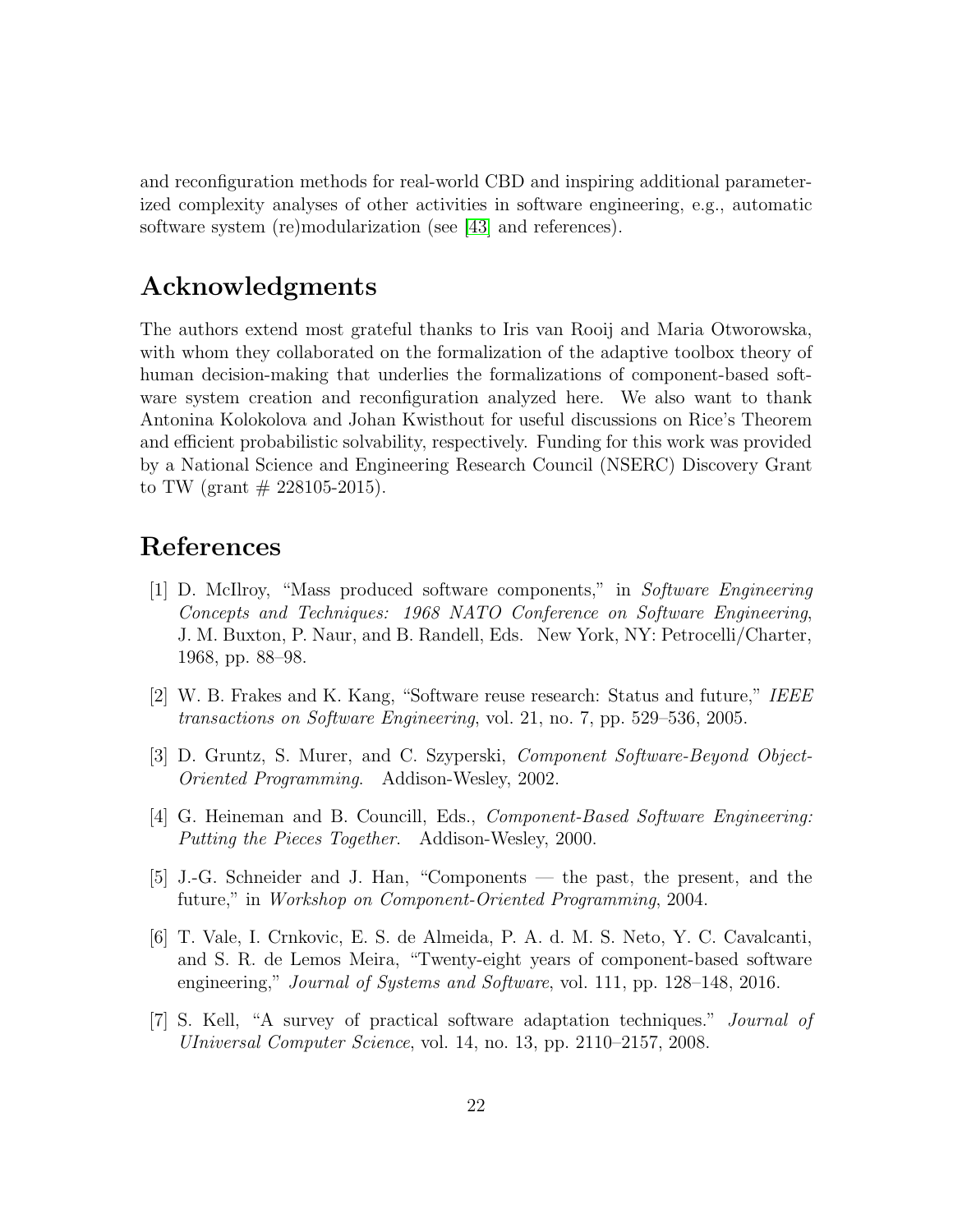- <span id="page-22-0"></span>[8] G. Banavar and A. Bernstein, "Software infrastructure and design challenges for ubiquitous computing applications," *Communications of the ACM*, vol. 45, no. 12, pp. 92–96, 2002.
- <span id="page-22-2"></span><span id="page-22-1"></span>[9] J. O. Kephart and D. M. Chess, "The vision of autonomic computing," *IEEE Computer*, vol. 36, no. 1, pp. 41–50, 2003.
- [10] R. González and M. Torres, "Critical issues in component-based development," in *Proceedings of The 3rd International Conference on Computing, Communications and Control Technologies*, 2005.
- <span id="page-22-4"></span><span id="page-22-3"></span>[11] H. Mili, F. Mili, and A. Mili, "Reusing software: Issues and research directions," *IEEE transactions on Software Engineering*, vol. 21, no. 6, pp. 528–562, 1995.
- <span id="page-22-5"></span>[12] M. R. Garey and D. S. Johnson, *Computers and Intractability*. W.H. Freeman, 1979.
- <span id="page-22-6"></span>[13] R. Downey and M. Fellows, *Fundamentals of Parameterized Complexity*. Berlin: Springer, 2013.
- <span id="page-22-7"></span>[14] T. Wareham, *Systematic Parameterized Complexity Analysis in Computational Phonology*. Ph.D. thesis, University of Victoria, 1999.
- [15] T. Wareham and M. Sweers, "On the computational complexity of designing and reconfiguring component-based software systems," in *Proceedings of the 9th EAI International Conference on Bio-inspired Information and Communication Technologies (BICT 2015)*. Brussels: Institute for Computer Sciences, Socialinformatics, and Telecommunications Engineering (ICST), 2015, pp. 425–432.
- <span id="page-22-8"></span>[16] ——, "On the computational complexity of designing and reconfiguring component-based software systems," *EAI Endorsed Transactions on Self-Adaptive Systems*, vol. 16, no. 5, p. e4, 2016.
- <span id="page-22-10"></span><span id="page-22-9"></span>[17] J. E. Hopcroft, R. Motwani, and J. Ullman, *Introduction to Automata Theory, Languages, and Computation*, 2nd ed. Addison-Wesley, 2001.
- [18] E. H. Page and J. M. Opper, "Observations on the complexity of composable simulation," in *Proceedings of the 31st Winter Conference on Simulation*, vol. 1. ACM, 1999, pp. 553–560.
- <span id="page-22-11"></span>[19] M. Petty, E. Weisel, and R. Mielke, "Computational complexity of selecting components for composition," in *Proceedings of the Fall 2003 Simulation Interoperability Workshop*, 2003, pp. 14–19.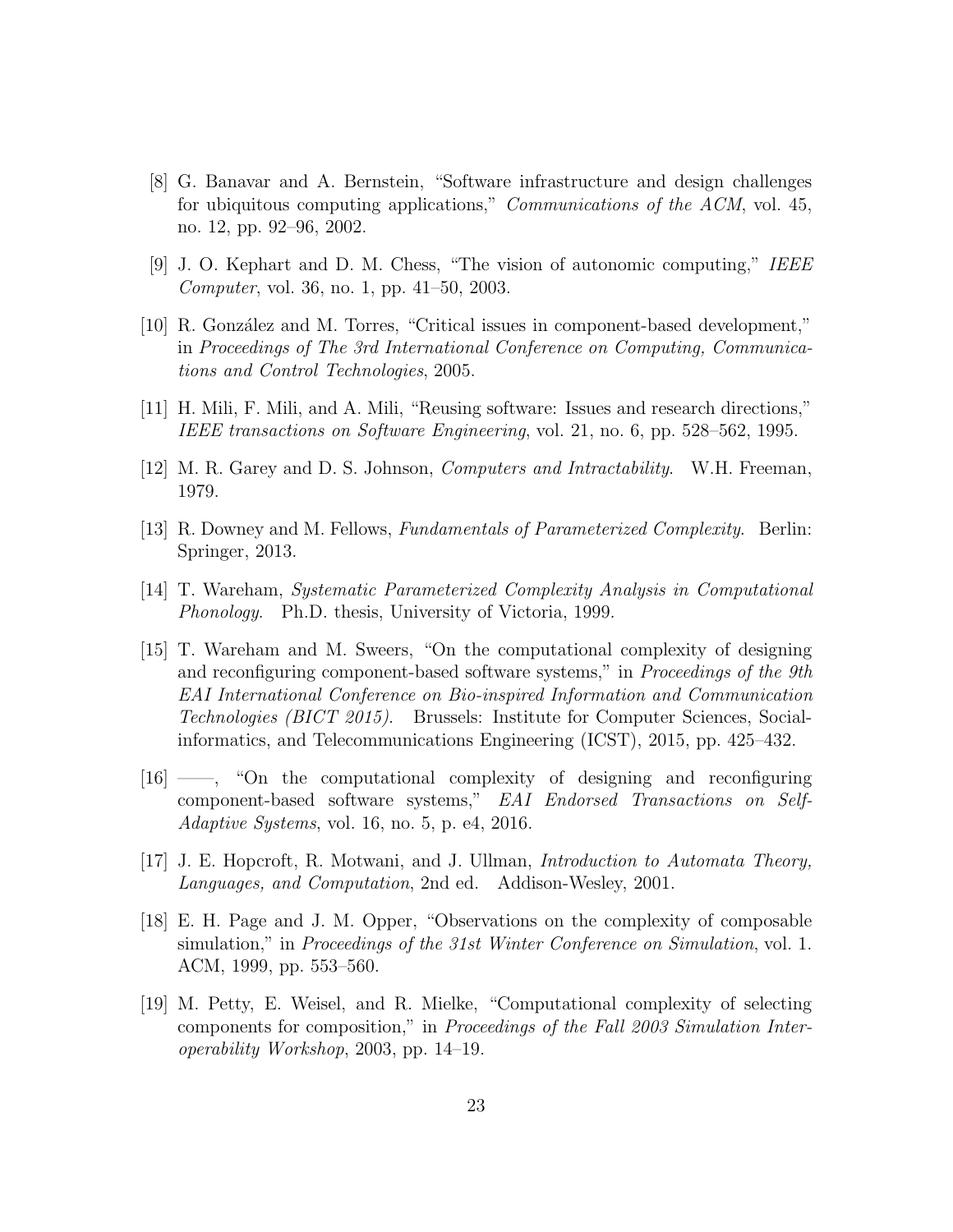- <span id="page-23-0"></span>[20] R. G. Bartholet, D. C. Brogan, and P. F. Reynolds Jr, "The computational complexity of component selection in simulation reuse," in *Proceedings of the 2005 Winter Simulation Conference*, 2005, pp. 2472–2481.
- <span id="page-23-1"></span>[21] M. Nouri and J. Habibi, "Approximating component selection with general costs," in *Advances in Computer Science and Engineering*. Springer, 2008, pp. 61–68.
- <span id="page-23-2"></span>[22] M. R. Fox, D. C. Brogan, and P. F. Reynolds Jr, "Approximating component selection," in *Proceedings of the 36th conference on Winter simulation*. Winter Simulation Conference, 2004, pp. 429–434.
- <span id="page-23-3"></span>[23] N. Haghpanah, S. Moaven, J. Habibi, M. Kargar, and S. H. Yeganeh, "Approximation algorithms for software component selection problem," in *Software Engineering Conference, 2007. APSEC 2007. 14th Asia-Pacific*. IEEE, 2007, pp. 159–166.
- <span id="page-23-4"></span>[24] C. Ayala, Ø. Hauge, R. Conradi, X. Franch, and J. Li, "Selection of third party software in off-the-shelf-based software development — an interview study with industrial practitioners," *Journal of Systems and Software*, vol. 84, no. 4, pp. 620–637, 2011.
- <span id="page-23-5"></span>[25] R. Land, L. Blankers, M. Chaudron, and I. Crnković, "COTS selection best practices in literature and in industry," in *International Conference on Software Reuse*. Springer, 2008, pp. 100–111.
- <span id="page-23-6"></span>[26] A. Mohamed, G. Ruhe, and A. Eberlein, "COTS selection: past, present, and future," in *Engineering of Computer-Based Systems, 2007. ECBS'07. 14th Annual IEEE International Conference and Workshops on the*. IEEE, 2007, pp. 103–114.
- <span id="page-23-7"></span>[27] M. Otworowska, M. Sweers, R. Wellner, M. Uhlmann, T. Wareham, and I. van Rooij, "How did *Homo Heuristicus* become ecologically rational?" in *Proceedings of the EuroAsianPacific Joint Conference on Cognitive Science*, 2015, pp. 324– 329.
- <span id="page-23-9"></span><span id="page-23-8"></span>[28] M. Sweers, *Adapting the Adaptive Toolbox: The Computational Cost of Building Rational Behaviour*. M.Sc. thesis, Radboud University Nijmegen, 2015.
- [29] M. Otworowska, M. Blokpoel, M. Sweers, T. Wareham, and I. van Rooij, "Demons of ecological rationality," *Cognitive Science*, vol. 42, no. 3, pp. 1057– 1066, 2018.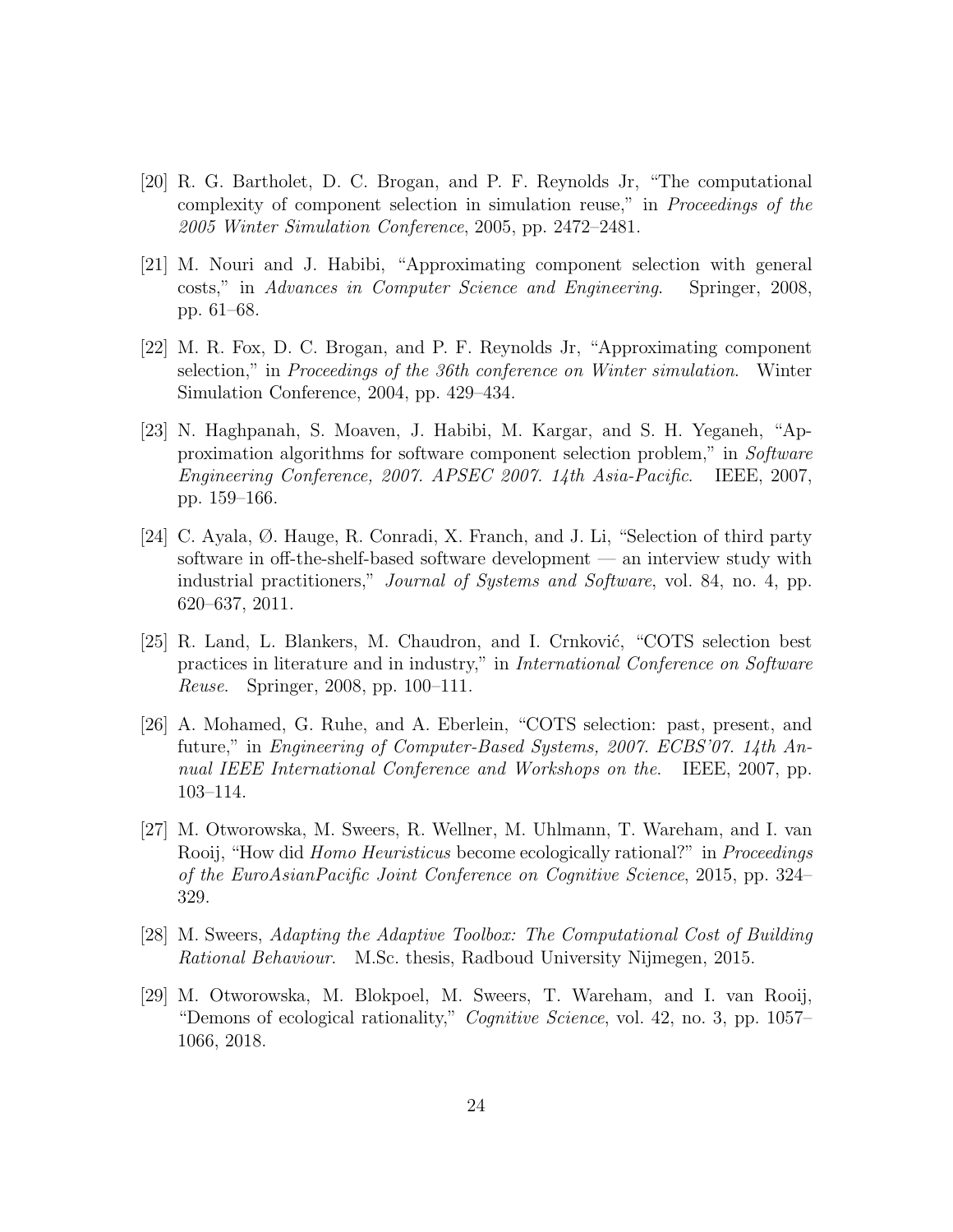- <span id="page-24-0"></span>[30] G. Gigerenzer and P. Todd, "Fast and frugal heuristics: The adaptive toolbox," in *Simple Heuristics that Make Us Smart*. Oxford University Press, 1999, pp. 3–34.
- <span id="page-24-4"></span><span id="page-24-1"></span>[31] L. Fortnow, "The Status of the P Versus NP Problem," *Communications of the ACM*, vol. 52, no. 9, pp. 78–86, 2009.
- [32] M. Harman, S. Mansouri, and Y. Zhang, "Search-based software engineering: Trends, techniques and applications," *ACM Computing Surveys*, vol. 45, no. 1, p. 11, 2012.
- <span id="page-24-2"></span>[33] L. Li, M. Harman, F. Wu, and Y. Zhang, "SBSelector: Search based component selection for budget hardware," in *International Symposium on Search Based Software Engineering*. Springer, 2015, pp. 289–294.
- <span id="page-24-3"></span>[34] A. Vescan, C. Grosan, and H. F. Pop, "Evolutionary algorithms for the component selection problem," in *Database and Expert Systems Application, 2008. DEXA'08. 19th International Workshop on*. IEEE, 2008, pp. 509–513.
- <span id="page-24-5"></span>[35] A. E. F. Clementi, J. D. P. Rolim, and L. Trevisan, "The computational complexity column: Recent advances towards proving P = BP P," *Bulletin of the European Association for Theoretical Computer Science*, vol. 64, pp. 96–103, 1998.
- <span id="page-24-6"></span>[36] A. Wigderson, "P, NP and mathematics — A computational complexity perspective," in *Proceedings of ICM 2006: Volume I*. Zurich: EMS Publishing House, 2007, pp. 665–712.
- <span id="page-24-8"></span><span id="page-24-7"></span>[37] M. Cygan, F. V. Fomin, L. Kowalik, D. Lokshtanov, D. Marx, M. Pilipczuk, M. Pilipczuk, and S. Saurabh, *Parameterized Algorithms*. Springer, 2015.
- [38] B. Morel and P. Alexander, "SPARTACAS: automating component reuse and adaptation," *IEEE Transactions on Software Engineering*, vol. 30, no. 9, pp. 587–600, 2004.
- <span id="page-24-9"></span>[39] G. Ausiello, P. Crescenzi, G. Gambosi, V. Kann, A. Marchetti-Spaccamela, and M. Protasi, *Complexity and approximation: Combinatorial optimization problems and their approximability properties*. Springer, 1999.
- <span id="page-24-10"></span>[40] D. Marx, "Parameterized complexity and approximation algorithms," *The Computer Journal*, vol. 51, no. 1, pp. 60–78, 2008.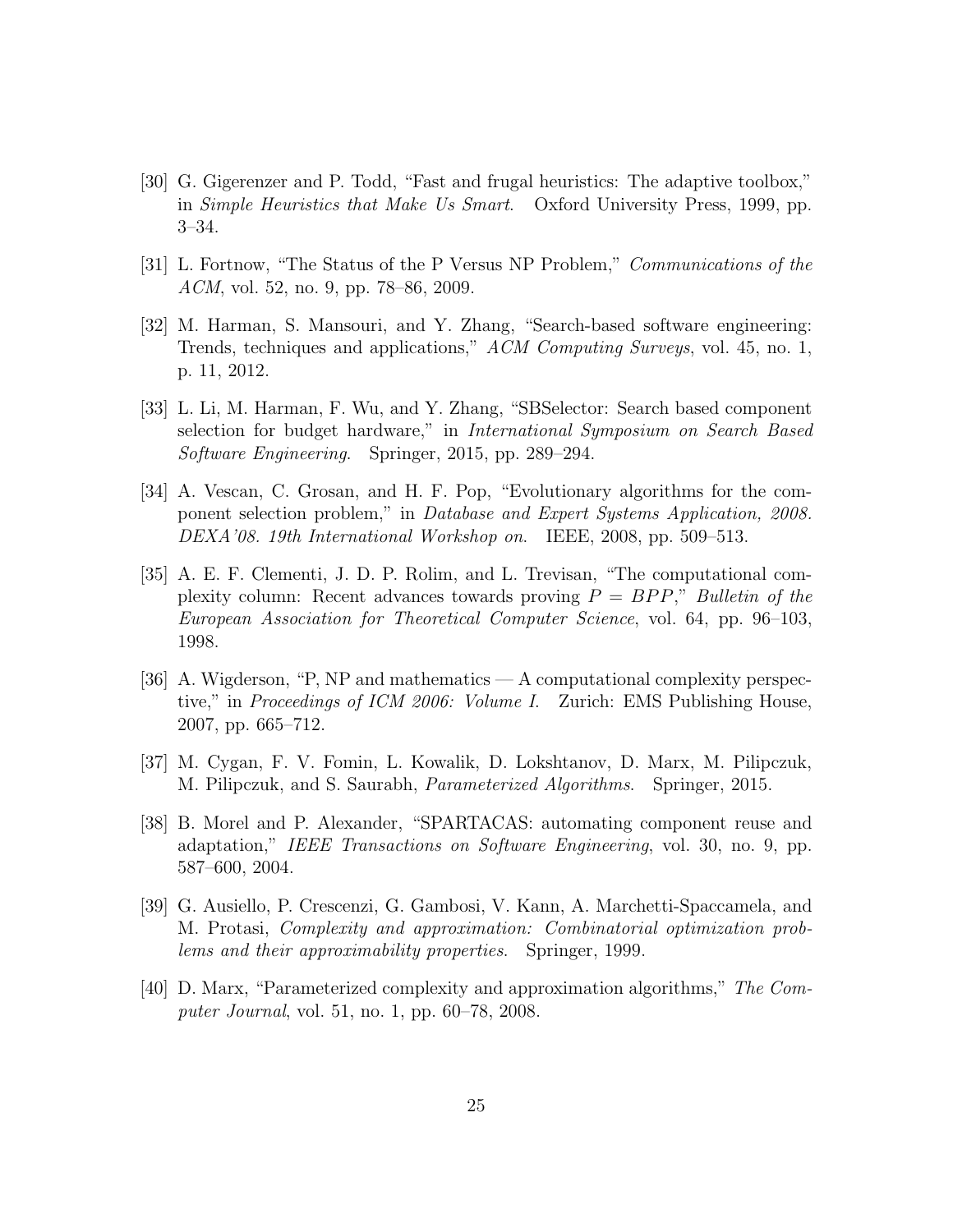- <span id="page-25-0"></span>[41] J. Kwisthout, "Tree-width and the computational complexity of MAP approximations in Bayesian networks," *Journal of Artificial Intelligence Research*, vol. 53, pp. 699–720, 2015.
- <span id="page-25-2"></span><span id="page-25-1"></span>[42] S. Kratsch and F. Neumann, "Fixed-parameter evolutionary algorithms and the vertex cover problem," *Algorithmica*, vol. 65, no. 4, pp. 754–771, 2013.
- [43] T. Wareham, "On the computational complexity of software (re)modularization: Elaborations and opportunities," in *Proceedings of the 9th EAI International Conference on Bio-inspired Information and Communication Technologies (BICT 2015)*. Brussels: Institute for Computer Sciences, Social-informatics, and Telecommunications Engineering (ICST), 2015, pp. 418–424.

# A Proofs of Results

All of our intractability results will be derived using polynomial-time and parameter-ized reductions<sup>[7](#page-25-3)</sup> from the following problem:

Dominating Set

*Input*: An undirected graph  $G = (V, E)$  and an integer k.

*Question*: Does G contain a dominating set of size  $\leq k$ , i.e., is there a subset  $V' \subseteq V$ ,  $|V'| \leq k$ , such that for all  $v \in V$ , either  $v \in V'$  or there is a  $v' \in V'$  such that  $(v, v') \in E?$ 

This problem is NP-hard in general [\[12,](#page-22-4) Problem GT2] and  $W[2]$ -hard relative to parameter-set  $\{k\}$  [\[13\]](#page-22-5). For each vertex  $v \in V$ , let the complete neighbourhood  $N<sub>C</sub>(v)$  of v be the set composed of v and the set of all vertices in G that are adjacent to v by a single edge, i.e.,  $v \cup \{u \mid u \in V \text{ and } (u, v) \in E\}$ . We assume below an arbitrary ordering on the vertices of V such that  $V = \{v_1, v_2, \ldots, v_{|V|}\}.$ 

For technical reasons, all intractability results are proved relative to decision versions of problems, i.e., problems whose solutions are either "yes" or "no". Though none of our problems defined in Section 2.3 of the main text are decision problems, each can be made into a decision problem by asking if that problem's requested output exists; let that decision version for a problem  $X$  be denoted by  $X_D$ . The following

<span id="page-25-3"></span><sup>&</sup>lt;sup>7</sup>Given two problems  $\Pi$  and  $\Pi'$ , a polynomial-time reduction from  $\Pi$  to  $\Pi'$  is essentially a polynomial-time algorithm for transforming instances of Π into instances of Π′ such that any polynomial-time algorithm for Π′ can be used in conjunction with this instance transformation algorithm to create a polynomial-time algorithm for Π. Analogously, a parameterized reduction from  $\langle K \rangle$ -Π to  $\langle K' \rangle$ -Π' allows the instance transformation algorithm to run in fp-time relative K and requires that for each  $k' \in K'$  that there is a function  $g_{k'}$  () such that  $k' = g_{k'}(K)$ . Such an instance transformation algorithm can be used in conjunction with any fp-algorithm for  $\langle K' \rangle$ -Π' to create an fp-algorithm for  $\langle K \rangle$ -Π. The interested reader is referred to [\[13,](#page-22-5) [12\]](#page-22-4) for details.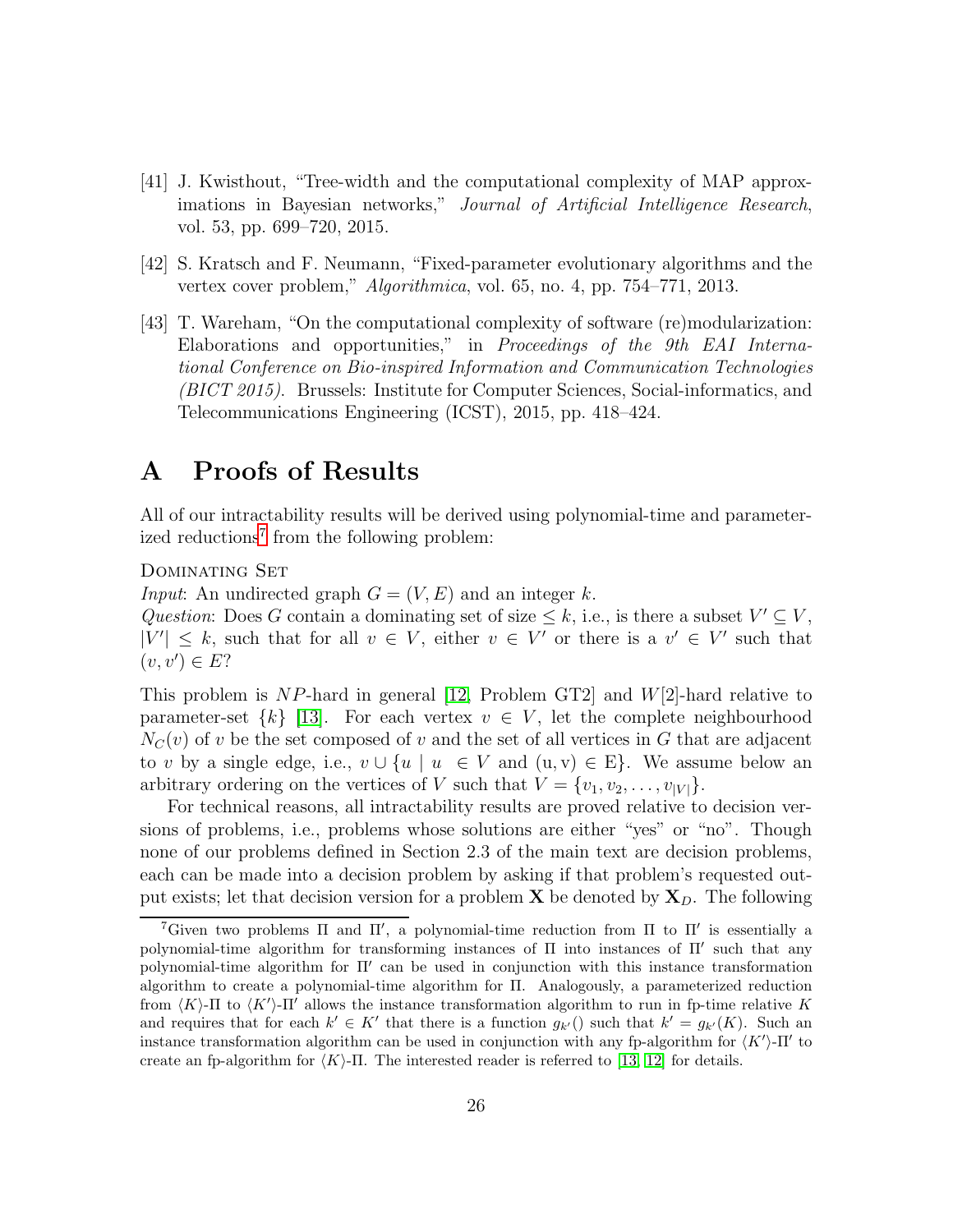easily-proven lemma will be useful below in transferring results from decision problems to their associated non-decision problems; it follows from the observation that any algorithm for non-decision problem  $X$  can be used to solve  $X_D$ .

<span id="page-26-1"></span>**Lemma 1** If  $X_D$  *is* NP-hard then X *is not solvable in polynomial time unless*  $P =$ NP*.*

<span id="page-26-0"></span>Lemma 2 Dominating Set *polynomial-time many-one reduces to SCre-Spec*<sub>D</sub> such that in the constructed instance of  $SCre-Spec<sub>D</sub>$ ,  $|A| = d = 2$ ,  $|sel| = 0$ , *and*  $|prc|$  *and*  $|S|$  *are functions of* k *in the given instance of* DOMINATING SET.

**Proof:** Given an instance  $\langle G = (V, E), k \rangle$  of DOMINATING SET, the constructed instance  $\langle I, A, R, X = \langle |sel|, |prc| \rangle \rangle$  of SCre-Spec<sub>D</sub> has  $I = \{i_1, i_2, \ldots i_{|V|}\},$  i.e., there is a unique situation-variable corresponding to each vertex in  $V, A = \{0, 1\}, |sel| = 0$ , and  $|prc| = k$ . As  $|sel| = 0$  and for this problem  $d = |sel| + 2$ ,  $d = 2$ . There are  $|V| + 1$ situation-action pairs in R such that (1) for  $r_i = (s_i, a_i)$ ,  $1 \leq i \leq |V|$ ,  $v(i_j) = True$  if  $v_j \in N_C(v_i)$  and is False otherwise and  $a_i = 1$ , and (2) for  $r_{|V|+1} = (s_{|V|+1}, a_{|V|+1}),$ all  $v(i_j)$  are False and  $a_{|V|+1} = 0$ . Note that the instance of SCre-Spec<sub>D</sub> described above can be constructed in time polynomial in the size of the given instance of Dominating Set.

If there is a dominating set D of size at most k in the given instance of DOMINATing Set, construct a software system consisting of a default \*-condition selector and a single procedure in which the k IF-THEN statements have situation-variable conditions corresponding to the vertices in  $D$  and action 1 and the final ELSE statement has action 0. Observe that this software system satisfies all situation-action pairs in R and has  $|sel| = 0$  and  $|prc| \leq k$ .

Conversely, suppose that the constructed instance of  $SCre-Spec<sub>D</sub>$  has a software system satisfying R with  $|sel| = 0$  and  $|prc| \leq k$ . The selector in this system must be the default selector as it is the only selector with  $|sel| = 0$ . As for the single procedure attached to that selector, it has two possible structures:

- 1. *No negated situation-variable conditions*: As  $r_{|V|+1}$  has no situationvariables set to  $True$ , it can only be processed correctly by the final ELSEstatement, which must thus execute action 0. In order to accept all other situation-action pairs in R, the remaining  $\leq k$  IF-THEN statements must both have associated executed action 1 and situation-variables whose corresponding vertices form a dominating set in  $G$  of size at most  $k$ .
- 2. *Negated situation-variables are present*: Let c be the first negated situationvariable condition encountered moving down the code in the procedure, C be the set of unnegated situation-variable conditions encountered before c, and  $R' \subseteq R$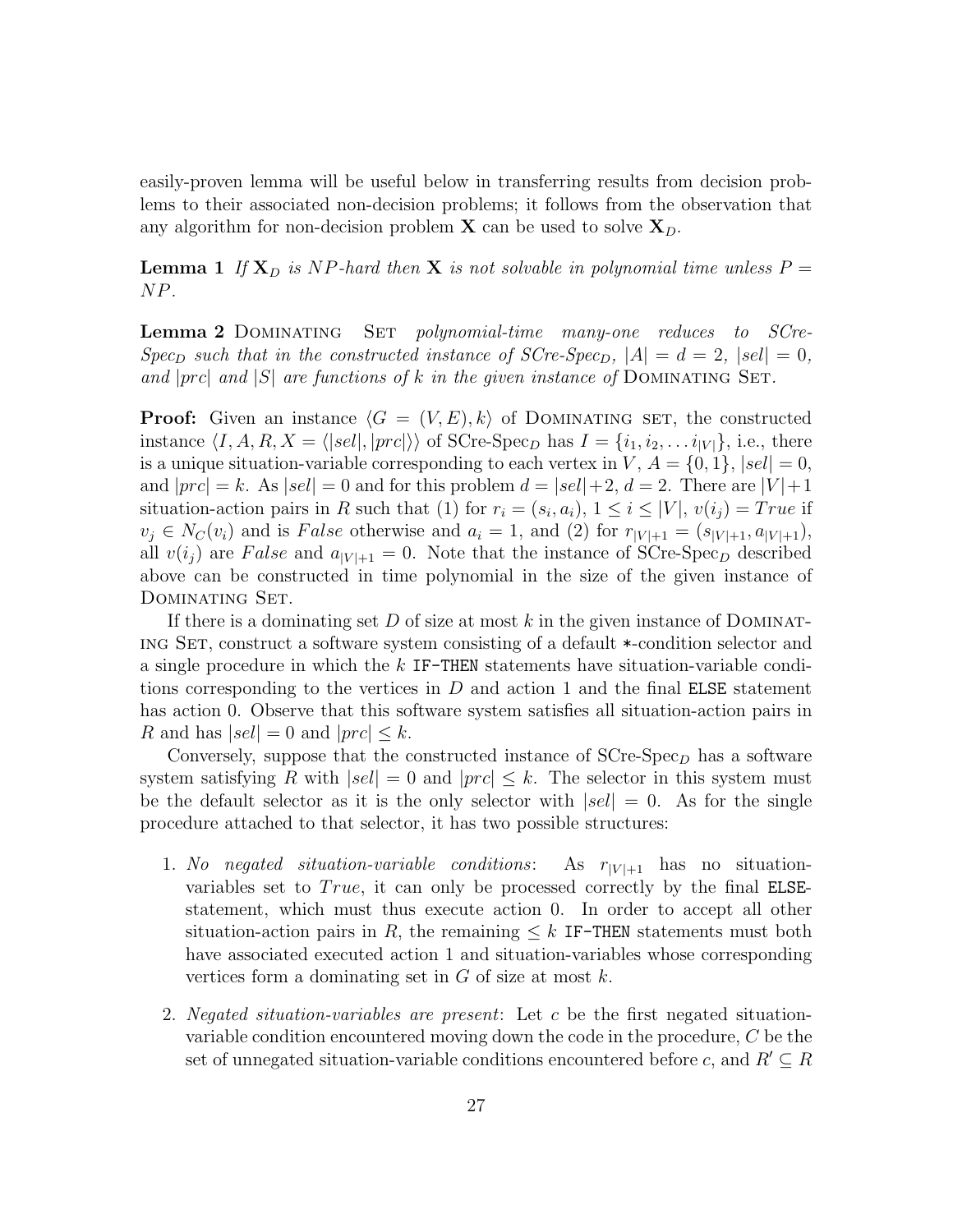be the set of situation-action pairs in  $R$  that are not recognized by the situationvariables in C. As  $|prc| \leq k$ ,  $|C| \leq k-1$ . As situation-action pair  $r_{|V|+1}$  has no situation-variable with value True and hence cannot be recognized by an **IF-THEN** statement with an unnegated situation-variable condition,  $r_{|V|+1} \in R'$ . Moreover, as each situation-action pair in  $R - R'$  has associated action 1, all actions executed by the IF-THEN statements associated with the variables in C must be 1.

Let  $R'' \subset R$  be such that  $R' = R'' \cup \{r_{|V|+1}\}.$  If  $R''$  is empty, then the variables in C must have recognized all situation-action pairs in R except  $r_{|V|+1}$ , and hence the vertices corresponding to the situation-variables in  $C$  form a dominating set in G of size at most  $k-1$ . If R'' is not empty, the situation-variable in c cannot have value False for any of the situation-action pairs in  $R''$  because having either 0 or 1 as the action executed by the associated IF-THEN statement would result in the procedure executing the wrong action for at least one situationaction pair in  $R'$  (if 0, at least one of the situation-action pairs in  $R''$ ; if 1,  $r_{|V|+1}$ . However, this implies that all situation-action pairs in R'' have value True for the situation-variable in  $c$ , which in turn implies that the vertices corresponding to the situation-variables in  $C \cup \{c\}$  form a dominating set in G of size at most k.

Hence, the existence of a satisfying software system for the constructed instance of SCre-Spec<sub>D</sub> implies the existence of a dominating set of size at most  $k$  for the given instance of Dominating Set.

<span id="page-27-0"></span>To complete the proof, note that in the constructed instance of SCre-Spec<sub>D</sub>,  $|A| = d = 2$ ,  $|sel| = 0$ ,  $|prc| = k$ , and  $|S| = (|sel| + 1)(|prc| + 2) = k + 2$ . П

Lemma 3 Dominating Set *polynomial-time many-one reduces to SCre-CompA*<sub>D</sub> *such that in the constructed instance of SCre-CompA*<sub>D</sub>,  $|A| = d = 2$ ,  $|sel| = 0$ ,  $|L_{sel}| = L_{prc}| = 1$ , and  $|prc|$ ,  $|S|$ , and  $c_c$  are functions of k in the given *instance of* DOMINATING SET.

**Proof:** Given an instance  $\langle G = (V, E), k \rangle$  of DOMINATING SET, the constructed instance  $\langle I, A, R, L_{sel}, L_{prc}, d, c_c \rangle$  of SCre-CompA<sub>D</sub> has I, A, and R as in the reduction in Lemma [2](#page-26-0) above. Let  $L_{sel}$  consist of the default selector and  $L_{prc}$  consist of a single procedure whose k IF-THEN statements have conditions that are arbitrarily-selected unnegated situation-variables in  $I$  and execute action 1 and whose ELSE statement executes action 0. Finally, set  $d = 2$  and  $c_c = k$ . Note that the instance of SCre- $\mathrm{CompA}_D$  described above can be constructed in time polynomial in the size of the given instance of DOMINATING SET.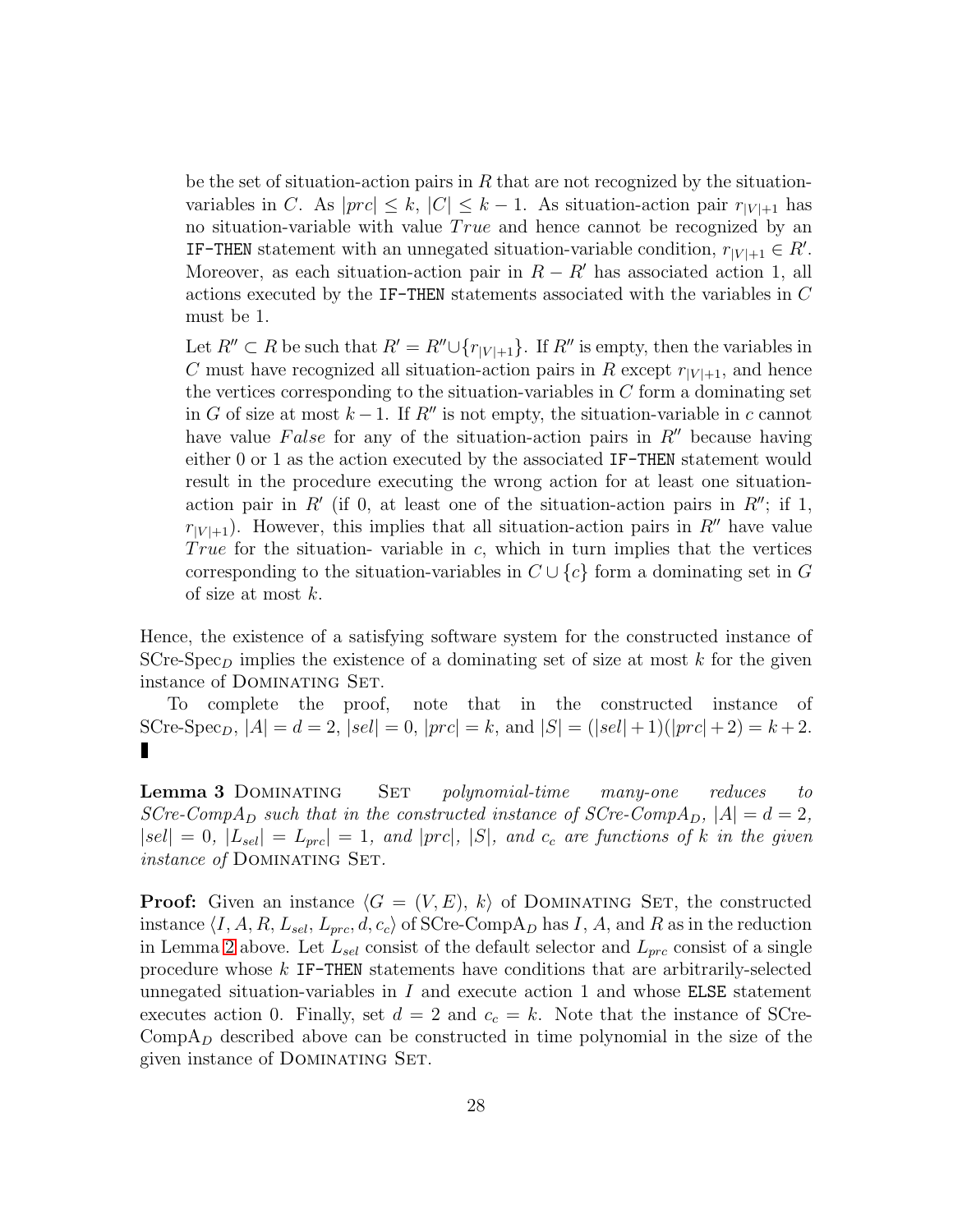If there is a dominating set D of size at most k in the given instance of DOMI-NATING SET, construct the software system  $S'$  consisting of the single selector and procedure given in libraries  $L_{sel}$  and  $L_{prc}$ , respectively, and create S from S' by modifying the first  $|D|$  IF-THEN statements in the procedure to have situation-variable conditions corresponding to the vertices in D and modifying the remaining  $k - |D|$ IF-THEN statements in the procedure to have situation-variable conditions corresponding to an arbitrary subset of D. Observe that  $S$  satisfies all situation-action pairs in R, has  $|sel| = 0$  and  $|prc| = k$ , and is obtained by at most k modifications to the system code of  $S'$ .

Conversely, suppose that the constructed instance of  $S$ Cre-Comp $A_D$  has a software system S satisfying R that was obtained by at most  $c_c$  modifications to the system code of a software system  $S'$  consisting of at most d components drawn from  $L_{sel}$  and  $L_{prc}$ . There is exactly one such S' consisting of the single selector and procedure in libraries  $L_{sel}$  and  $L_{prc}$ , respectively. The modifications made to the procedure in  $S'$ to create S result in one of the two structures described in the proof of correctness of the reduction in Lemma [2](#page-26-0) above, both of which (as shown in that same proof) allow the derivation of dominating sets in  $G$  of size at most  $k$ .

<span id="page-28-0"></span>To complete the proof, note that in the constructed instance of SCre-CompA<sub>D</sub>,  $|A| = d = 2$ ,  $|sel| = 0$ ,  $|L_{sel}| = |L_{prc}| = 1$ ,  $|prc| = c_c = k$ , and  $|S| = (|sel| + 1)(|prc| + 2) = k + 2.$ 

Lemma 4 Dominating Set *polynomial-time many-one reduces to SCre-Comp*<sub>D</sub> such that in the constructed instance of SCre-Comp<sub>D</sub>,  $|A| = 2$ ,  $|prc| = |L_{sel}| =$ 1*, and* d *is a function of* k *in the given instance of* Dominating Set*.*

**Proof:** Given an instance  $\langle G = (V, E), k \rangle$  of DOMINATING SET, the constructed instance  $\langle I, A, R, L_{sel}, L_{prc}, d \rangle$  of SCre-Comp<sub>D</sub> has  $I = \{i_1, i_2, \ldots i_{2|V|}\}$  and  $A = \{0, 1\}.$ There are  $|V|+1$  situation-action pairs in R such that (1) for  $r_i = (s_i, a_i), 1 \le i \le |V|$ ,  $v(i_i) = True, v(i_{|V|+i}) = True$  if  $v_i \in N_C(v_i)$ , all other  $v(i_j)$  are False, and  $a_i = 1$ , and (2) for  $r_{|V|+1} = (s_{|V|+1}, a_{|V|+1})$ , all  $v(i_j) = False$  and  $a_{|V|+1} = 0$ . There is a single selector in  $L_{sel}$  whose  $|V| - 1$  IF-THEN statement conditions are the first  $|V| - 1$ situation-variables in I. There are |V| procedures in  $L_{prc}$  such that procedure j,  $1 \leq j \leq |V|$ , has an IF-THEN statement whose condition is situation-variable  $i_{|V|+j}$ and which executes action 1 and an ELSE statement that executes action 0. As such, each procedure j in  $L_{prc}$  effectively corresponds to and encodes vertex  $v_j$ . Finally, let  $d = k+1$ . Note that the instance of SCre-Comp<sub>D</sub> described above can be constructed in time polynomial in the size of the given instance of DOMINATING SET.

If there is a dominating set D of size at most k in the given instance of DOMI-NATING SET, construct a software system S consisting of the single selector in  $L_{sel}$ and the set X consisting of the procedures in  $L_{prc}$  corresponding to the vertices in D. For the *i*th IF-THEN statement in the selector,  $1 \leq i \leq |V| - 1$ , execute any of the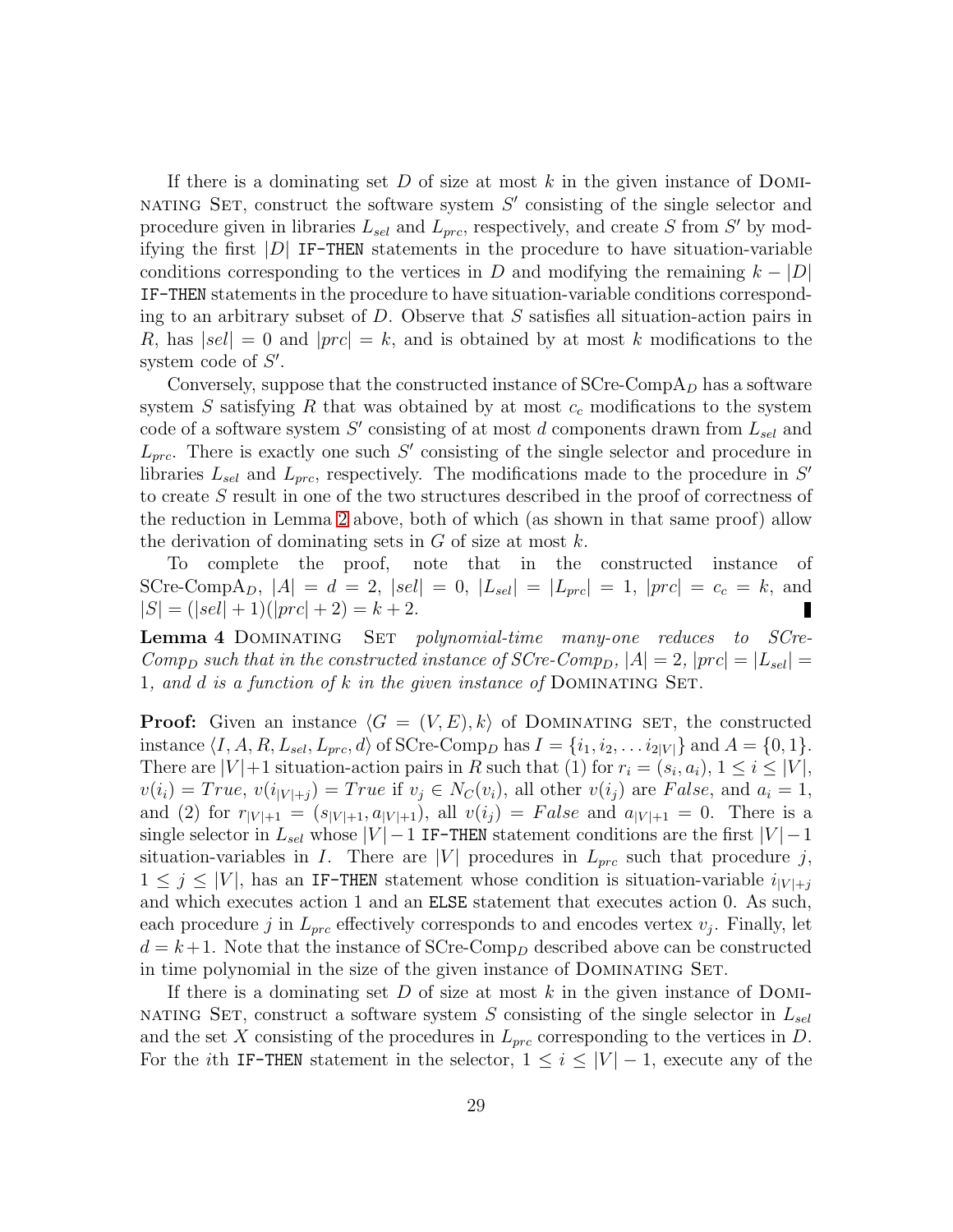procedures in X encoding a vertex in D that dominates  $v_i$ . For the **ELSE** statement in the selector, execute any of the procedures in  $X$  encoding a vertex in  $D$  that dominates vertex  $v_{|V|}$ . Observe that S satisfies all situation-action pairs in R (with both  $r_{|V|}$  and  $r_{|V|+1}$  being satisfied by the procedure associated with the ELSE statement in the selector) and has  $d \leq k+1$ .

Conversely, suppose that the constructed instance  $S$ Cre-Comp<sub>D</sub> has a software system S constructed from at most  $d = k + 1$  distinct components from  $L_{sel}$  and  $L_{prc}$  that satisfies all of the situation-action pairs in R. As the selector is constructed such that each of the first  $|V| - 1$  situation-action pairs in R has its own associated procedure and each procedure accepts a specific vertex in  $G$ , in order for these situation-action pairs to be satisfied, the distinct procedures in S must correspond to a dominating set for G (note that both  $r_{|V|}$  and  $r_{|V|+1}$  are satisfied by the procedure associated with the ELSE statement in the selector). As  $d \leq k+1$  and S had to incorporate a selector from  $L_{sel}$ , there are at most k such procedures and hence there is a dominating set of size at most  $k$  in the given instance of DOMINATING SET.

<span id="page-29-0"></span>To complete the proof, note that in the constructed instance of SCre-Comp<sub>D</sub>,  $|A| = 2$ ,  $|prc| = |L_{sel}| = 1$ , and  $d = k + 1$ . П

Lemma 5 Dominating Set *polynomial-time many-one reduces to SRec-Spec*<sub>D</sub> such that in the constructed instance of SRec-Spec<sub>D</sub>,  $|A| = 3$ ,  $|sel| = 0$ ,  $d = 2$ ,  $|R_{new}| = 1$ , and  $|prc|$ ,  $|S|$ , and  $c_c$  are functions of k in the given instance of DOMInating Set*.*

**Proof:** Given an instance  $\langle G = (V, E), k \rangle$  of DOMINATING SET, the constructed instance  $\langle I, A, R, S, X \rangle = \langle |sel|, |prc| \rangle, R_{new}, c_c \rangle$  of SRec-Spec<sub>D</sub> has  $I =$  ${i_1, i_2, \ldots i_{|V|+1}}, A = \{0, 1, 2\}, |sel| = 0, \text{ and } |prc| = k + 1.$  As  $|sel| = 0$  and for this problem  $d = |sel| + 2$ ,  $d = 2$ . There are  $|V| + 1$  situation-action pairs in R such that (1) for  $r_i = (s_i, a_i), 1 \leq i \leq |V|, v(i_j) = True$  if  $v_j \in N_C(v_i), v(i_{|V|+1}) = True$ , all remaining  $v(i_j)$  are False, and  $a_i = 1$ , and (2) for  $r_{|V|+1} = (s_{|V|+1}, a_{|V|+1})$ , all  $v(i_j)$ are False and  $a_{|V|+i} = 0$ . Software system S consists of the default selector and a single procedure based on  $k+1$  conditions, in which the first k IF-THEN statements have arbitrary conditions drawn from the first  $|V|$  situation-variables in I and execute action 1, the  $(k+1)st$  IF-THEN statement has condition  $i_{|V|+1}$  and executes action 1, and the ELSE statement executes action 0. Note that S satisfies R. Set  $R_{new}$  consists of a single situation-action pair  $r = (s, a)$  with s such that  $v(i_{|V|+1}) = True$ , all remaining  $v(i_j)$  are False, and  $a = 2$ . Finally, let  $c_c = k + 1$ . Note that the instance of  $SRec-Spec<sub>D</sub>$  described above can be constructed in time polynomial in the size of the given instance of DOMINATING SET.

If there is a dominating set D of size at most k in the given instance of DOM-INATING SET, construct a software system  $S'$  consisting of a default selector and a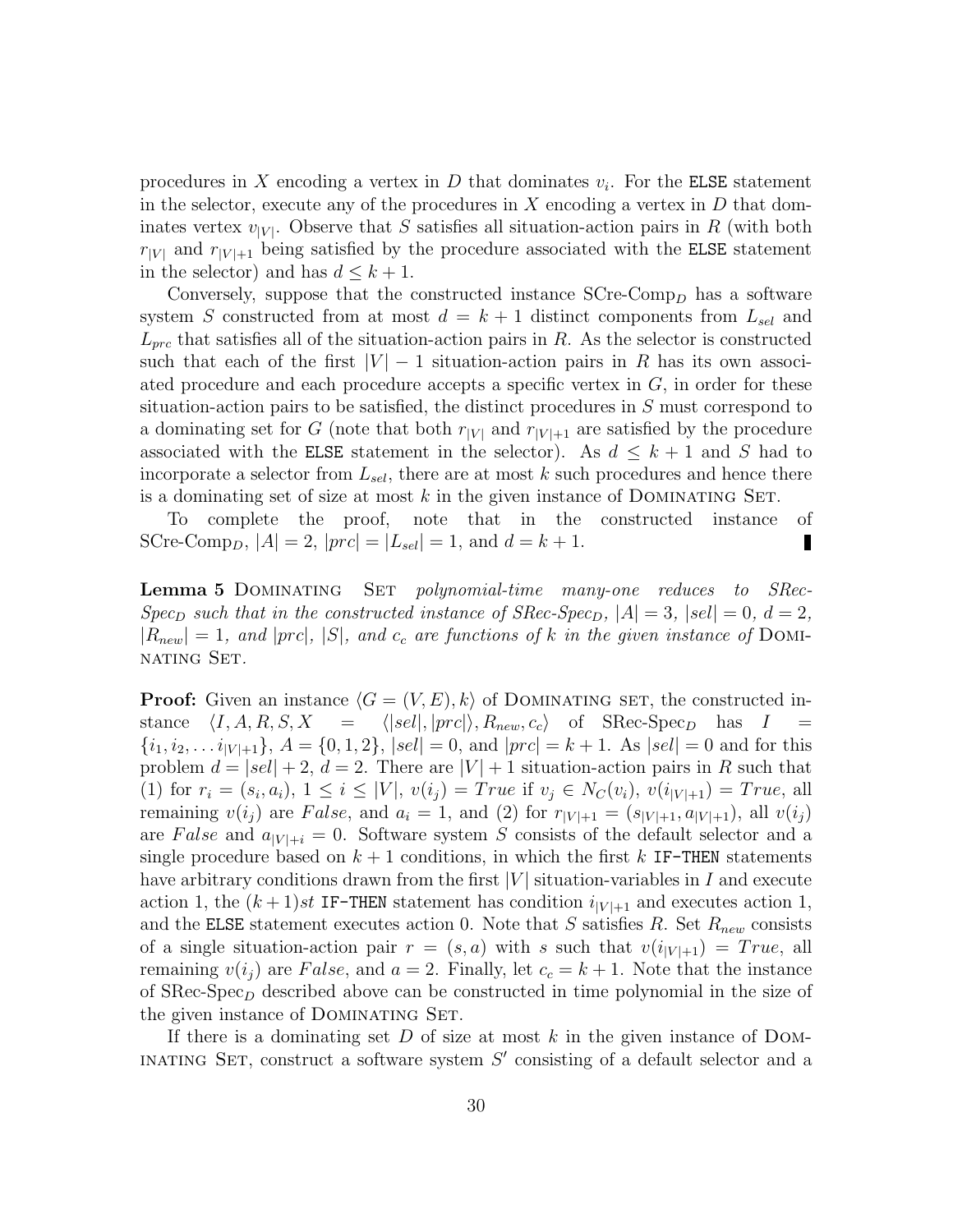single procedure modified from  $S$  in which the last IF-THEN statement executes action 2 when  $i_{|V|+1} = True$  and the conditions of the remaining k IF-THEN statements are the situation-variables corresponding to the vertices in  $D$  (with, if  $|D| < k$ , the conditions of the final  $k - |D|$  IF-THEN statements corresponding to an arbitrary subset of size  $k - |D|$  from D). Observe that S' satisfies  $R \cup R_{new}$ , has  $|sel| = 0$  and  $|prc| \leq k+1$ , and can be obtained by at most  $k+1$  changes to the system code of S.

Conversely, suppose that the constructed instance of  $SRecSpec_D$  has a software system S' satisfying  $R \cup R_{new}$  with  $|sel| = 0$  and  $|prc| \leq k+1$  that can be created from S by at most  $k+1$  code changes. The selector in this system must be the default selector (as it is the only selector with  $|sel| = 0$ ). Hence, all code changes are confined to the procedure. This procedure has two possible structures:

- 1. *No negated situation-variable conditions*: As  $r_{|V|+1}$  has no situation-vari-ables set to  $True$ , it can only be processed correctly by the final ELSE-statement, which must thus execute associated action 0. As  $r$  has no situation-variable set to True except  $i_{|V|+1}$ , it can only be processed correctly by an IF-THEN statement with condition  $i_{|V|+1}$  that executes action 2. In order to correctly process all remaining situation-action pairs in R, the remaining  $\leq k$  IF-THEN statements must both have associated executed action 1 and situation-variables whose corresponding vertices form a dominating set in  $G$  of size at most  $k$ .
- 2. *Negated situation-variables are present*: Let c be the first negated situationvariable condition encountered moving down the code in the procedure, C be the set of unnegated situation-variable conditions encountered before  $c$ , and  $R' \subseteq R \cup \{r\}$  be the set of situation-action pairs in  $R \cup \{r\}$  that are not recognized by the situation-variables in C. As  $|prc| \leq k+1$ ,  $|C| \leq k$ . Moreover, as situation-action pair  $r_{|V|+1}$  has no situation-variable with value True and hence cannot be recognized by an IF-THEN statement with an unnegated situationvariable condition,  $r_{|V|+1} \in R'$ .

Let  $R'' \subset R \cup \{r\}$  be such that  $R' = R'' \cup \{r_{|V|+1}\}\$ . There are three possibilities:

(a)  $r \notin R''$ : In this case,  $i_{|V|+1}$  must be in C in order for r to be recognized prior to c. However, this implies that all situation-action pairs in  $R - \{r_{|V|+1}\}\$ must have been recognized prior to the IF-THEN statement with condition  $i_{|V|+1}$  (otherwise, the action 2 required to correctly recognize r would have caused the wrong action to be output for at least one of these situationaction pairs). This would mean that the vertices corresponding to the situation-variables in  $C - \{i_{|V|+1}\}\$ form a dominating set in G of size at most  $k-1$  in  $G$ .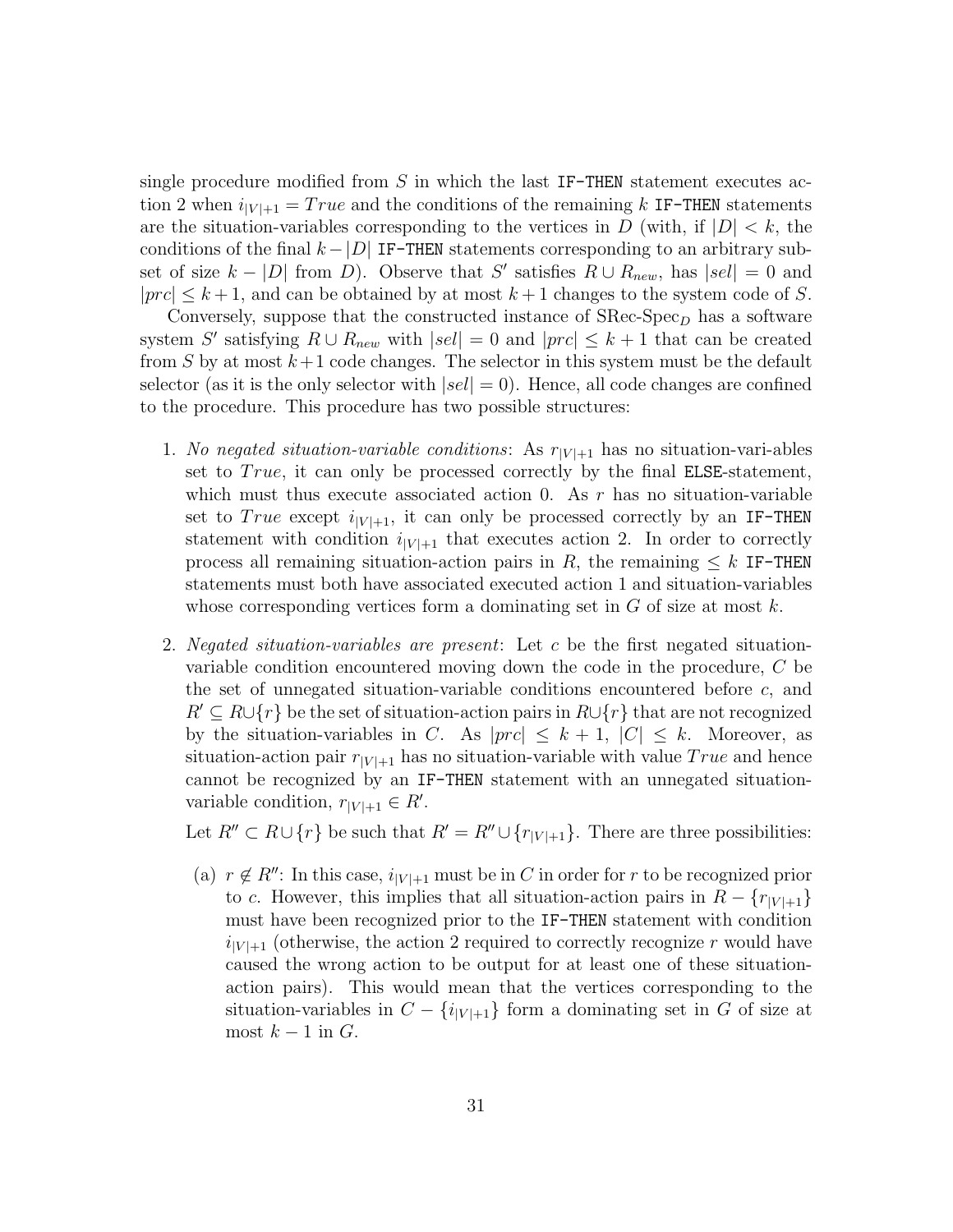- (b)  $r \in R''$  *and*  $|R''| = 1$ *, i.e.,*  $R'' = \{r\}$ : The variables in C must have recognized all situation-action pairs in R except  $r_{|V|+1}$ , and hence the vertices corresponding to the situation-variables in  $C$  form a dominating set in  $G$ of size at most  $k$  in  $G$ .
- (c)  $r \in R''$  *and*  $|R''| > 1$ : Observe that the situation-variable in c cannot be in  $I - \{i_{|V|+1}\}\$ as the action executed by the associated IF-THEN statement would result in the procedure executing the wrong action for at least one situation-action pair in  $R'$  (if 0, at least one of the situation-action pairs in  $R''$ ; if 1,  $r_{|V|+1}$  and r; if 2, at least one of the situation-action pairs in  $R'-\{r\}$ . Hence, the only situation-action variable that can safely occur negated in c at this point is  $i_{|V|+1}$ , whose negation recognizes only  $r_{|V|+1}$ . Consider now the processing of  $R'' - \{r_{|V|+1}\}\$ in the procedure after the IF-THEN statement with condition c. As all remaining unrecognized situationaction pairs have  $i_{|V|+1} = True$  and cannot be recognized by condition  $\neg i_{|V|+1}$ , we will assume that no statement with condition  $\neg i_{|V|+1}$  is encountered. There are three possible cases:
	- i. An IF-THEN statement with condition  $i_{|V|+1}$  is encountered: Let C' be the set of unnegated situation-variable conditions encountered between c and condition  $i_{|V|+1}$  and  $R''' \subseteq R'' - \{r_{|V|+1}\}\)$  be the set of situation-action pairs remaining to be processed as of condition  $i_{|V|+1}$ . As  $i_{|V|+1} \notin C'$ ,  $r \in R'''$ . Moreover, as  $|prc| = k+1$ ,  $|C| + |C'| \leq k-1$ . As  $R^{\prime\prime\prime}$  does not contain  $r_{|V|+1}$ ,  $i_{|V|+1}$  is True for all situation-action pairs in  $R'''$ . We also know that S' satisfies R. This implies that  $R'''$ only has one member because if this is not so, the action executed by the IF-THEN statement with  $i_{|V|+1}$  as its condition cannot be 1 or 2 without processing at least one member of  $R^{\prime\prime\prime}$  incorrectly. However, this implies that the vertices corresponding to the situation-variables in  $C \cup C'$  form a dominating set in G of size at most  $k - 1$ .
	- ii. *Another* IF-THEN *statement with a negated situation-variable condition*  $c'$  *is encountered*: Let  $x$  be the situation-variable negated in  $c'$ , C ′ be the set of unnegated situation-variable conditions encountered between c and c', and  $R''' \subseteq R'' - \{r_{|V|+1}\}\)$  be the set of situation-action pairs remaining to be processed as of condition  $c'$ . We may assume that  $i_{|V|+1} \notin C'$  as this case is covered in (i) above; hence,  $r \in R'''$ . Moreover, as  $|prc| \leq k + 1$ ,  $|C| + |C'| \leq k - 1$ .

The situation-variable x cannot have value  $False$  for any of the situationaction pairs in  $R''' - \{r\}$  because having either 1 or 2 as the action executed by the associated IF-THEN statement would result in the procedure executing the wrong action for at least one situation-action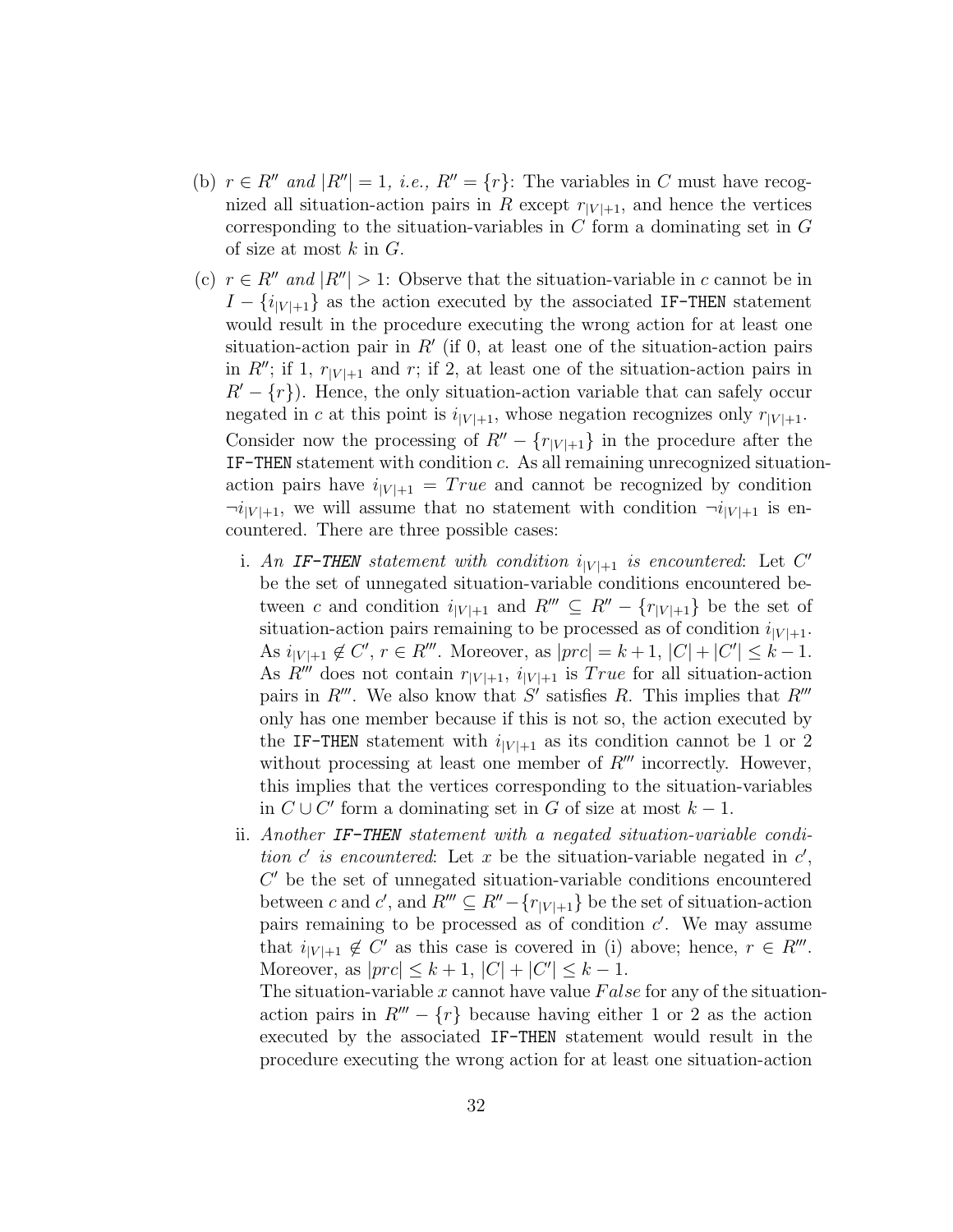pair in  $R'''$  (if 1, r; if 2, at least one of the situation-action pairs in  $R''' - \{r\}$ . This implies that all situation-action pairs in  $R''' - \{r\}$ have value  $True$  for  $x$ , which in turn implies that the vertices corresponding to the situation-variables in  $C \cup C' \cup \{x\}$  form a dominating set in  $G$  of size at most  $k$ .

iii. *Neither (i) nor (ii) occurs before the final ELSE statement*: Let C' be the set of unnegated situation-variable conditions encountered between c and the final ELSE statement and  $R^{\prime\prime\prime} \subset R^{\prime\prime}$  be the set of situationaction pairs remaining to be processed as of the final ELSE statement. As neither (i) nor (ii) occurred, r cannot have been recognized before the final ELSE statement; hence,  $r \in R'''$ . Moreover, as  $|prc| = k + 1$ ,  $|C| + |C'| \leq k - 1.$ 

As S' satisfies  $R \cup \{r\}$ , in order to process r correctly, the final ELSE statement must execute action 2. However, this implies that  $r$  is the only member of  $R^{\prime\prime\prime}$  because if this is not so, any other member of  $R^{\prime\prime\prime}$ (which would require the execution of action 1) would be processed incorrectly. However, this implies that the vertices corresponding to the situation-variables in  $C\cup C'$  form a dominating set in G of size at most  $k$ .

Hence, the existence of a satisfying software system for the constructed instance of SRec-Spec<sub>D</sub> implies the existence of a dominating set of size at most k for the given instance of Dominating Set.

To complete the proof, note that in the constructed instance of SCre-Spec<sub>D</sub>,  $|A| = 3$ ,  $|sel| = 0$ ,  $d = 2$ ,  $|R_{new}| = 1$ ,  $|prc| = c_c = k + 1$ , and  $|S| = (|sel| + 1)(|prc| + 2) = k + 3.$ П

<span id="page-32-0"></span>Lemma 6 Dominating Set *polynomial-time many-one reduces to SRec-CompA*<sup>D</sup> *such that in the constructed instance of SRec-CompA*<sup>D</sup>,  $|A| = 3$ *,*  $d = 2$ ,  $|L_{sel}| = |L_{prc}| = |R_{new}| = 1$ ,  $|sel| = c_l = 0$ , and  $|prc|$ ,  $|S|$ , and  $c_c$  are *functions of* k *in the given instance of* DOMINATING SET.

**Proof:** Given an instance  $\langle G = (V, E), k \rangle$  of DOMINATING SET, the constructed instance  $\langle I, A, R, S, L_{sel}, L_{prc}, d, R_{new}, c_c, c_l \rangle$  of SRec-CompA<sub>D</sub> has I, A, R, S, and  $R_{new}$  as in the reduction in Lemma [5,](#page-29-0)  $L_{sel}$  and  $L_{sel}$  consist only of the selector and procedure, respectively, in the given software system S in the reduction in Lemma [5,](#page-29-0)  $d = 2$ ,  $c_l = 0$ , and  $c_c = k + 1$ . Note that the instance of SRec-Spec described above can be constructed in time polynomial in the size of the given instance of DOMINATING SET. As no component changes are possible, this constructed instance of  $SRec-CompA<sub>D</sub>$  is for all intensive purposes an instance of  $SRec-Spec$ , and the proof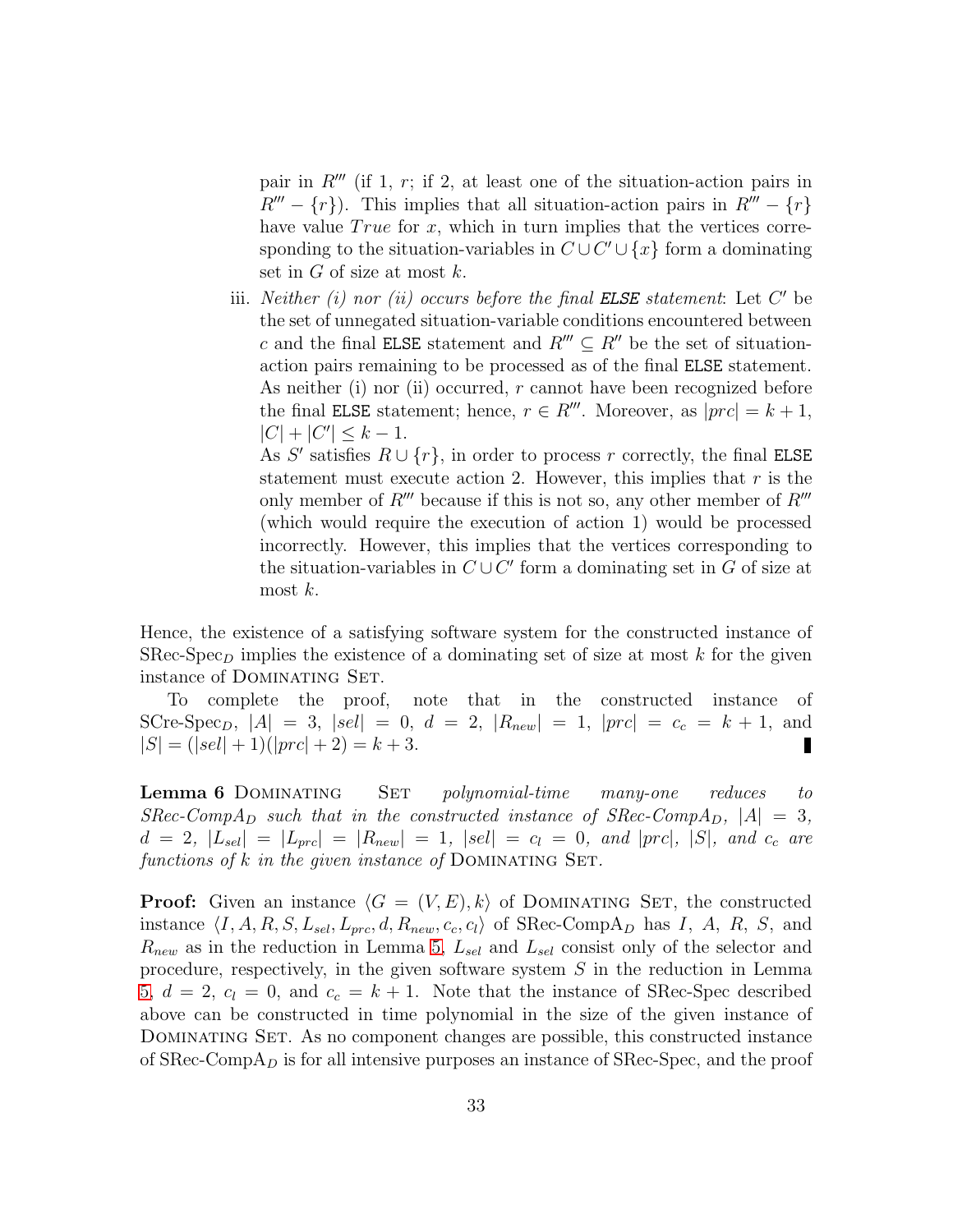of correctness of this reduction is identical to that given for the reduction in Lemma [5.](#page-29-0) To complete the proof, note that in the constructed instance of  $SCre-CompA<sub>D</sub>$ ,  $|A| = 3$ ,  $|sel| = 0$ ,  $d = 2 |R_{new}| = 1$ ,  $|L_{sel}| = |L_{prc}| = 0$ ,  $|prc| = c_c = k + 1$ , and  $|S| = (|sel| + 1)(|prc| + 2) = k + 3.$ 

<span id="page-33-0"></span>Lemma 7 Dominating Set *polynomial-time many-one reduces to SRec-Comp*<sub>D</sub> *such that in the constructed instance of SRec-Comp*<sub>D</sub>,  $|A| = |L_{sel}| = 2$ ,  $|prc| = 1$ , and d is a function of k in the given instance of DOMINATING SET.

**Proof:** Given an instance  $\langle G = (V, E), k \rangle$  of DOMINATING SET, the constructed instance  $\langle I, A, R, S, R_{new}, L_{sel}, L_{prc}, c_l, d \rangle$  of SCre-Comp<sub>D</sub> has  $I = \{i_1, i_2, \ldots$  $i_{2|V|+1}$  and  $A = \{0,1\}$ . There are |V| situation-action pairs in R such that for  $r_i = (s_i, a_i), 1 \leq i \leq |V|, v(i_i) = True, v(i_{|V|+j}) = True$  if  $v_j \in N_C(v_i), v(i_{2|V|+1}) =$ True, all other  $v(i_j)$  are False, and  $a_i = 1$ . System S consists of a selector whose |V| IF-THEN statement conditions are  $i_{2|V|+1}$  followed by the first  $|V| - 1$  situationvariables in I and whose  $|V|+1$  associated procedures (progressing along the selector) are all a procedure consisting of an IF-THEN statement with condition  $i_{2|V|+1}$  and action 1 followed by an ELSE statement with action 1. Observe that  $S$  satisfies  $R$  (albeit trivially, as the condition of the first IF-THEN statement in the selector always evaluates to True and hence recognizes all situation-action pairs in R). Library  $L_{sel}$ consists of the union of the selector in  $S$  described above and the selector whose |V| IF-THEN statement conditions are  $\neg i_{2|V|+1}$  followed by the first  $|V| - 1$  situationvariables in I. Library  $L_{prc}$  consists of the union of the procedure in S described above and  $L_{prc}$  as described in the reduction given in Lemma [4.](#page-28-0) Let  $R_{new}$  consist of |V| situation-action pairs in which  $r_i = (s_i, a_i), 1 \leq i \leq |V|, v(i_i) = v(i_{2|V|+1}) = True$ , all other  $v(i_j)$  are False, and  $a_i = 0$ . Finally, let  $c_l = |V| + 1$  and  $d = k + 1$ . Note that the instance of  $SRec-Comp<sub>D</sub>$  described above can be constructed in time polynomial in the size of the given instance of DOMINATING SET.

If there is a dominating set D of size at most k in the given instance of DOMINAT-ING SET, modify S by swapping in the sole selector in  $L_{sel}$  and assigning procedures to this selector such that each IF-THEN statement with condition  $i_j$ ,  $1 \leq j \leq |V|-1$ , executes one of the procedures in  $L_{prc}$  corresponding to a vertex in D that dominates  $v_j$  and the ELSE statement executes one of the procedures in  $L_{prc}$  corresponding to a vertex in D that dominates  $v_{|V|}$ . Observe that this software system satisfies all situation-action pairs in  $R \cup R_{new}$ , has  $d \leq k+1$ , and can be obtained from S by  $c_l$ component changes.

Conversely, suppose that the constructed instance of  $\text{SRec-Comp}_D$  has a software system  $S'$  derived from  $S$  by at most  $c_l$  changes that has at most  $d$  componenttypes and satisfies  $R \cup R_{new}$ . If there is a dominating set in G consisting of a single vertex, system S can be modified to accept  $R \cup R_{new}$  by replacing the procedure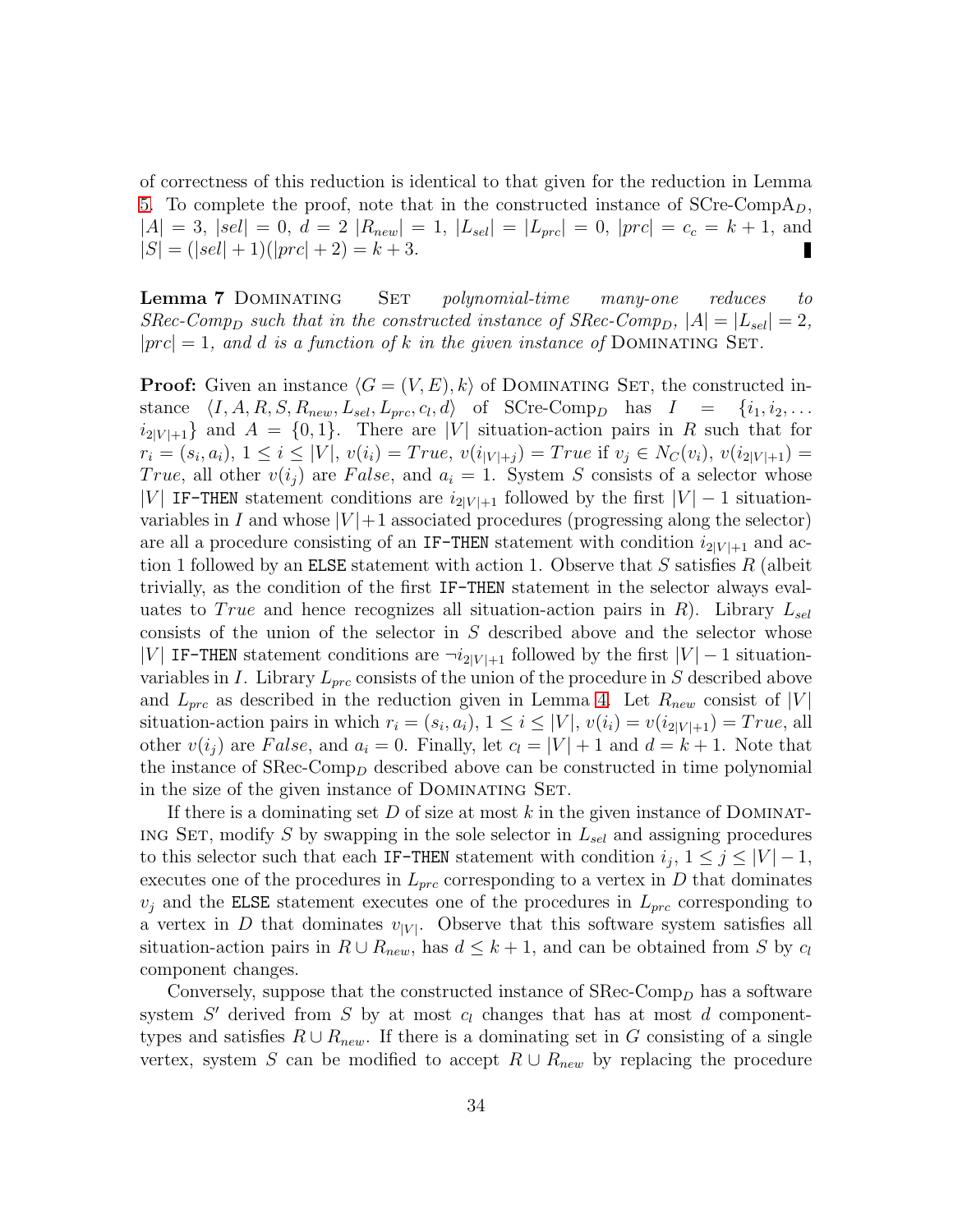executed by the first IF-THEN statement in the selector in S with the procedure in  $L_{\text{prc}}$  corresponding to that dominating vertex. If such a dominating vertex does not exist in G, as all members of  $R \cup R_{new}$  have  $v(i_{2|V|+1}) = True$ , there is no procedure in  $L_{prc}$  that can replace the procedure executed by the first IF-THEN statement in the selector in S to process all situation-action pairs in  $R \cup R_{new}$  correctly. Hence, S' must use the selector in  $L_{sel}$ . As the condition of the first IF-THEN statement in this new selector never evaluates to True on any of the situation-action pairs in  $R\cup R_{new}$ , all of these pairs must be recognized and processed correctly in the remainder of the selector and its called procedures. As d is at most  $k + 1$ , this means that at most k procedures must be taken from  $L_{\text{prc}}$  to replace all procedures called following the first IF-THEN statement in the selector in  $S$ ; this entails a further  $|V|$  component changes, which brings the total required to change S into  $S'$  to  $|V|+1$ . However, this all implies that the vertices encoded in these procedures form a dominating set in G of size at most  $k$ .

To complete the proof, note that in the constructed instance of SRec-Comp<sub>D</sub>,  $|A| = |L_{sel}| = 2$ ,  $|prc| = 1$ , and  $d = k + 1$ . П

Result A: If any of SCre-Spec, SCre-Comp, SCre-CompA, SRec-Spec, SRec-Comp, or SRec-CompA is polynomial-time tractable then  $P = NP$ .

**Proof:** The NP-hardness of the decision versions of these problems follows from the  $NP$ -hardness of DOMINATING SET and the reductions in Lemmas [2,](#page-26-0) [4,](#page-28-0) [3,](#page-27-0) [5,](#page-29-0) [7,](#page-33-0) and [6,](#page-32-0) respectively. The result then follows from Lemma [1.](#page-26-1)

**Result B:** If  $P = BPP$  and either SCre-Spec, SCre-Comp, SCre-CompA, SRec-Spec, SRec-Comp, or SRec-CompA is polynomial-time tractable by a probabilistic algorithm which operates correctly with probability  $\geq 2/3$  then  $P = NP$ .

**Proof:** It is widely believed that  $P = BPP$  [\[36,](#page-24-6) Section 5.2] where  $BPP$  is considered the most inclusive class of decision problems that can be efficiently solved using probabilistic methods (in particular, methods whose probability of correctness is  $\geq$ 2/3 and can thus be efficiently boosted to be arbitrarily close to one). Hence, if any of SCre-Spec, SCre-Comp, SCre-CompA, SRec-Spec, SRec-Comp, or SRec-CompA has a probabilistic polynomial-time algorithm which operates correctly with probability  $> 2/3$  then by the observation on which Lemma [1](#page-26-1) is based, their corresponding decision versions also have such algorithms and are by definition in  $BPP$ . However, if  $BPP = P$  and we know that all these decision versions are NP-hard by the proof of Result A, this would then imply by the definition of  $NP$ -hardness that  $P = NP$ , completing the result. Π

**Result C**: If  $\langle |A|, |sel|, |prc|, |S|, d\rangle$ -SCre-Spec is fp-tractable then  $FPT = W[1]$ . **Proof:** Follows from the  $W[2]$ -hardness of  $\{k\}$ -DOMINATING SET, the inclusion of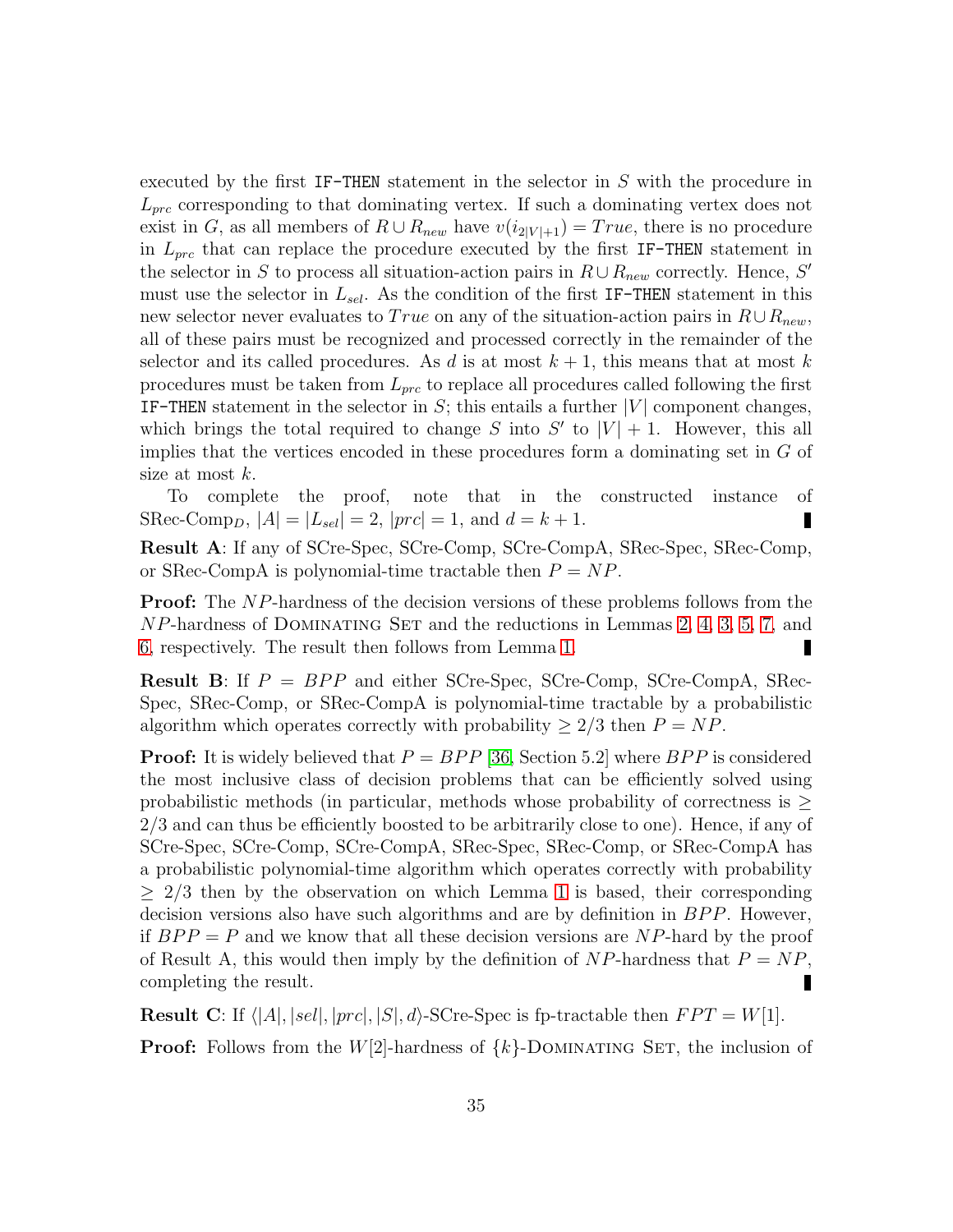$W[1]$  in  $W[2]$ , the reduction from DOMINATING SET to SCre-Spec given in Lemma [2,](#page-26-0) and the definition of  $FPT$ . П

**Result D:** If  $\langle |A|, |prc|, d, |L_{sel}|\rangle$ -SCre-Comp is fp-tractable then  $FPT = W[1]$ .

**Proof:** Follows from the  $W[2]$ -hardness of  $\{k\}$ -DOMINATING SET, the inclusion of  $W[1]$  in  $W[2]$ , the reduction from DOMINATING SET to SCre-CompA given in Lemma [4,](#page-28-0) and the definition of  $FPT$ .

**Result E**: If  $\langle |A|, |sel|, |prc|, |S|, d, |L_{sel}|, |L_{prc}|, c_c$ . SCre-CompA is fp-tractable then  $FPT = W[1].$ 

**Proof:** Follows from the  $W[2]$ -hardness of  $\{k\}$ -DOMINATING SET, the inclusion of  $W[1]$  in  $W[2]$ , the reduction from DOMINATING SET to SCre-Comp given in Lemma [3,](#page-27-0) and the definition of  $FPT$ .

**Result F:** If  $\langle |A|, |sel|, |prc|, |S|, d, |R_{new}|, c_c \rangle$ -SRec-Spec is fp-tractable then  $FPT =$  $W[1]$ .

**Proof:** Follows from the  $W[2]$ -hardness of  $\{k\}$ -DOMINATING SET, the inclusion of  $W[1]$  in  $W[2]$ , the reduction from DOMINATING SET to SRec-Spec given in Lemma [5,](#page-29-0) and the definition of  $FPT$ . П

**Result G:** If  $\langle |A|, |prc|, d, |L_{sel}|\rangle$ -SRec-Comp is fp-tractable then  $FPT = W[1]$ .

**Proof:** Follows from the  $W[2]$ -hardness of  $\{k\}$ -DOMINATING SET, the inclusion of  $W[1]$  in  $W[2]$ , the reduction from DOMINATING SET to SRec-CompA given in Lemma [7,](#page-33-0) and the definition of  $FPT$ .

**Result H**: If  $\langle |A|, |sel|, |prc|, |S|, d, |L_{sel}, |L_{prc}|, |R_{new}|, c_l, c_c \rangle$ -SRec-CompA is fp-tractable then  $FPT = W[1]$ .

**Proof:** Follows from the  $W[2]$ -hardness of  $\{k\}$ -DOMINATING SET, the inclusion of  $W[1]$  in  $W[2]$ , the reduction from DOMINATING SET to SRec-Comp given in Lemma [6,](#page-32-0) and the definition of  $FPT$ . г

**Result I:**  $\langle I \rangle$ -SCre-Spec, -SCre-Comp, -SCre-CompA, -SRec-Spec, -SRec-Comp, and -SRec-CompA are fp-tractable.

**Proof:** Let  $S(|I|)$  be the set of software systems with the structure considered in this paper that can be constructed using |I| situation-variables and  $|S(|I|)|$  be the number of such systems. The maximum number of conditions that can be evaluated for any situation-action pair is  $|I| + 1$  as once any condition based on  $x \in I$  occurs, at most  $|I| - 1$  additional conditions not involving x can occur before condition  $\neg x$  must occur. Once  $\neg x$  occurs, as each  $r \in R$  satisfies either x or  $\neg x$ , further conditions are not evaluated. Given that these  $|I| + 1$  conditions that can occur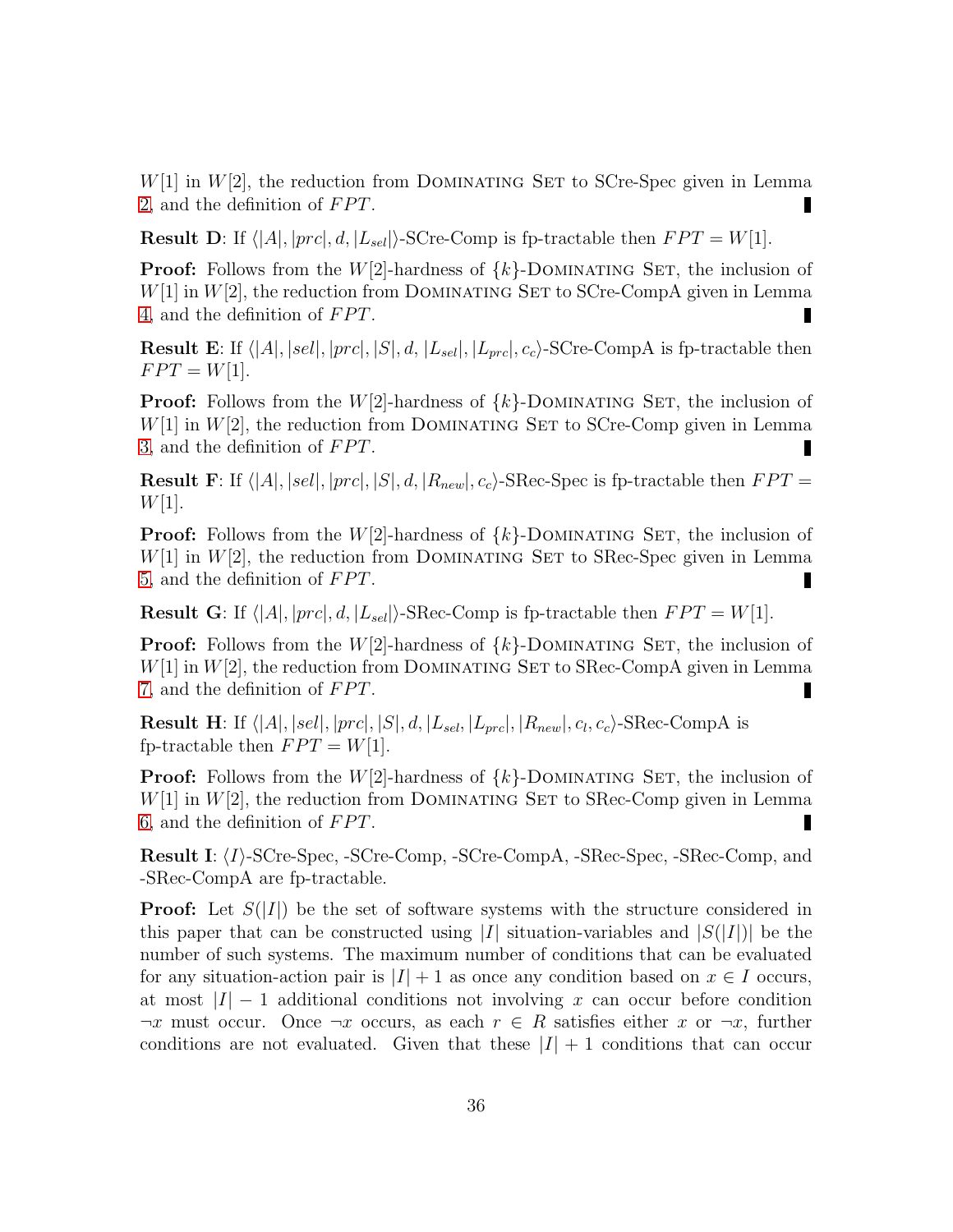in any selector or procedure are drawn from 2|I| candidates (each  $x \in I$  and its negation), there are  $\binom{2|I|}{|I|+1} \leq (|2|I|)^{|I|+1}$  possible selections of conditions and  $(|I| + 1)! \leq (|I| + 1)^{|I|+1}$  possible orderings of these conditions. There are thus less than  $(2|I|)^{|I|+1}(|I|+1)^{|I|+1}$  selectors or procedures with exactly  $|I|+1$  conditions, and less than  $(|I|+1)(2|I|)^{|I|+1}(|I|+1)^{|I|+1}$  selectors or procedures with at most  $|I|+1$ conditions. Let us denote the latter quantity with  $T$ . Given a selector, there are less than  $T^{|I|+2}(|I|+2)^{|I|+2}$  systems that can be built with that selector, and as there are less than T selectors,  $|S(|I|)| \leq T^{|I|+3}(|I|+2)^{|I|+2}$ . Let us denote this (extraordinarily loose) upper bound by  $T'$ .

A basic algorithm for each of the problems examined in this paper is to consider each system  $S'$  in  $S(|I|)$ , determine if it satisfies R, and then check if it satisfies any additional required properties for a solution, i.e.,

- 1. at most d component-types occur in  $S'$  (SCre-CompA, SCre-Comp, SRec-CompA, SRec-Comp);
- 2. at most  $c_l$  component changes were made in transforming  $S$  into  $S'$  (SRec-CompA, SRec-Comp); and
- 3. at most  $c_c$  code changes were made in transforming S into S' (SCre-CompA, SRec-Spec, SRec-CompA).

Test (1) can be done in time polynomial in the problem input size. Test (2) can be performed for each  $(S, S')$  pair by generating every possible non-repeating chain of intermediate systems linking  $S$  and  $S'$  of length at most  $c_l$  and checking that each adjacent pair of systems in this chain can be generated by a one-component change relative to given  $L_{sel}$  and  $L_{prc}$  (both of whose sizes are upper-bounded by  $T'$ ). As the longest possible chain of systems has each possible system occurring once,  $c_l \leq T'$ . The number of such chains is at most  $c_l(T^{i_{c_l}})c_l^{c_l} \leq T^{iT^{i_{c_l}}+1}$  and the one-component check can be done in time polynomial in  $|I|$ . By a similar argument we can establish that test (3) can be done in a similar amount of time. As both  $T$  and  $T'$  are functions of  $|I|$ , the running times of the basic algorithm sketched above is upper bounded by a function of  $|I|$  times some polynomial of the input size for each of the problems considered here. Hence, each of the problems considered here when parameterized relative to |I| is in  $FPT$ . П

**Result J:**  $\langle |sel|, |L_{prc}| \rangle$ -SCre-Comp and -SRec-Comp are fp-tractable.

**Proof:** Let  $S(L_{sel}, |sel|, L_{prc})$  be the set of two-level software systems that can be constructed from a set  $L_{sel}$  of selectors with at most |sel| conditions relative to a procedure-library  $L_{prc}$  and  $|S(L_{sel}, |sel|, L_{prc})|$  be the number of such systems. For